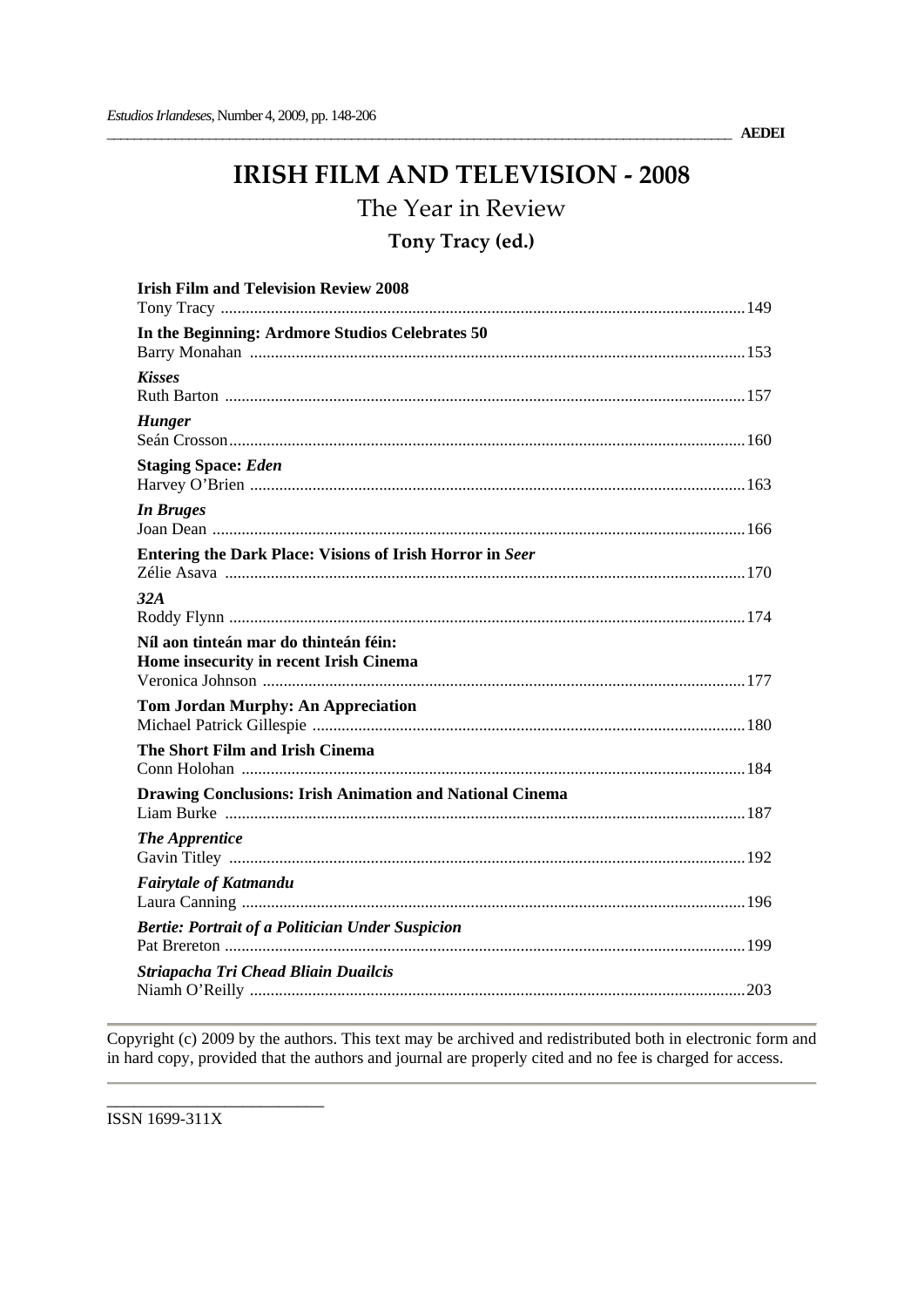#### **Irish Film and Television Review 2008**

### Tony Tracy

The fortunes of Irish cinema took a paradoxical turn in 2008. Years of economic boom turned to bust and with it went long-held ambitions for a sustained period of cinematic creativity and even greatness. For most of a century the emergence – and then development – of Irish cinema had seemed stymied only by financial constraints. But in spite of tax breaks, massive increases in the funding of the Irish Film Board and a proliferation of training and educational opportunities, indigenous cinema did not rise on the tide of prosperity to command the attention and admiration generated by Irish theatre and literature over the past decade and a half. Indeed Irish cinema in the past 5 years – despite noble efforts and individual successes – has seemed less promising and less sure of itself then at any time since the reconstitution of the IFB in 1993. There have been an ever-decreasing number of films being made of diminishing quality (with a few exceptions), fewer still receiving distribution and a handful attracting wider audiences and comment. The paradox is that just as we hit the most serious economic trough in decades there are renewed signs of vigor in this most intermittent of cultural forms of expressions. The reasons for such an upturn are complex, various and not always clear but there is once again a strong lead being demonstrated by the IFB who must take a large part of the credit for renewed energy in the sector.

This year's Irish Film and Television Review once again attempts to reflect the diversity of that activity in capsule form. In addition to a mix of single-title reviews of work on big and small screens, we are pleased to include a number of pieces which offer themes for broader considerations of Irish audiovisual production at this time. Barry Monahan offers us a context for

such reflections in his essay on the establishment of Ardmore Studios as it turns fifty; a longtime symbol and bellwether of the mixed fortunes of our film industry. We are also pleased to include an essay on the late Tom Jordan Murphy, whose rare acting talent, according to Michael Patrick Gillespie, often rose above the material he was able to find work in. And we make up for omissions in earlier editions by the inclusion of two short essays on genres which remain stubbornly under examined in considerations of Irish film: the short film and animation.

In 2008 an impressive twenty-five IFB-backed feature film projects started production, in addition to a number of animated features and feature-length documentaries. This makes for something of a record. Although we were surprised and delighted by the number of Irish films showing at local and international festivals, finding an audience remains a stubborn and challenging obstacle to the sector. While 2008 saw theatrical releases for *Alarm*, *A Film With Me in It*, *Kisses* and *Hunger*, only *Kisses* and *Hunger* managed to achieve any critical mass at the domestic box office. More surprising was the limited release achieved by the RTE funded *Eden* (an adaptation of Eugene O'Brien's play) in both Dublin and on the east coast of the United States, proving that quality writing will always attract an audience no matter how small the production. Feature documentaries played a small but credible part in the overall domestic cinema program with *Seaview* and *Saviors* the most notable productions. Films which have yet to be seen outside festivals include *Seer*, *Ghostwood*, *Our Wonderful Home*, *Summer of the Flying Saucer* and *Anton*.

For many, *Hunger* was the highlight of the Irish film year and while its director Steve McQueen is an English artist of international

ISSN 1699-311X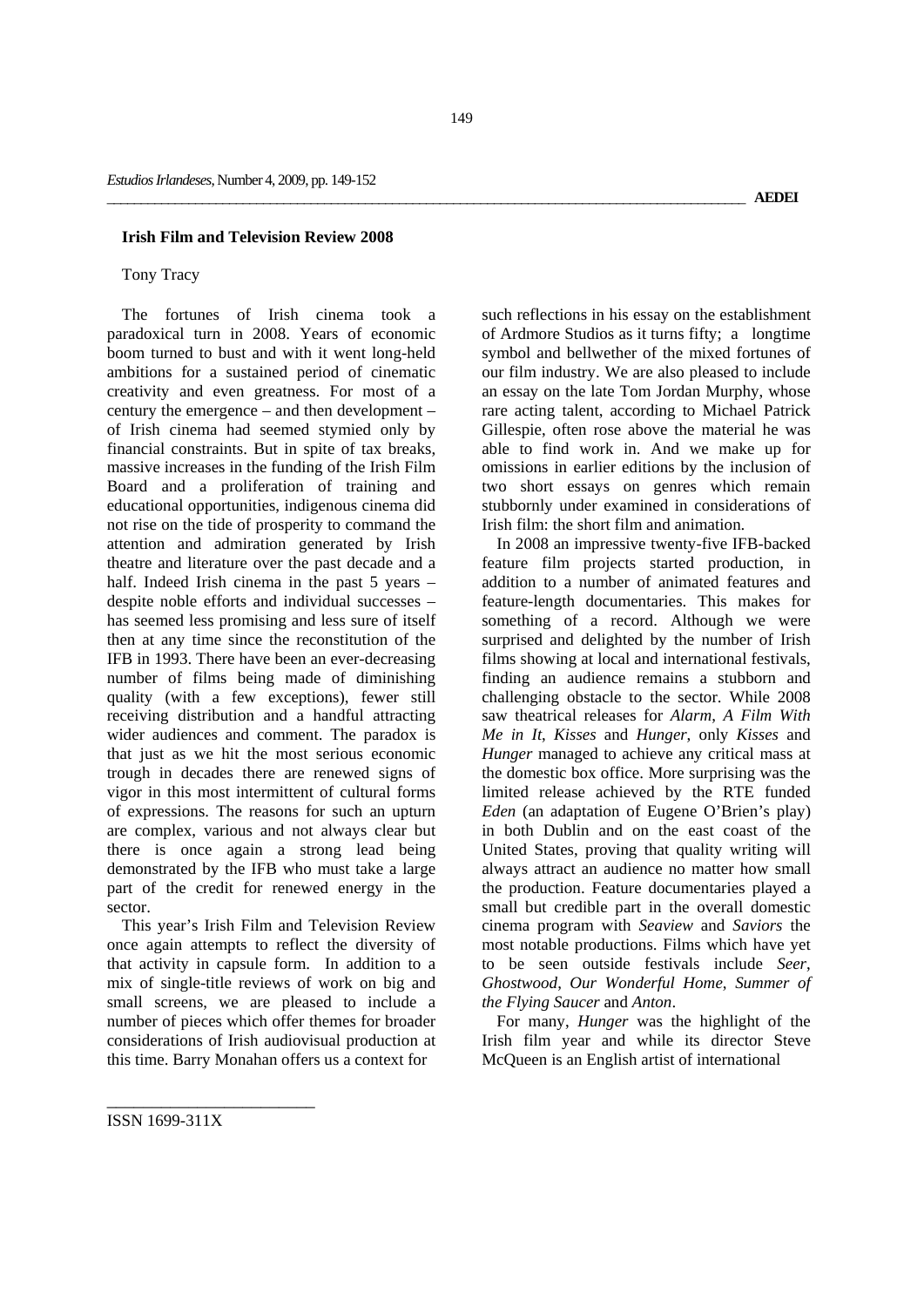renown its script was by Dublin-born (London resident) playwright Enda Walsh. Walsh of course is best known for his play (and screenplay) for *Disco Pigs* but his spare and compelling script for the Bobby Sands story pushed the Troubles out of a narrow narrative territory to a wider audience and set of concerns and brought the film a slew of prestigious awards. Additionally, Walsh's plays *The Walworth Farce* and *The New Electric Ballroom* played on national and international stages throughout the year to widespread acclaim, making 2008 a breakthrough year for a really impressive talent.

Both *Hunger* and *The Walworth Farce* intersected with Ireland's long and complex relationship with the United Kingdom and both – thematically and in their respective production circumstances – can be understood as enlarging the terms of reference of a national cinema/culture in interesting ways. In addition to the success of Tommy Collins' *Kings*, it is interesting to see the Irish Diaspora in Britain now producing challenging meditations on this knotty and ongoing association. Evidence of this relationship was present in far less direct terms in *In Bruges* by the most famous representative of the English Irish Diaspora, Martin McDonagh. With this inventive, violent and often very funny film McDonagh placed two Irish hit-men on the run (Colin Farrell and Brendan Gleeson) in the very unlikely setting of the city of Bruges. Along with the fact that the film was a British/American production (Scionn / Focus films) questions of a national cinema become highly problematic in any schematic sense here since the hit men were clearly residents of London where their boss (played by Ralph Fiennes) had banished them. Nonetheless McDonagh did not make these misfits Irish by chance; the cadences of their speech as well as their general outlook were undeniably formed by specific cultural and social circumstances which the writer has explored repeatedly and so successfully in his stage works.

By contrast Lance Daly's *Kisses* was very much a home-grown production and generated a good deal of excitement as a successor to *Once* – a low-budget, Dublin set tale of unconventional love; this time between two working class

teenagers who embark on an overnight odyssey through Dublin. While Daly has demonstrated a distinctive and individual cinematic sensibility in earlier films (*Last Days in Dublin, The Halo Effect*) *Kisses* marked a maturing of style and technique and can be placed alongside both *Once* and *Adam and Paul* in particular in terms of a peripatetic structure and a more European tone and aesthetic. It received a decent domestic release and extensive marketing by its local distributor signaling an encouraging faith in less generic and more 'arty' filmmaking in a cinema marketplace largely shaped by predictable patterns of genre, star and 'cross–platform' products.

That is not to say that Irish cinema has dispensed with genre; albeit with local inflections. Horror and supernatural subjects continue to be the choice for young and experienced filmmakers, and several local productions – *Seer*, *The Daisy Chain*, *Bog Bodies*, *Ghostwood* – were seen and heard of at festivals but none have so far registered in the wider marketplace. Gerard Stembridge made a valiant, if mistimed, contribution to the uneven history of Irish thrillers with *Alarm* which combined his typically keen sense of topicality with elements of Hitchcock. But the film clearly spent too long in development; its topical edge blunted by its familiarity while its thriller plot felt arbitrary and bolted on; a generic substructure to a thin idea. Stembridge's talent as a satirist requires a fast turn around from idea to audience and the fact that he has recently published two novels in quick succession demonstrates that even writing a book can be a quicker process than making a film. A knowing tone of self-consciousness characterizes Ian Fitzgibbon's black comedy *A Film With Me in It* which played on this tension between the demands of genre and the desire for realism that Irish cinema continually and inevitably inhabits, caught in its search for an expression of the local and an international audience. The film was a slight if often very funny concoction perhaps better suited to the structures of television than the more demanding setting and audiences of the Cineplex.

On the small screen, Irish television continued to be a site of interesting and often more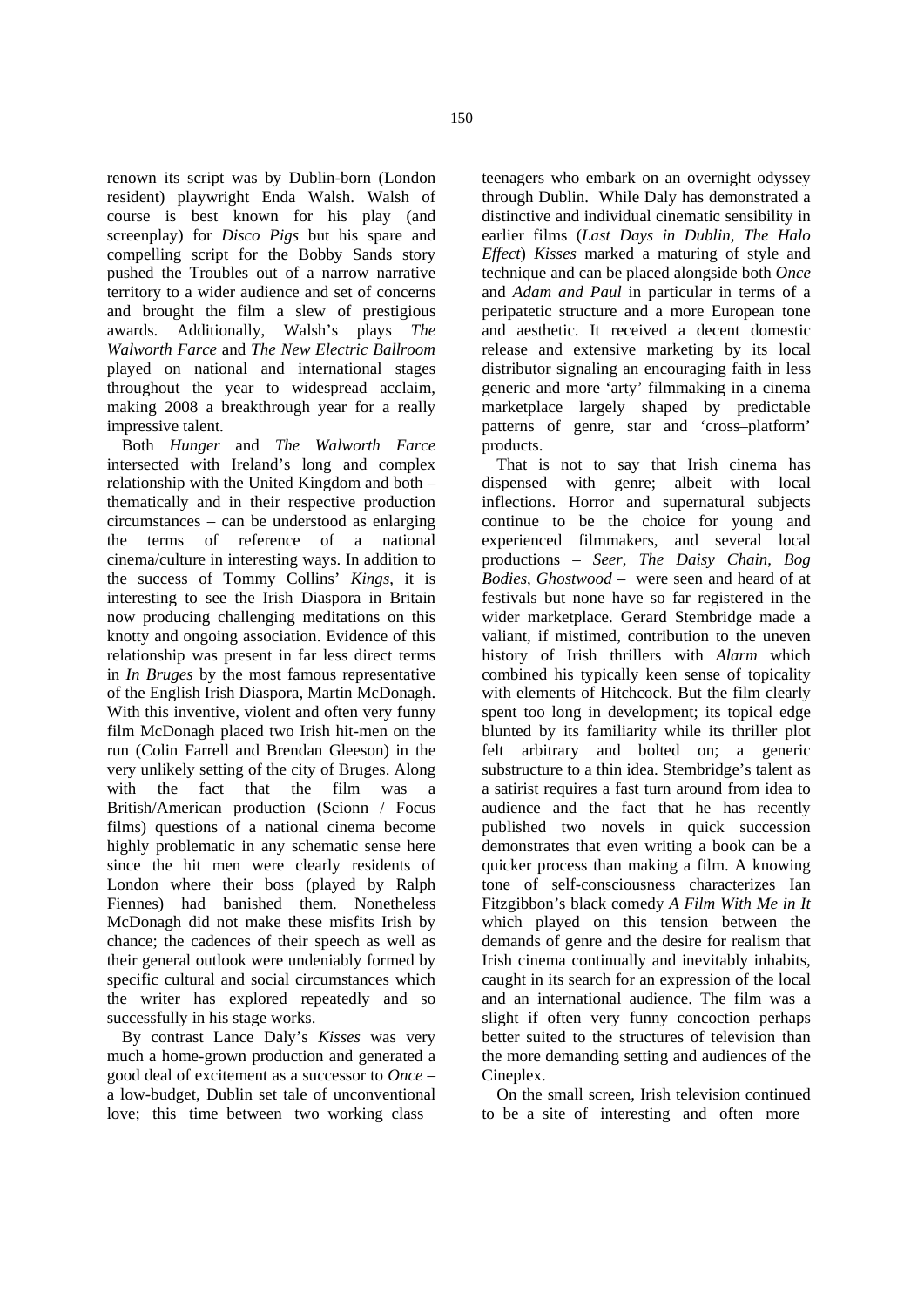achieved productions. While homegrown drama

was not as conspicuous as in previous years, documentary productions were once again plentiful and engaging. Particularly notable in this regard was Pat Collin's intimate and honest portrait of actor Gabriel Byrne, *Stories from Home*. Collins has shown himself a master of this kind of film in the past with memorable portraits of John McGahern (*John McGahern: A Private World*) Michael Hartnett (*Necklace of Wrens*) and Frank O'Connor (*Frank O'Connor: The Lonely Voice*). Another ambitious documentary project – reviewed here – was TG4's three-part *Striapacha: Trí Chéad Bliain Duáilcis* (*Prostitutes: Three Hundred Years of Vice*). Another three part series dealt with the second oldest profession in *Bertie*, an expansive effort to explore the most successful Irish politician of recent years who was at his most cunning even in the timing of his departure. The most talked about TV documentary of 2008 was *Fairytale of Katmandu*; a project which started off as a simple observational film of a respected Irish cultural figure and emerged as something darker and more complex. This small film became an unlikely focus of conversation, comment, accusation and defense across the Irish media and in Irish life following its broadcast. This year's review also extends its boundaries of consideration (some might say taste) to consider a reality show; *The Apprentice*, a trans-Atlantic format which extols the virtues of entrepreneurial capitalism that arrived just in time for the collapse of the economy.

We began by noting that just as the economy enters a period of prolonged crises, Irish film and television is in a surprisingly healthy state as an industry, with many projects at various stages of the production cycle. To indigenous film has been added a raft of international co-productions, which speak little, if at all, about Irishness (whatever that may mean these days) and maximize tax incentives across international boundaries. Irish film as a form of cultural expression remains uneven and fitful. Michael Patrick Gillespie argues in his recent book<sup>1</sup> that that Irish cinema has by and large sold its soul in an ongoing process of internationalization

and as such has become more difficult to speak of as an identifiable and discreet entity. Gillespie speaks of 'The Myth of an Irish Cinema' as applying across most genres of Irish film making with the notable exception of what he terms 'working class films'. It is abundantly clear that national identity is no longer the discreet and finite conceptual framework it once was; we live in the age of the global. Ireland has pursued a prolonged period of internationalization over the past decade and a half that formed the basis of its prosperity as well as, ultimately, the seeds of its current crisis. If so called 'working class films' seem more authentic than others, it is mostly because (as Gillespie notes) they reflected one area of Irish society that has remained largely unchanged since the 1970s; the social group which remained largely static and untroubled by the over worn Boston/Berlin identity dilemma. As this year's feature releases demonstrate, when Irish cinema attempts to go beyond the longestablished mode of realism it risks saying nothing at all; seemingly incapable of finding human truth in anything but material deprivation. The only way beyond the binary of poverty or genre is better crafted, more imaginative writing that speaks of wider universal human concerns. As Enda Walsh and Eugene O<sup>1</sup>Brien (as well as Conor McPherson and others) have demonstrated, that is primarily coming from Irish theatre. Instead of endlessly attempting to shoehorn national stories into international frameworks, perhaps Irish cinema ought to pay more attention to its roots in drama where there is a repository of world class writing and acting talent. As the world economy continues to contract at an alarming rate there is an inevitable and urgent return to the local as a potential remedy to global capitalism gone awry. As we face into 2009 it seems certain that there will be far less money available from RTE and the Irish Film Board for our filmmakers. Similarly we predict an end or a strenuous curtailing of tax

\_\_\_\_\_\_\_\_\_\_\_\_\_

<sup>1.</sup> Michael Patrick Gillespie, *The Myth of an Irish Cinema: Approaching Irish-Themed Films*, Syracuse University Press, 2008.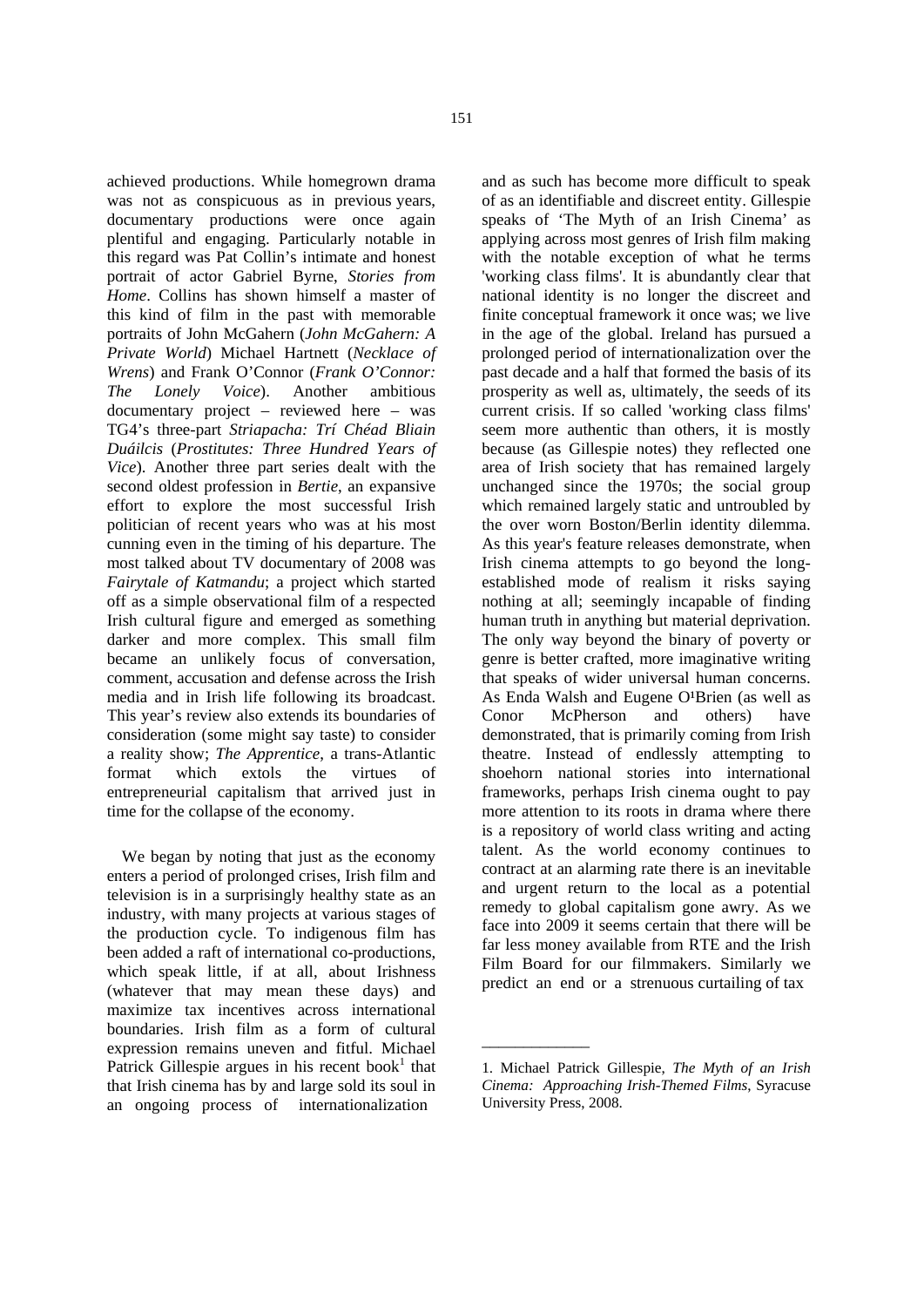breaks (Section 481) – the mainstay of private investment in the industry for the past 15 years (much of it arranged by the now nationalised and discredited Anglo Irish Bank). After a decade of global ambitions when the Irish sought to speculate in real estate from Boston to Beijing it will be interesting to note the effects of such a contraction on our audiovisual storytelling in the year ahead.

**Tony Tracy** is Associate Director of the Huston School of Film at the National University of Ireland, Galway where he also directs the undergraduate programme in Film Studies. His research centres on contemporary Irish cinema and Irish-American cinema. Forthcoming publications include chapters in *Screening Irish-America: Representing Irish-America in Film and Television*, Ruth Barton (ed) and *After the Flood: Irish America, 1945-1960*, Matthew J O'Brien and James Rogers (eds.).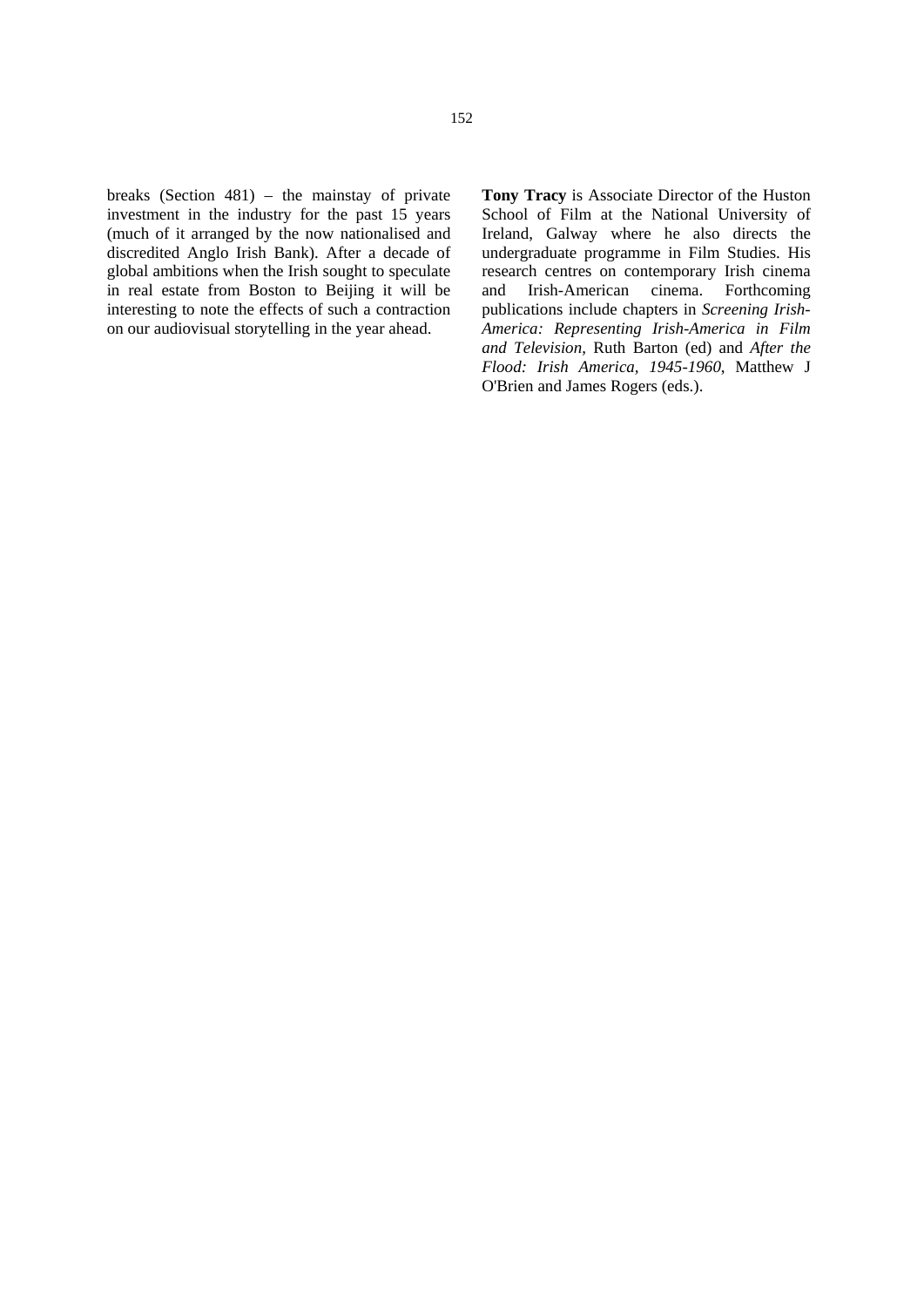#### **In the Beginning: Ardmore Studios Celebrates 50**

# Barry Monahan

2008 marked the fiftieth anniversary of the establishment of Ardmore Studios. 1958 was a year of contradictions and paradoxes in Irish culture and society; a country suspended between tradition and modernity. As the Harcourt Street railway line was being dismantled in Dublin, the Pan Am 707 touched down in Shannon airport, the world's first jetliner to land in Europe. And while Una Troy's progressive and open-minded comical novel *We are Seven* – featuring polygamous protagonist Bridget Monaghan – was adapted for screen as *She Didn't Say No!*, Brendan Behan's *Borstal Boy* was officially banned by the Censorship of Publications Board. In addition, the year saw both the death of Peig Sayers, moving her Irish language autobiography one step closer to pedagogical folk literature, and the opening by Sean Lemass (on May  $12<sup>th</sup>$ ) of the country's first film studio at Bray, Co Wicklow. The facility, it was generally believed, would usher Ireland's film industry and production into the modern age.

Similar ambiguities may be also found among protagonists at the developmental phase of the Ardmore venture. Although supported financially by the economically progressive Minister for Industry and Commerce, Sean Lemass, and driven by the enterprising producers Louis Elliman and Emmet Dalton, the third of the triumvirate associated with the project was Ernest Blythe, the conservative director of the board of the Abbey Theatre. It has been argued that because the plan was founded on the aspiration to adapt plays from the National Theatre repertory, an institution both financially beleaguered and culturally subdued, ideological uncertainty was present at the germination stage, which could (and in fact did) impede the progress of the project designed to establish and then modernise Irish film culture.<sup>1</sup>

Although unnoticed by many at the time, there was also a revealing prominence of the Government's understanding of film as a cultural artefact in opening remarks made by Lemass as he cut the ribbon on the new studio facility. As Kevin Rockett has noted, the minister "emphasised the employment and export, rather than cultural, value of the studios",<sup>2</sup> a bias reiterated in the *Irish Times* commentary on the morning following the ceremony, when the writer stated that Lemass had declared that the facility "was making an important development in the economic history of the country".3 The importance placed on this materialist side of film production was perhaps inevitable. In addition, given the fact that at every phase of its existence from drafting to distribution, film is essentially a peripatetic cultural form, the significance of providing a home for a national cinema cannot be overstated. It is self-evident that the establishment of a film studio space is critical for the functioning of filmmaking and for the training of personnel who will create the national film canon, so it is not surprising to find that, in the run up to the opening of the studios, the event was frequently reported in the press with optimistic excitement declaring the value of the project. Official aspirations were summed up on

\_\_\_\_\_\_\_\_\_\_\_\_\_\_

ISSN 1699-311X

<sup>1.</sup> For a more detailed description of events surrounding this development, see my chapter "A frayed collaboration: Emmet Dalton and the Abbey Theatre adaptations at Ardmore Studios, 1957–'60"in *National Cinema and Beyond* eds. John Hill & Kevin Rockett (Four Courts Press, 2004: 52 – 60).

<sup>2.</sup> Kevin Rockett, John Hill & Luke Gibbons *Cinema and Ireland* (London: Routledge, 1988: 99).

<sup>3. &</sup>quot;Minister Opens First Irish Film Studio" *Irish Times*, May 13, 1958, p. 4.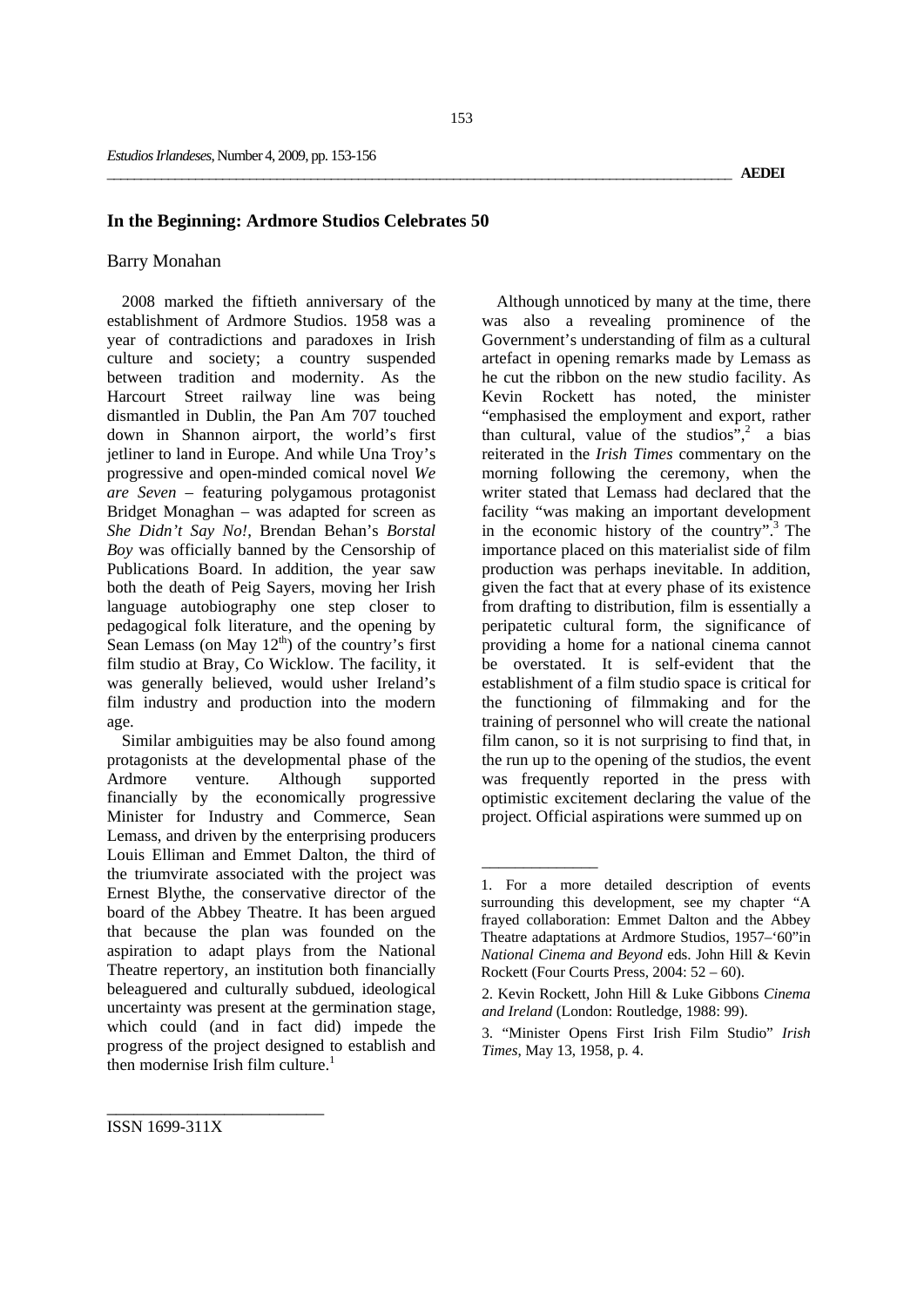the day after the facility was officially opened, when it was noted that: "The policy at Ardmore […] was to employ as many Irishmen as possible. Expert technicians had been brought in to train Irishmen, as far as they required training in the highly-complicated business of film-making" (ibidem).

When Ian Jarvie revisits debates about the relationship between healthy cultural development and the formation of the nation, he cites Ernest Gellner who makes a connection between processes of modernisation and competent individuals' cultural access. Jarvie situates the cinema at the centre of his discussion as a cultural form deeply rooted in technology: "Movies are part of the nuts and bolts kit of modern communication technologies, especially those for dramatising fictions, and for presenting news and information" (Jarvie 2000: 82). As he continues, Jarvie is unambiguous about the need for this national institution and, as he advances his argument, he evokes implicitly the idea of a studio:

Modernity empowers partly by mastering a technology: that is, acquiring it, training the necessary support personnel, but also creating an interface so that its mastery can be widely diffused. (Jarvie 2000: 82)

This was not to be the case at Ardmore Studios, and a series of articles by Louis Marcus, written in 1967 and subsequently published as a pamphlet, outlined in detail how the facility had failed to provide for the development of an indigenous film industry. Noting the almost  $\text{£}4\text{M}$  invested by the exchequer, Marcus expressed outrage at the fact that the studios had become little more than a hireable piece of industrial equipment that served no training, artistic or expansion purpose in the fostering of a local film culture (Marcus 1967: 7–11). Ultimately, the leasing of the space was to benefit British production companies who employed their own technicians as had been required by union regulations, leaving room only for "casual Irish labour" limited to "carpenters, canteen

workers, clerical staff, crowd extras and the like" (Marcus 1967: 11). As far as Marcus was concerned, as Ardmore Studios approached the end of its first decade of existence, it was nothing but an "irrelevance" for the foundation of an Irish film industry, and its management had failed at every turn to assist anything but the illusion that it could support an indigenous visual culture in the making : "It was not a film production company that bought scripts, engaged actors, hired technicians and made movies" (Marcus 1967: 7).

It is perhaps an inconvenient irony of film history that, just as Ireland was seeking a place to ground a prospective industry and situate production, national cinemas across Europe were taking advantage of increasingly lighter sound and camera equipment to liberate themselves from the aesthetic restrictions of constrained studio-based work. Initially bound to studio filming with the rise of sound recording in the late 1920s, filmmakers had sought innovative ways of removing the limitations of sound stage production. Historical contingencies provided the first major development in this respect with the rise of Italian neorealist filmmaking after the Second World War, and the desire to take film into the streets would contribute to some of the most exciting developments in the medium since its inception. The aesthetic of post-war documentary work would have a direct effect on the *cinéma vérité* style, as well as on the Nouvelle Vague and early British social realist movements. The near-total absence of such innovation of policy or practice in Ireland – despite calls for an indigenous *avant garde* from Irish cineastes like Louis Marcus, Liam O'Leary, George Morrison and Peter Lennon – further highlights the ambiguous attitude toward film within official discourses at the time.

An inability to break from wholly-material conceptions of the national benefits of a studio, and wholly-materialistic evaluations of industry as generating capital, precipitated a certain creative atrophy. As a national cinema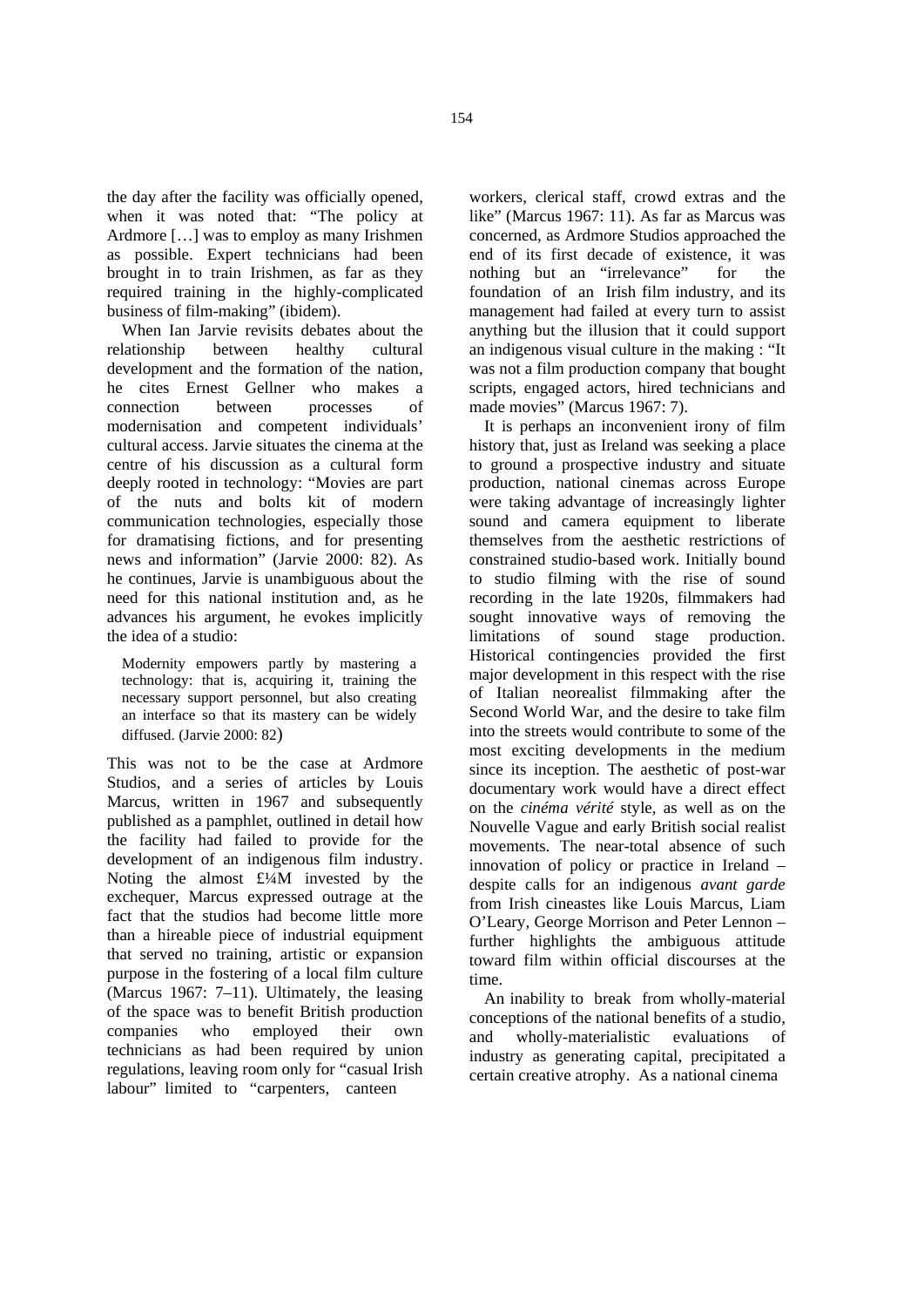must have both an ideological function and a material base, so too its cultural significance and commercial performance are nourished by both an ever-emerging catalogue of indigenous films and *also* by a symbolism that feeds how it is perceived nationally and internationally. This balancing of commodity-based output with a transcendental cultural identity is something which the Abbey Theatre had long been recognised for at home and abroad. Although criticism of the theatre might have inclined more towards the Bard's third possibility in describing greatness – "some are born great, some achieve greatness, and some have greatness thrust upon them<sup>"4</sup>  $-$  its recognition further afield was not lost on numerous filmmakers who cast actors from the National Theatre in supporting roles and then included the credit title card "…and with players from Ireland's Abbey Theatre" as an indication of quality.

In the handful of films produced with the Abbey Theatre at Ardmore, Emmet Dalton followed that precedent and visibly publicised the fact that the Irish players had been cast in central roles. Nonetheless, there was no evidence of any attempt to market what Ardmore Studios might have represented in local or international consciousness, and there was no indication of plans to mobilise the facility as noteworthy in Ireland's development of a modern film culture. Of course, such a declaration might not have fit easily with the expected reflection of what an Irish film studio should or could be doing. Nor might offering Ireland as a (cinematically) modernised nation have been compatible with the image of the country as previously depicted and marketed overseas, and any attempt to do so may have been deliberately avoided by Dalton in favour of fronting the more "traditional" Abbey players. Ultimately, therefore, half a century after the beginning of the consolidation of the American film industry in Hollywood,

\_\_\_\_\_\_\_\_\_\_\_\_\_\_\_\_

Ardmore faltered into existence, conflicted as to its precise function in relation to forging an Irish film culture. Beyond the small number of films produced by Emmet Dalton, the facility neither functioned in a concrete and material way in creating indigenous films or filmmakers (as was the case in national centres such as *Cinecittà*), nor did it work symbolically as an imagined entity that facilitated debates and the evolution of an identity for Irish film internationally (in the way Bollywood does). By extension, a dialectical interaction of both of these dimensions – as is the case with the finely tuned Hollywood apparatus – was not to happen for several decades and, even then, in a rather tentative and cautious way.

Fifty years on, the principles on which Ardmore Studios was founded have left a legacy relating to the national and international perception of the facility. In many ways, the facility has supported the development of indigenous filmmaking and its contribution has been, for the most part, constructive. Nevertheless its output has shown considerable fluctuation – perhaps inevitably when its establishment, history and the contemporary global film market are taken into concern. This variation has seen involvement in both Irish and overseas production, in both television and film, in a range of studio provisions from sound stage space to post-production facilities, and with an output of varying quality. Positively, it has continued to provide a worthy working environment for the likes of Neil Jordan and Jim Sheridan, and has offered facilities to less successful features and short film projects by up-and-coming filmmakers, both national and international. Although its most notable residents in recent times have been projects as varied as *Beckett on Film* (2000) and *The Tudors* (2007+) the studios financial survival has always been precarious, reflected in its many changes of ownership. In all of this, however, it is less likely that the studios at Ardmore will form a part of an

<sup>4.</sup> William Shakespeare *Twelfth Night* Act II, Scene V.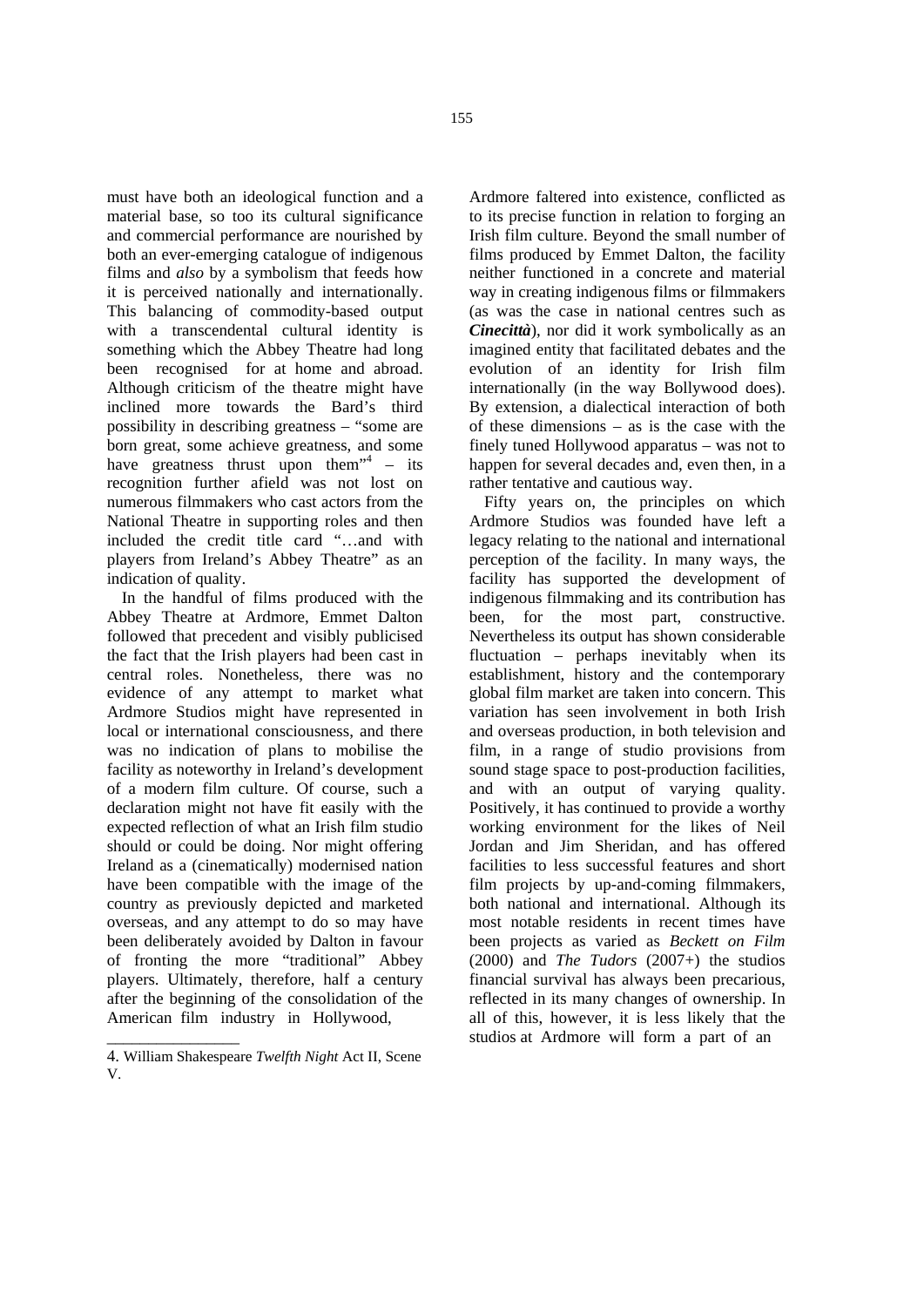international film consciousness that would allow it the title "Irish Film Studio", in the sense proposed above.

### **Works Cited**

- Jarvie, Ian. 2000. "National Cinema: a theoretical assessment" in *Cinema and Nation* eds. Mette Hjort & Scott MacKenzie (London and New York: Routledge.
- Marcus, Louis. 1967. *The Irish Film Industry.* Dublin: *The Irish Times Press.*
- Rockett, Kevin, John Hill & Luke Gibbons *Cinema and Ireland*. 1988. London: Routledge.

**Barry Monahan** lectures in the history and aesthetics of Irish and other national cinemas, and film theory, at University College Cork. His forthcoming monograph *Ireland's Theatre on Film***:** *style, stories and the national stage on screen* published by Irish Academic Press in 2009, considers the relationship between the Abbey Theatre and cinema from the beginning of the sound period until the 1960s.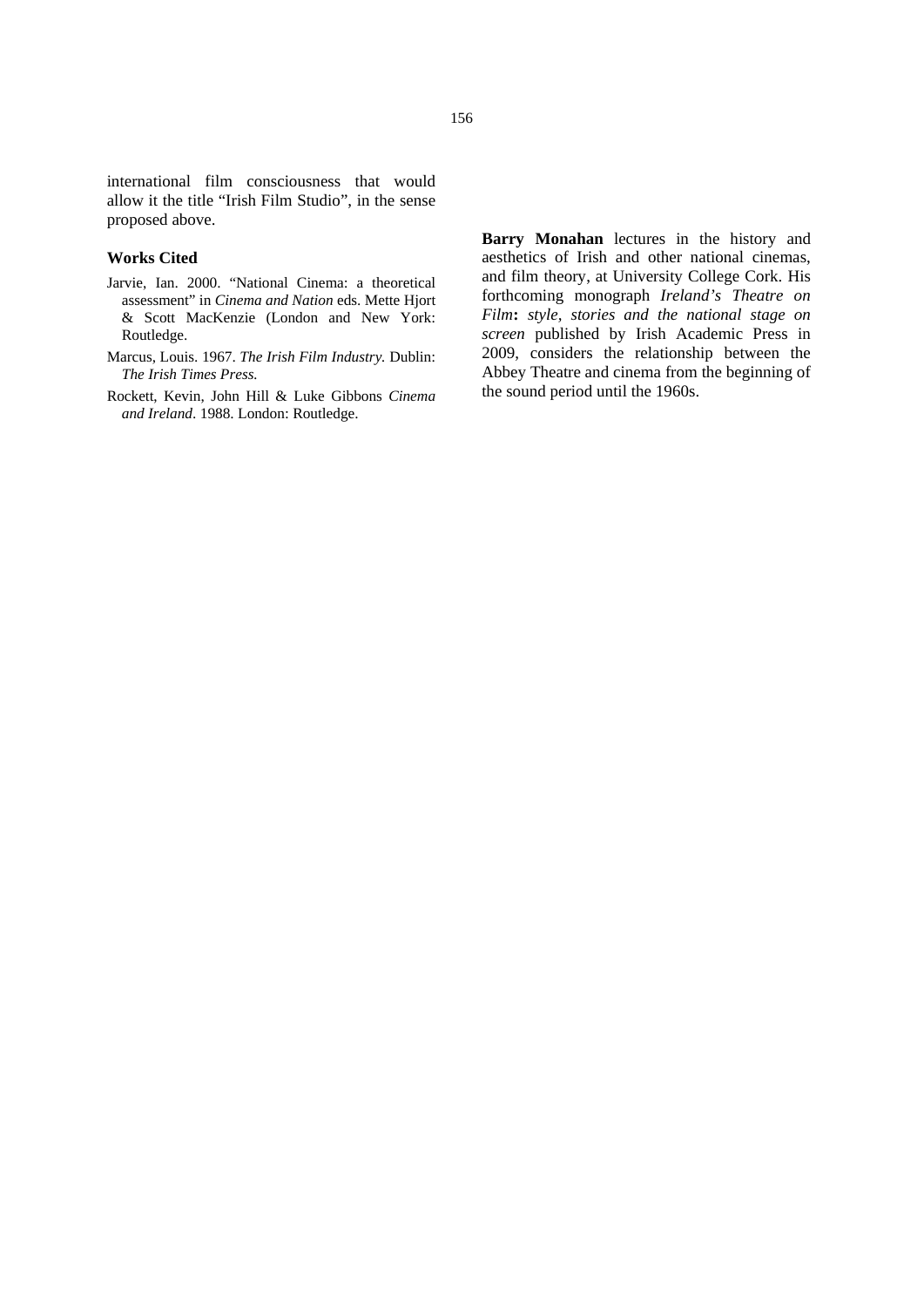#### **Kisses (2008)**

### Ruth Barton

By the time the national run of Lance Daly's well-received third feature, *Kisses,* had wound down, it seemed that more people knew about the off-set behaviour of the two juvenile leads, Kelly O'Neill (as Kelly) and Shane Curry (Dylan) than were familiar with their on-screen personae. Given their respective ages of 12 and 13, we are not dealing with Hollywood excess, rather a disconcerting injection of reality into the demure environment of low-budget Irish cinema. As *Irish Times* journalist, Eoin Butler, described it, while he was clearing his throat for some openers, all-out war was breaking out opposite him: 'Kelly O'Neill is straddling Shane Curry and raining a series of blows down on his head. Curry is retaliating in kind, loudly accusing his leading lady of being a "doody-headed nincompoop" (although my Dictaphone has been known to be a little bit erratic and those might not be the precise words he uses).<sup>1</sup> Pat Kenny, the urbane host of RTÉ's popular primetime television chat show, *The Late, Late Show* had his work cut out to coax a few warm memories about their experience from *Kisses*' two leads, who did concede that Daly's production wasn't as bad as most Irish films.<sup>2</sup>

The disjuncture between the reality of pre- and early teen behaviour, and adult investment in an ideal of childhood innocence creates a friction at the heart of Daly's film that, at its most productive, prevents it from succumbing to mawkishness. At the outset, the film appears to hark back to the tough inner-city dramas of earlier generations, such as Joe Comerford's *Down the Corner* (1977) or a less performative

2. http://www.rte.ie/tv/latelate/av\_20081121. html?2453461,null,228

\_\_\_\_\_\_\_\_\_\_\_\_\_\_\_\_\_\_\_\_\_\_\_

Roddy Doyle. In two neighbouring homes, Dylan finds himself the object of his abusive father's rage while Kelly returns from taking the baby out in the pram to encounter her uncle, whom we shortly realise sexually abuses her, dispensing Christmas largesse. After Kelly's efforts to rescue Dylan cause mayhem, the two decide to run away from home, a decision boosted by Kelly's pocketful of ill-gained cash.

Switching from monochrome to colour, the film proceeds to guide its two leads through a series of adventures, starting with their voyage down the canal on a barge navigated by a new immigrant (Spanish actor, David Bendito). From him, they learn that Dylan has a famous namesake, a singer of whom neither had heard. And so another strand is introduced, one that will culminate in a cameo appearance by Stephen Rea as a somewhat menacing Dylan tribute artist.

It's hard to watch a cinematic barge trip without recalling Vigo's *L'Atalante* and, although the comparisons are modest, this is the film's most magical sequence and where it most clearly departs from its aesthetic of social realism. Kelly flirts with abandon with their unnamed guardian while Shane is more reluctant to let himself go. Bendito's bargee is one of several new immigrants – the next is a busker and another a warm-hearted young African woman, who act as tarnished guardian angels to the children. Here, it seems, Daly is taking a lead from a sequence in Perry Ogden's *Pavee Lackeen* (2005), where the eponymous Traveller Girl (Winnie Maughan) wanders through inner city Dublin's new ethnic streets, and encounters little of the prejudice that she might expect to meet in the old Ireland.

The new immigrants replace the children's own flawed families, briefly providing them with moments of comfort before each encounter reaches its end. Nor does Shane's older brother

ISSN 1699-311X

\_\_\_\_\_\_\_\_\_\_\_\_\_\_\_\_\_\_\_\_\_\_\_\_\_\_\_\_\_\_\_\_\_\_\_\_\_\_\_\_\_\_\_\_\_\_\_\_\_\_\_\_\_\_\_\_\_\_\_\_\_\_\_\_\_\_\_\_\_\_\_\_\_\_\_\_\_\_\_\_\_\_\_\_\_\_\_\_\_\_\_\_ **AEDEI**

<sup>1.</sup> http://www.irishtimes.com/newspaper/magazine/ 2008/1115/1226408644869.html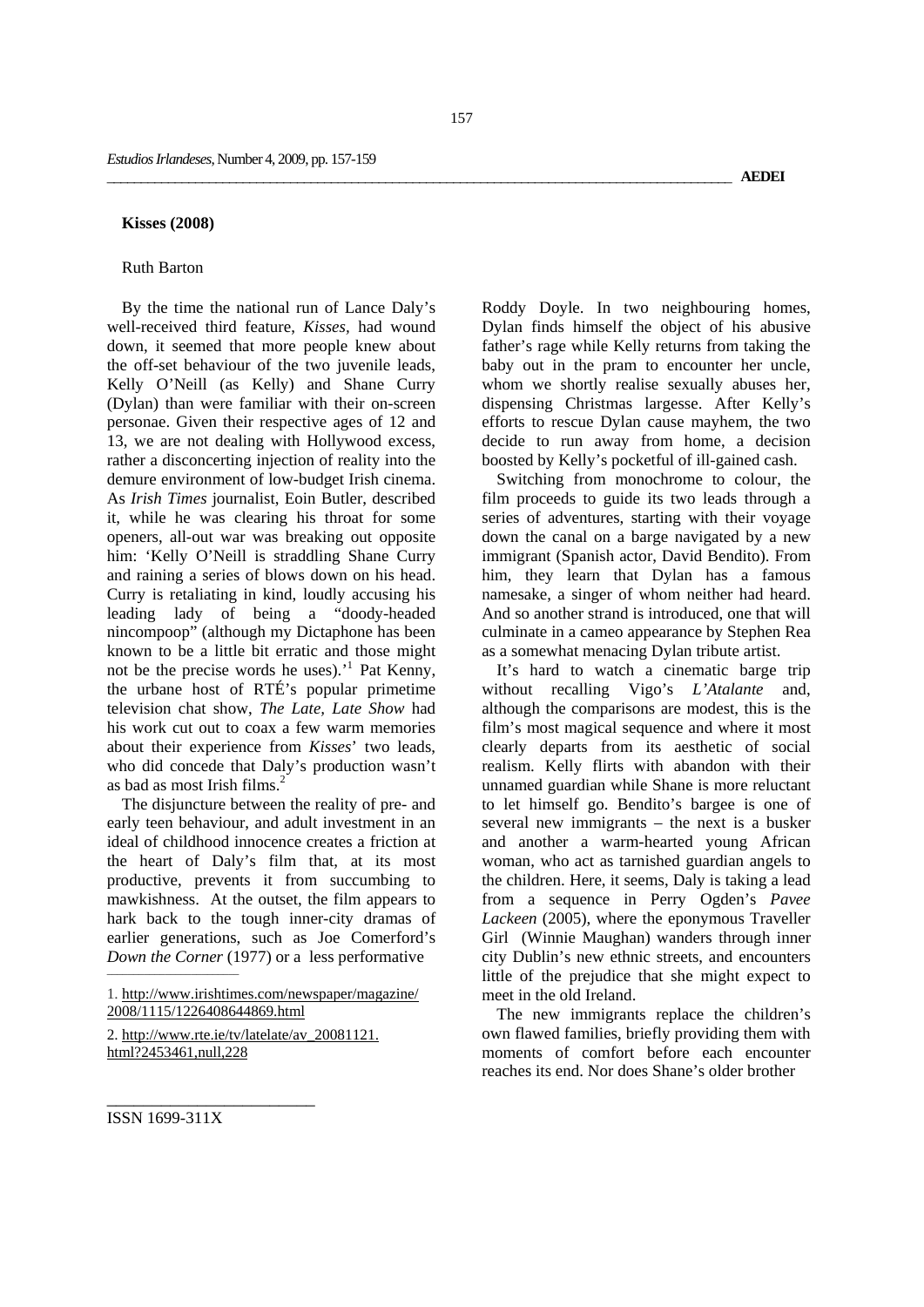ever materialise; at first they plan to bunk in on him but all they find out about his whereabouts is that he has been sleeping rough on the streets and that he has a drugs habit. The children's only significant encounter with their fellow countrymen is when a gang attempts to kidnap Kelly.

As the film takes us through the night, so our extra-diegetic knowledge of the fate of Dublin's street children warns us against trusting that the fairytale will last. According to his custom, Daly plays it out just a little too long before bringing his narrative to a hesitating conclusion.

*Kisses* suffered from an excess of hype (no, it wasn't the new *Once*) that reflects Irish film culture's desperate search for a hit. What is most interesting about Daly's production is how it inserts itself into a continuum of representations of Irish childhood. We could take this back as far as the street kids who haunt James Mason's dying IRA man in *Odd Man Out* (1947), and forward through the Traveller brothers at the heart of *Into the West* (1992) to Francie Brady in *The Butcher Boy* (1997). In their different ways, these children represent a force that is both disruptive and creative, one that highlights the lethargy of the surrounding community.

Carol Reed, in *Odd Man Out,* cast real street children to produce the mocking gangs who taunt the RIC while celebrating Johnny (Mason)'s rebel persona. In the later two films, the children are actors (if in both cases, intense and talented) and their roles are more clearly staged. Their narrative function is less to remind us of 'real' youngsters than to function as symbolic emissaries. In this they more closely resemble another child performance in *Odd Man Out,* that of the young girl, the angel, who appears to Johnny as he hides out in the underground cellar. She is the first of a series of harbingers of his impending death, a silent reminder, through her innocence, of his guilt. In the fairytale that is *Into the West,* the significance of the two brothers is as guides to the adults so that they may complete their own psychological journey. Francie Brady, on the other hand, is the first truly traumatized child of Irish cinema. His is a psyche that is so damaged by his environment that he can neither save or be saved.

Daly's Kelly and Dylan are thus inheritors of a dual tradition, drawing from neo-realist practices of casting children off the street whose performances will imbue the film with spontaneity, and of interpolating children into the narrative as bearers of a symbolic innocence. The question then is, can they save the adult community from its own corrupted values? Or is this the story's intent?

In many ways, *Kisses* recalls *Into the West*; however in the earlier film, the two child protagonists had to abandon the derelict space of the suburbs for the Celtic magic promised by the West. In *Kisses*, the suburbs are just as compromised, though imagined more as they were in, say, Roddy Doyle/Michael Winterbottom's *Family* (1994)*,* as low-rise, poorly maintained housing built around common spaces that mock the urban planners' ideal of the village green. Families live too close together, replacing neighbourliness with nosiness, and affection with incest. A passing gaggle of schoolgirls taunts Kelly for not having sex with Dylan, the latter hides in a cupboard when his father comes roaring after him and only escapes from him through a bathroom window when Kelly comes to his rescue with a ladder. There is little new in this representation of the city's working class outer-ring; where Daly does inject an element of novelty is in creating a sanctuary for the twosome in Dublin's shopping precincts and inner city areas. Shot while the Celtic Tiger was still the driving force in Irish culture, *Kisses*  suggests that access to consumption is a valid if temporary panacea for social exclusion. The children purchase themselves new outfits, 'wheelies', and a new, 'hardman' haircut for Dylan. Inevitably, thereafter, they are forced to rob food and, finally, to sleep on the street. Before that they are granted one more magical moment, as they skate on the ice-rink in Smithfield.

This is an economy fuelled by consumption – the migrants they encounter, selling goods or busking, are reliant on it, while the African woman appears to be selling herself. This too, would, we must assume, have been the fate of Kelly, had the gang succeeded in abducting her. The fact that the film is set during the Christmas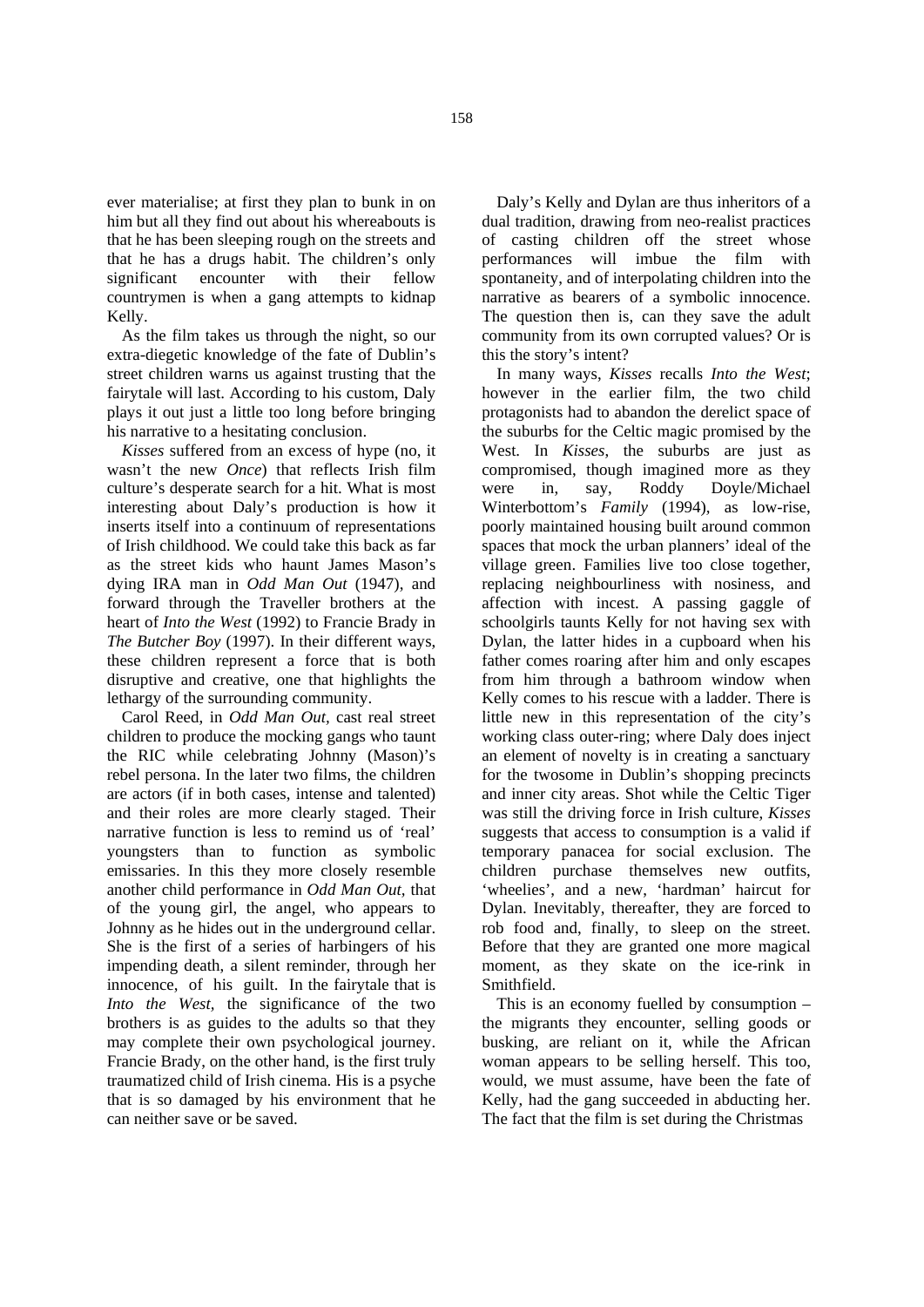season only serves to underline this theme.

*Kisses'* reluctance to critique the Celtic Tiger economy, represented here as vaguely enabling, distinguishes it from most other recent Irish film productions. It is, as I have said, warm towards the new immigrants who are seen to have displaced the local Irish as the protectors of children and guarantors of moral values. Somehow, Dylan and Kelly are victims of their own society, although Daly is apparently unwilling to spell out what he means. From the outset of the film, it is simply a given that the indigenous white Irish working class is characterized by male brutality and an ineffectual female support structure. The state remains unrepresented until the belated arrival of the Gardaí (police) at the end, as does the Church. Apparently, these people are on their own with their dysfunctional families; their living conditions are perhaps to blame (or are they to blame for their living conditions?). Even when they escape, as has Dylan's brother, Barry, they do not have the resources to survive. When Dylan and Kelly do return from Oz to their monochrome world, it is hard to determine how we are expected to view their decision – inevitable? flawed? auspicious? Will their overweight, poorly dressed mothers now step up to the mark and create the nurturing domestic environment that will allow these children to enjoy their childhoods, or will all return to its former dismal state?

Dense plotting has never been Daly's strongest card and although *Kisses* is this director's most sophisticated work to date, there is something unsatisfying in his reliance on imagery to carry the narrative. Specifically, his selection of images and his recycling of filmic references (*Variety* could name check anything from *The Night of the Hunter* (1955) to *Disco Pigs*  $(2001)$ ;<sup>3</sup> creates a collage of eclectic and unanchored signifiers. The film is short (a running time of 72 mins) and this adds to a sense of flimsiness. The Bob Dylan subtheme is never adequately integrated into the main body of the narrative; as much as (Bob) Dylan's lyrics

\_\_\_\_\_\_\_\_\_\_\_\_\_\_\_\_

celebrate taking to the road and cutting free from settled culture, so Daly's partial subscription to an aesthetics of realism refutes this as a working model for the two children. Stephen Rea's cameo is equally under-developed and somewhat pointless.

What rescues the film are the children's performances. Kelly O'Neill and Shane Curry are fractious and edgy throughout – the opposite of those cutesy little dolls so beloved of Hollywood – and even their brief romantic interlude is executed with perfunctory attention. When they discover that they have been sharing their cardboard overnight accommodation with a dead street person, their horror is so undisguised that I wondered how much or little the director had prepared them for this narrative twist. They are very alive and very real (which is not to suggest for a moment that their own backgrounds reflect those of their fictional alter egos). Just as they burst out of the screen and into their interviewers' environments, so they force the narrative to reverberate with a stubborn Dublin working-class energy. These children do no bespeak victimhood but resilience and a contempt for middle-class complacency. Had Daly drawn his narrative more from their qualities, rather than attempting to bend them to his narrative, he might have produced a more rounded, convincing film.

[Lance Daly was awarded an IFTA in the best Director of Film category for *Kisses*]

## *Kisses* (2008)

- Directed by Lance Daly
- Written by Lance Daly
- Principal Cast: Kelly O'Neill, Shane Curry, Paul Roe, Neili Conroy, Stephen Rea, David Bendito

Produced by Macdara Kelleher

**Ruth Barton** is Lecturer in Film Studies at Trinity College Dublin. She is the author of a number of books on Irish cinema. Her forthcoming publication (as editor) is *Screening Irish-America*, to be issued by Irish Academic Press in 2009. She is currently writing a biography of Hedy Lamarr.

<sup>3.</sup> http://www.variety.com/review/

VE1117938042.html?categoryid=31&cs=1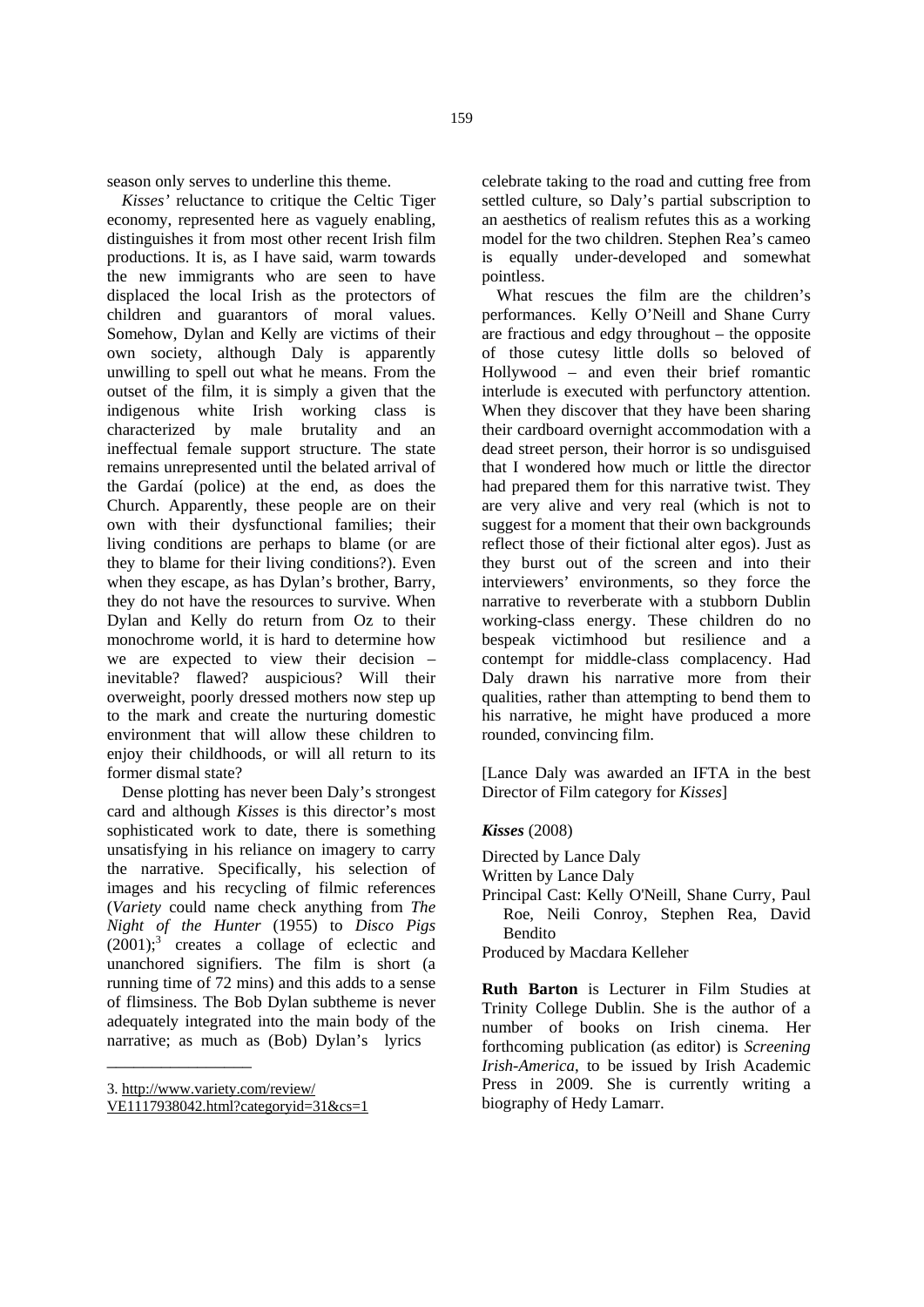#### **Hunger** (2008)

### Sean Crosson

In late December 2008 the British government released a new round of state papers under the 30-year rule. Among the files uncensored was a document from the office of the then British Prime Minister, James Callaghan, which revealed that the IRA had sent a message to the British government in 1978 indicating that it was willing to enter talks concerned with ending its violent campaign in the North. The offer was rejected outright by the British government with the then permanent under-secretary at the Northern Ireland Office, Sir Brian Cubbon, remarking that it was "essential that we should not say or do anything in reply that gives any hint that we have considered their message or are taking it seriously".<sup>1</sup> Whether this offer might have provided a realistic opportunity to begin a peace process that would take until the early 1990s to begin, and cost many thousands of lives in the interim, we will never know. However, watching Steve McQueen's *Hunger*, one is struck by two prominent features of the film – both an absence of dialogue, and a real concern to facilitate it when the opportunity arises.

More than a few eyebrows were raised when it was announced in May 2007 that the London born director of Grenadan descent's debut feature film would concern the IRA hunger striker Bobby Sands. The Turner Prize winning artist seemed an unlikely candidate to tackle one of the darkest and most traumatic moments in recent Irish history when ten men voluntarily starved themselves to death to be classed as political rather than criminal prisoners. It was a

crucial moment in Irish history, and particularly for the North of this Island that would begin a move to political, rather than military means, by the Republican movement represented in McQueen's film in the election of Sands himself shortly before his death. Yet the human willingness to choose death in extraordinary circumstances had been apparent in previous work by McQueen, in particular his 2002 cinematic installation *Carib's Leap*, a work named after a cliff in Grenada where, in 1651, more than 40 indigenous Caribs chose to jump to their deaths to avoid surrender, and enslavement, to their French colonisers. The resonance of the Hunger strike with this act could not have been lost on McOueen.

The Hunger strike has appeared in several films over the past twelve years, marking partly the developing peace process and the increasing willingness of filmmakers to engage with a topic long thought too controversial to contemplate. Terry George's *Some Mother's Son* (1996) offered a largely sanitised account that adopted the perspective of the non-aligned and sympathetic figure of the mother of one of the strikers to explore the traumatic events. However, the non-engagement and distance of Kathleen Quigley (Helen Mirren) from both the culture and events themselves, reflected in one extraordinary moment when she expresses absolute ignorance of the expression 'Tiocfaidh ár Lá' – and this from a schoolteacher in a nationalist school (!) –, made for a film of limited insight or resonance. Both Les Blair's *H3* (2001) and Maeve Murphy's account of female prisoners' protest in *Silent Grace* (2001) provided significant representations, though both ultimately adopted a largely conventional approach to the events. McQueen, however, approaching the topic from both outside the culture of Ireland and conventional film, offers,

ISSN 1699-311X

\_\_\_\_\_\_\_\_\_\_\_\_\_\_\_\_\_\_\_\_\_\_\_\_

\_\_\_\_\_\_\_\_\_\_\_

<sup>1.</sup> John Bew and Deaglan De Breadun, "Britain Rejected Secret IRA Peace Talks Offer, 1978 Archives Reveal" *The Irish Times*, Tuesday, December 30, 2008, Http://www.Irishtimes.Com/ Newspaper/ Frontpage/2008/1230/ 1230581469072.Html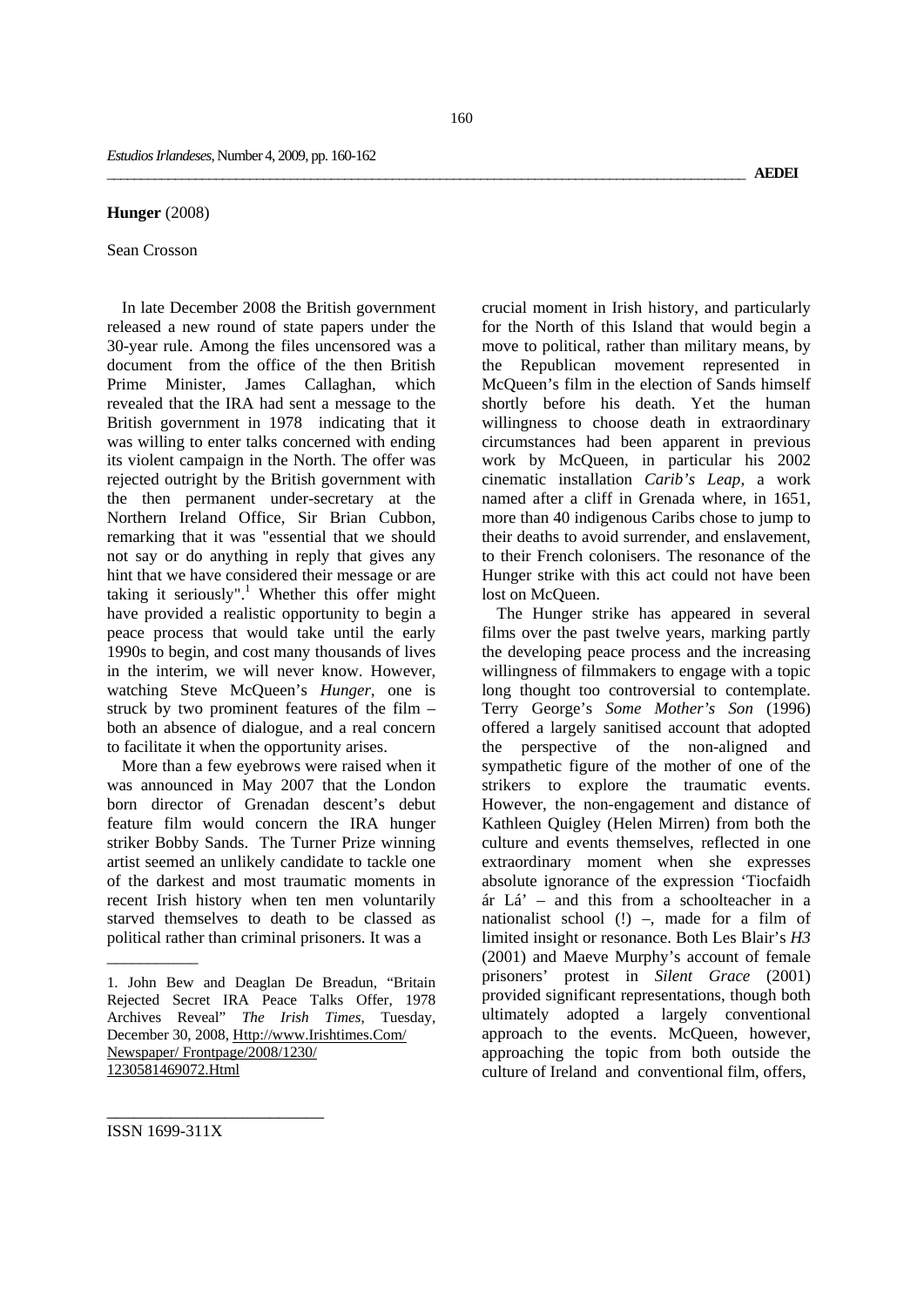in terms of representations of the North, a distinctly novel approach. Gone are the generic imperatives that have dominated representations of the North, which have frequently attempted to apply familiar tropes of the thriller or drama genres against a Northern Irish context. Instead for McQueen it is firstly the visual and secondly the interactive possibilities of cinema that are exploited, apparent in the manner through which the film features striking visual compositions without the necessity to explain or explicate and also allows a space for the audience to engage and contemplate at recurring moments.

This is not to say that the film does not contain familiar moments reminiscent of more generic approaches to the conflict in the North. The opening evocative scene of protestors banging bin lids recalls such moments in a previous film such as Jim Sheridan's *In the Name of the Father* (1993) but it is made all the more arresting by the clattering noise preceding the revelation of its source. This unsettling and disturbing opening sets the tone, and cues the audience, for the film as a whole that includes some of the most harrowing and visceral representations of the Troubles.

This viscerality is repeatedly invoked throughout the film, whether in the violence perpetrated or the detail given of the living conditions during the dirty protest. The subsequent shots of a prison officer, Ray Lohan (Stuart Graham), washing blood from his bruised hands anticipates the violent and brutal beatings by prison officers and riot police of Republican prisoners in succeeding scenes. McQueen, however, delays the violence itself until almost a third of the way into the film, suggesting it instead in shots of blood and wounds, making the moments of its appearance, including humiliating cavity searches, all the more affecting. Yet he does not diminish or deny the violence of Republicans themselves, apparent in one particularly disturbing sequence when we witness the cold-blooded killing of Lohan, presumably by the IRA, while visiting his senile mother.

Aesthetically, these moments are characterized by both their visual richness and complexity and the absence of dialogue. One is struck, for instance, by the evocative use of the colour blue,

redolent of (among many things) both coldness and misery, throughout the opening third, apparent in one early suggestive scene when Lohan takes a cigarette break in the prison yard while the snow falls. McQueen is also not afraid to dwell at length on events and their aftermath – this is particularly evident in the long take, directly after the encounter between Bobby Sands (Michael Fassbender) and Father Moran (Liam Cunningham), of a prison officer mopping the corridor between the cells. It is a film that is rarely rushed in its recounting of events and includes moments of rare beauty, amongst the horror and filth of violence and the dirty protest in all its nauseating detail. This includes a sequence where the young Republican prisoner Davey Gillen (Brian Milligan) contemplates a fly on his hand while pushing his arm through the bars of his cell window, savouring the feel of the world beyond, and a striking circular work created by a prisoner on the wall of his cell from his own faeces.

While allowing audiences to contemplate and consider the scenes they have just witnessed, there is a further imperative in these moments and indeed the lack of dialogue of the first third. In the space where dialogue might exist, violence predominates and understanding seems far off. Even where dialogue does occasionally take place, it is often marked by misunderstanding, as when Gillen first enters his cell and is addressed by his cell mate in Irish, a language he shows complete ignorance of, a fact underlined at several points in the film.

Yet when dialogue does enter the film at length, it is facilitated in a manner rarely seen in contemporary film. This is an almost 17 minute unedited two-shot sequence, written by Enda Walsh, from one static camera angle of Sands and the priest Father Moran, discussing the decision to go on Hunger strike. It is a sequence that required the employment of specially altered film stock (with 35mm film reels lasting normally only ten minutes) a symbolic point in terms of the new ways of thinking about identity and conflict in the North that was required to bring an end to the conflict. Such was the demands placed on the actors to do the scene, Liam Cunningham moved into Michael Fassbender's Belfast flat to rehearse for five days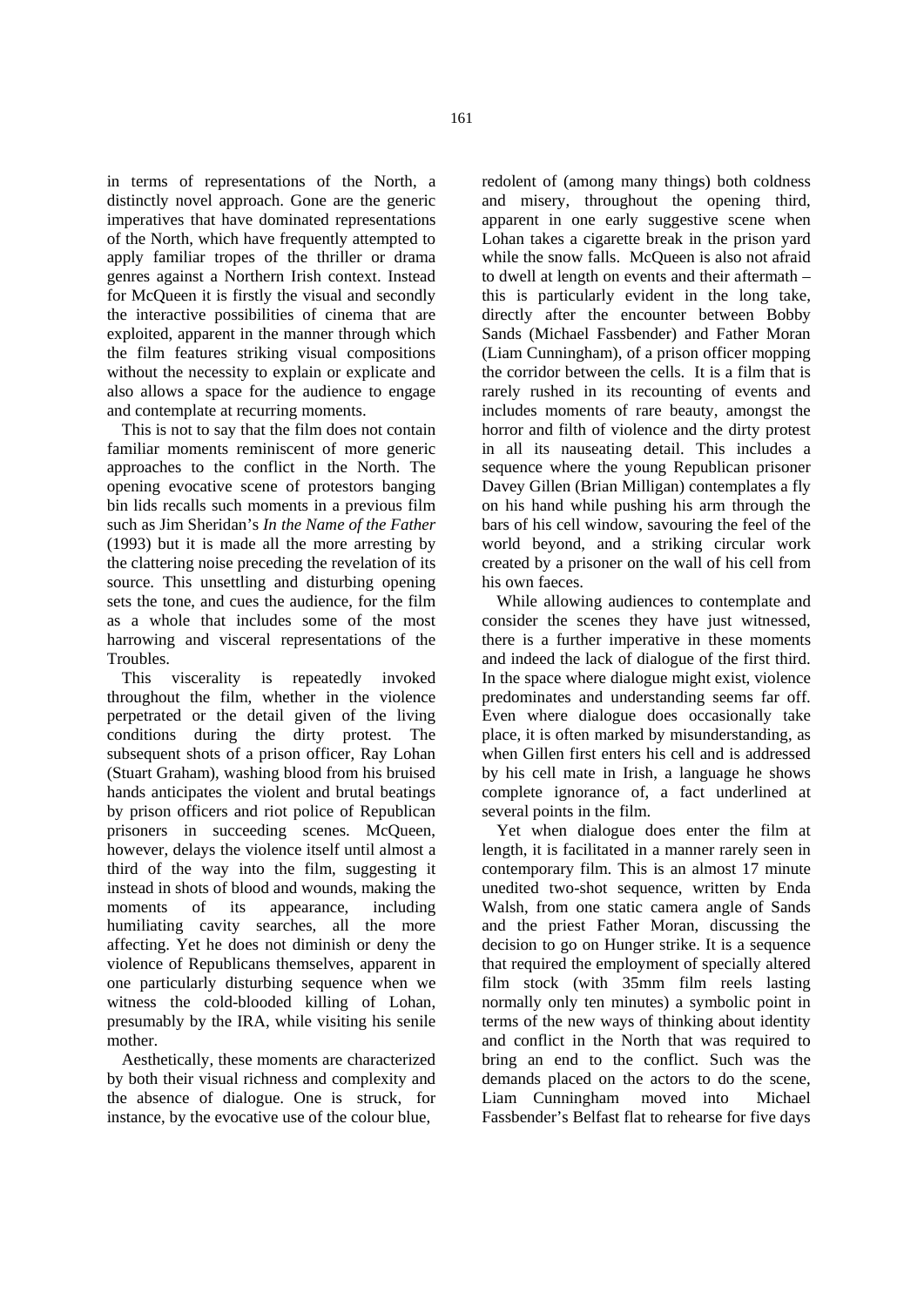from early morning to seven in the evening, "running the scene" Fassbender has recalled, "15 or 20 times a day for five days."<sup>2</sup> In the end they managed to nail it on the fourth take.

The dialogue itself – which follows the most violent and unsettling moment in the film, Lohan's killing – is marked by an interrogation of the reasons for the strike but it also critiques, in the comments of Father Moran, the prisoners refusal to further negotiate, their potential vanity and elevation as martyrs of the strikers themselves. For Moran, Sands' personal crusade neglects his own immediate family's needs, including his young son, while also leading many others to their deaths on a hunger strike with little certainty, given Thatcher's<br>intransigence, of any positive outcome.  $intransigence,$  of any Furthermore, Sands own refusal to negotiate required an unlikely complete 'surrender', as Moran describes it, by the British, rather than a negotiated settlement. For Sands, the strike is largely motivated by a frustration with negotiations that revealed the bad-faith of the British government, evident in the film in the 'civilian-type' clothing (rather than their own clothing) allowed to prisoners, used primarily as a means to further humiliate them.

Humiliation, and indeed, dehumanisation, is a recurring feature of the film, though it is clear that McQueen views this as the lot of both the perpetrators and victims of violence. This is signalled from early in the film when Davey Gillen is forced to strip before prison officers after refusing to wear the clothes 'of a criminal'. In the silence and tension evident, one is struck by McQueen's patience to allow the scene unfold with the obvious shame and discomfort of the prisoner as he is marched naked to his cell – and contrasting animosity of the prison guards – very apparent. Yet the prison guards too are reduced by their barbaric acts. The shots of Lohan at the beginning reveal a man uneasy with his own actions. The most striking moment in this respect is the depiction of one of the riot policemen

\_\_\_\_\_\_\_\_\_\_\_\_\_\_\_\_\_

brought in to break up a prison protest crying behind a wall as his colleagues brutally beat Republican prisoners. Yet it is the final third of the film that presents the greatest challenge to the viewer as we witness the gradual physical disintegration – and indeed at times humiliation – of Sands himself in considerable detail and explicitness. Michael Fassbender went on a supervised extreme diet to depict the scenes, losing over 50lb in the process, and his performance ranks as one of the most moving and convincing in cinema of the Troubles to date.

Through all of this, McQueen ultimately maintains his belief in the human spirit, in the transcendental possibilities of the human imagination that can move above and beyond the traumas of life. For Sands, these are marked by his childhood memories of his time as a crosscountry runner, an account of which ends his dialogue with Father Moran and represents his final thoughts in the film. Despite the broken and devastated human body, there remains the hope in the ability of humans to move beyond the tarnished present and to imagine a better time, a time free from the suffering of the present. A time, maybe, when the Hunger Strike can be viewed, and reflected upon, in popular culture and film as a crucial historical moment but one that serves to remind us of how far this island has progressed over the past thirty years.

# **Hunger**

Directed by Steve McQueen Produced by Laura Hastings-Smith, Robin Gutch Written by Enda Walsh, Steve McQueen Starring Michael Fassbender, Liam Cunningham Music by Paul Davies Cinematography Sean Bobbitt

**Dr Seán Crosson** is a lecturer on Irish and World cinema with the Huston School of Film & Digital Media at NUI, Galway. His publications include *"The Given Note" Traditional Music and Modern Irish Poetry* (Cambridge Scholars Publishing, 2008) and the forthcoming co-edited collections *The Quiet Man...and Beyond* (Liffey Press, 2009) and *Anáil an Bhéil Bheo: Orality and Modern Irish Culture* (Cambridge Scholars Publishing, 2009).

<sup>2.</sup> Kevin Maher, "Steve McQueen's Hunger: featuring one of cinema's greatest ever scenes", *The Times*, October 9, 2008, http://entertainment.timesonline. co.uk/tol/arts\_and\_entertainment/film/london\_film\_ festival/article4908509.ece (accessed Jan. 14, 2009)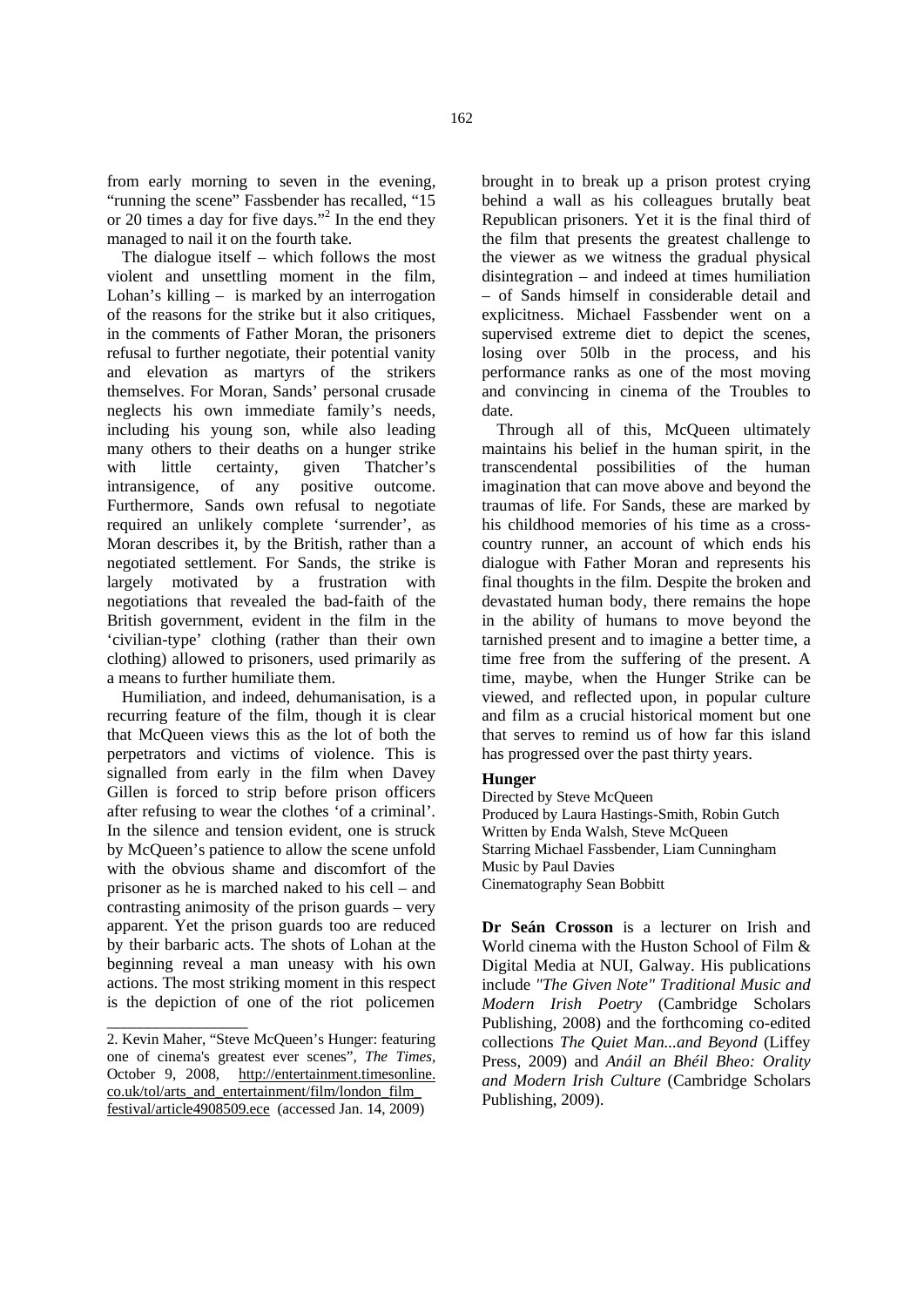## **Staging Space: Cinema, Image, and Text in Declan Recks'** *Eden* **(2008)**

# Harvey O'Brien

The admittedly hoary old chestnut of the relationship between film and theatre in Ireland has sprouted something new with Declan Recks' *Eden*. Irish film took second billing to Irish theatre throughout most of the twentieth century, with many of its cinematic endeavours so inextricably linked to theatrical production to the point where it seemed impossible for the cinema to develop a sense of itself. Even Ardmore Studios was built to house adaptations of Abbey Theatre plays, and until the 1970s, it was entirely fair for Irish film to feel like little more than the unwanted bastard of literature and drama. It took Bob Quinn's *Caoineadh Airt Ui Laoire* (1975) to explode and confront the clichés and suggest a cinematic vocabulary capable not only of addressing the theatrical aesthetic, but of presenting an alternative.

*Eden* was first produced as a play in January 2001 at the Peacock Theatre under the direction of Conor McPherson, himself guilty of no small degree of parasitic cinematic activity following initial success on stage. The play consists of intersecting monologues from two characters, a married couple living the archetypal Irish lives of quiet desperation. Billy is a deluded drunkard, an eternal 'lad' who perceives himself to be part of the younger crowd despite his wife and two children. He spends his weekend getting dutifully drunk while dreaming of casual sex with younger women. Eileen is (understandably) lonely and has tried to mould herself to fit his flagging desire. All the time she nurses erotic fantasies of her own and hopes her husband will eventually fulfil her desperate and powerful need for love.

In the 2001 production, actors Don Wycherley and Catherine Walsh played the only roles, telling their respective sides of the story standing

in front of a simple but effective museum-style set (designed by Bláithín Sheerin) for approximately two hours. McPherson's blocking was simple and the lighting clean and bright, facilitating the sense of character presence and emotional distance between the two actors, who never converse, although their stories interlock. As Wycherley's Billy struggled with his inner conflict, resisting the urge to find his wife attractive because it would interfere with his selfimage as a freewheeling stud, the actor had the facility to cast sidelong glances at his silent costar, who sat frozen in her own on-stage space in a pose of intense concentration, awaiting her turn to address us.

The controlling metaphor of a concept of paradise (which gives the play its title) guides our understanding of these two people and their lack of understanding of themselves. The tone of sadness which it finally achieves has less to do with any particular resolution than it does with the sense that even resolution depends on the capacity to convince yourself of your own point of view. Many layers of psychological and emotional self-deception are plumbed in the play, and it is only as it closes that the characters have even glimpsed the truth. Though the reversal of fortune upon which the climax turns (a disastrous flirtation for him, a wild encounter for her) is predictable, this is not a work which depends heavily on its plot. The twists are predicated upon the exploration of character which in this case corresponds with the flavourful depiction of events and the environment encompassed by the storyline. The characters are the story, and O'Brien derives his anecdotes, gags, and scenes from their psychological and emotional disposition towards delusion.

ISSN 1699-311X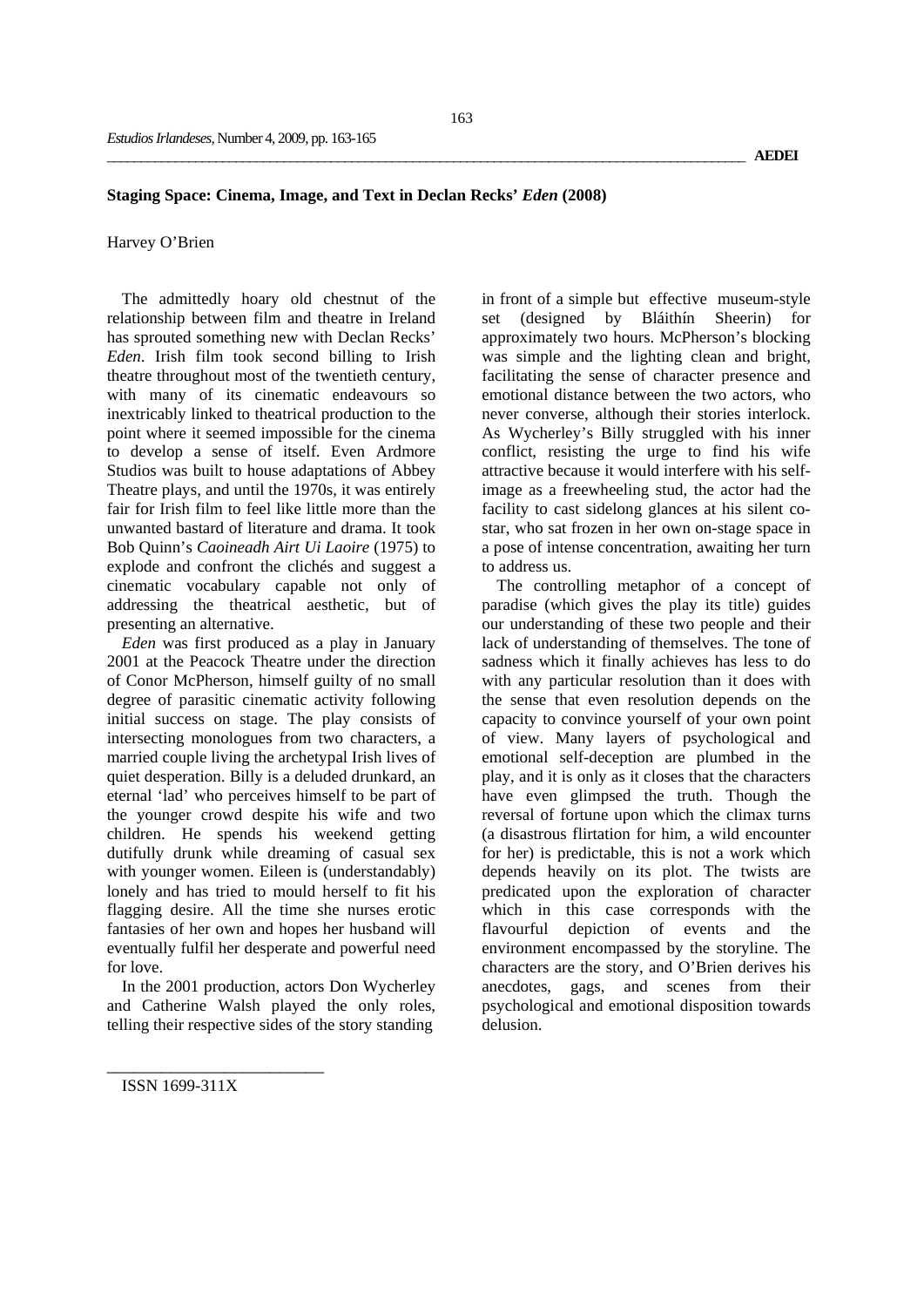The fascinating dilemma presented to any filmmaker in adapting this play is partly rooted here. Though the play is definitively verbal (built out of monologues), the dialogue is essentially internal. Though the characters report events and dialogue from their experience, they are not involved in it. They stand back from themselves in many ways and exist only inside their own heads just as the events they describe can exist only inside the heads of the audience in the theatre. In film, this could not be so.

Also in 2001, the year of the play's production, director Kirsten Sheridan had successfully adapted Enda Walsh's *Disco Pigs* (another dual monologue piece) to film even though confronted with similar problems. In Walsh's play the monologues are more aggressive and descriptive, which gave Sheridan a greater level of exteriority with which to work, but she nonetheless successfully found visual analogues to Walsh's pace and feints of characterisation. Sheridan explored visual symmetries in the worlds of her characters and used frantic and sudden bursts of violence to confront her audience as directly as Walsh's words had done. Only one sequence in the film surrendered the cinematic voice to the purely theatrical, depicting Cillian Murphy's 'Pig' sitting alone in his room (possibly masturbating) thinking of 'Runt' (Elaine Cassidy) and describing his thoughts. Even here, Sheridan at least moved the camera in on Murphy's face, as if reflecting the sense of internalisation represented by Pig's lustful reverie.

Declan Recks has done something similar with the film of *Eden*. Though O'Brien provided a new draft of his story, broadening out the action, introducing more characters to spread the monologues out between more than two individuals, the contours of the drama are much the same as in the play, as is the sense of inner reflection which pervades the work aesthetically. The characters on stage described the events from their own points of view, and both are both victims of a shared flaw in perception. Neither character sees the other very clearly, and neither fully sees themselves either. Recks builds his film around a visual dynamic which represents this sense of a misrecognised reality.

His opening shot, an emblematic scene of a tree standing alone in a field is a visual echo of the painting of a country scene around which Billy's fantasies revolve in the play. On stage Billy dreams of sex behind a haystack depicted in the painting, and this is not a literal image. Recks must deal in the literal insofar as the profilmic image must register *something*. Yet the initial shot, painstakingly composed, centralised, and vibrantly coloured, seems to step out of the bounds of the real and into the symbolic. It is an image that returns to close the film. The painting itself also features, now an object across which light falls as Eileen stares into the darkness in their bedroom following an unsuccessful moment of coupling with her husband.

Recks maintains this compelling sense of shifting modes of perception throughout the film. Though there are now subsidiary characters, scenes of dialogue, and moments of literal, visual activity that are now seen rather than described, Recks takes a singular approach to all of them. As if standing back from O'Brien's screenplay, Recks finds a space between the stage and the screen. The less interest his camera shows in literal action, the more reflective it becomes. Billy and Eileen's encounters take on a dreamlike tone, as if they too are not interested in the dialogue. The real drama is emotional and interior and can be *seen* rather than heard. Recks and cinematographer Owen McPolin put themselves in the position of observers observing people observing the world from a false perspective.

Throughout the film the camera tracks and moves with the system of looks and glances around which the characters' perceptions of their world revolve, often as if disconnected from their meaning. Incidental details like a photo snapped by mobile phone or a sponge dripping soapy water on a bathtub to not have particular physical meaning, but become part of a perceptual armoury of incidental detail in a world barely inhabited by these reflective fantasists. Even when Billy or Eileen are in company, they seem alone, often framed at the centre of the 2.35:1 frame and surrounded by space, like the emblematic tree. The camera drifts, the frame shifting in its rectangular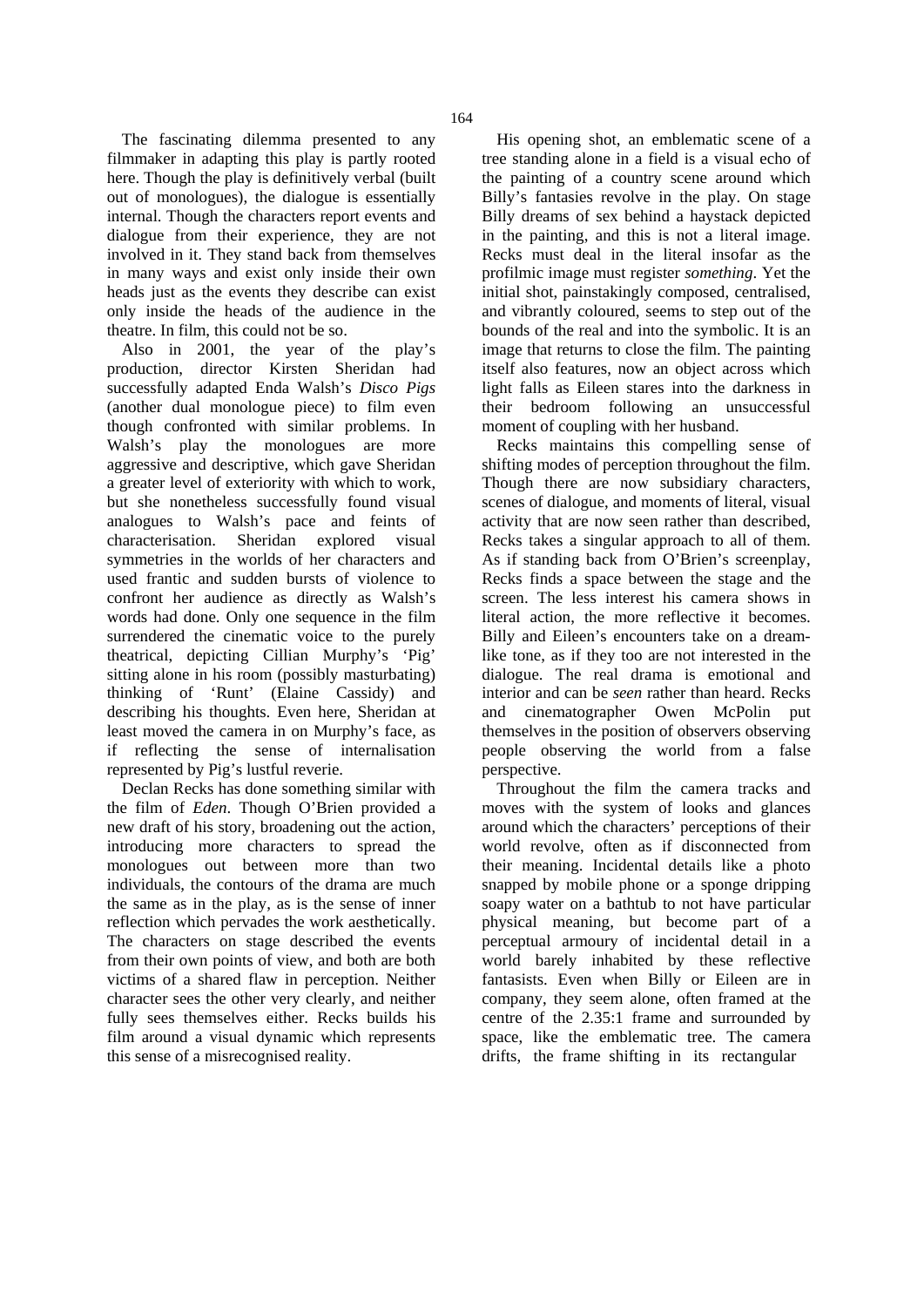composition, and attains the quality of a drifting eye, another level of viewing and watching somewhere between Recks, McPolin, and the audience.

The film does feature a number of 'monologue' scenes that are forced to revisit the *Disco Pigs* dilemma, but again here, as with Sheridan, the camera is not permitted to remain completely still. Because O'Brien has usually provided a secondary character with whom his leads can interact, Recks gives us semicircular tracking shots moving in opposite directions. This creates visual conflict again reinforcing the sense that points of view can be in conflict and unreliable. Sometimes such scenes give way to images of the leads themselves, seemingly divorced entirely from what is being said either by themselves or those they are with, and this again shifts the audience from the word to the image in a surprising and effective way.

A range of long shots and mid shots in the early scenes give way to the intense close-ups with which the film concludes. As the characters finally confront one another in a way they never did on stage, the camera moves in on them as if unable to draw it gaze from them. This intensity of scrutiny falls now upon the faces of Aidan Kelly as Billy and Eileen Walsh (sister of Catherine from the original production), and the catharsis which it brings is a much to do with a visual damburst of facial expression as anything textual or spoken. Here Recks again provides a staging space that is at once 'theatrical' and 'cinematic', and the sense of dreamlike drift has

given way to an intensity of photographic analysis that requires a visual reading. This is a wholly remarkable achievement, successfully navigating the parallel but separate worlds of the dramatic text in performance and the drama of the image. In contrast to, for example, Conor McPherson's own efforts as a director, especially *Saltwater* (2000) (based on the monologue piece *This Lime Tree Bower*), the film has a sense of cinema beyond the aged horror of the 'filmed play'.

#### *Eden* (2008)

Director: Declan Recks

Principal Cast: Aidan Kelly, Eileen Walsh, Padraic Delaney, Enda Oates, Lesley Conroy, Karl Shiels

Screenwriter: Eugene O'Brien

Producer: David Collins

Director of Photography: Owen McPolin

**Dr Harvey O'Brien** teaches film in the UCD School of English, Drama & Film. He is author of *Ireland: The Evolution of Ireland in Documentary Film* (Manchester, 2004) and a coeditor of *Keeping it Real: Irish Film and Television* (Wallflower, 2004) and the journal *Film and Film Culture*.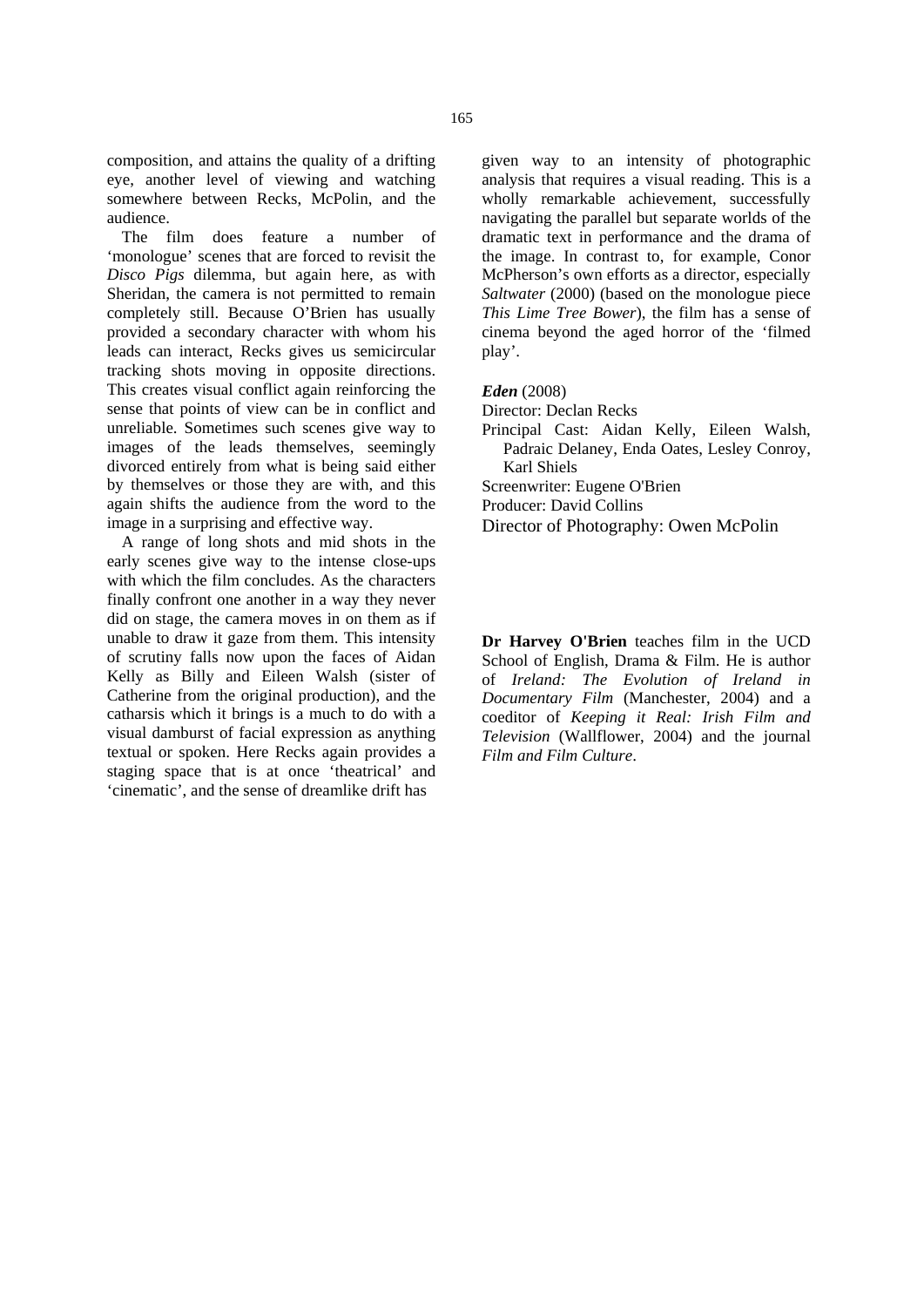### *In Bruges* **(2008)**

## Joan Dean

Martin McDonagh's success as a playwright has already elicited two volumes of essays (Chambers and Jordan 2006, Russell 2007), most of which locate him in a tradition of Irish drama. However, McDonagh has long professed a greater interest in cinema than in theatre and his dramatic successes facilitated a quick and incredibly successful transition from stage productions of a national character to the international marketplace of screen. For his first cinematic effort, the 2004 short film *Six Shooter*, McDonagh won an Academy Award as well as BAFTA, IFTA, and a British Independent Film awards. Shot in Ireland and financed jointly by Film Four Lab (UK) and the Irish Film Board, *Six Shooter* featured Brendan Gleeson and Rúaidhrí Conroy in a blackly comic parable of mourners and murderers set somewhere in the Irish midlands that evoked echoes of Synge and Flann O'Brien. McDonagh's subsequent foray into feature-length filmmaking, *In Bruges*  $(2008)$ , has – to date – taken in \$40 million worldwide, received generally positive reviews in Ireland, the UK, and the US. Both its lead actors have been nominated for several awards and the film has resurrected Colin Farrell's faltering career in the US with his winning of a Golden Globe.<sup>1</sup> However, nothing in its funding, distribution, or production suggests a connection with Ireland. So, does it belong in a review of Irish cinema? This question provokes the larger and thornier interrogation: What is an Irish film?

*In Bruges* is another of McDonagh's meticulously plotted clockworks. After a child is accidentally killed during the assassination of a priest (the uncredited Ciarán Hinds), the two hitmen, Ken (Brendan Gleeson) and Ray (Colin Farrell) are dispatched from London to Bruges to wait for instructions from their employer, Harry Waters (Ralph Fiennes). While Ken immerses himself in the beauty of the picture-postcard medieval town, Ray is impatient with waiting and guilt-ridden over the child's death. Diverted by the shooting of a film ("They're filming midgets!" [McDonagh 2008: 13]), Ray meets and falls for Chloe (Clémence Poesy) who sells drugs to the film's cast and crew. On a date with Chloe, Ray attacks a couple he assumes to be Americans. Having received instructions from Harry to kill Ray for botching the London job, Ken collects a pistol and silencer from Harry's contact in Bruges. Ray, meanwhile, acquires a pistol from Chloe's ex-boyfriend.

On a day of brilliant sunshine, Ray watches children at play and decides to use that gun on himself. At that very moment, Ray finds not only his gun, but also Ken's pointed at his head. Realizing that Ray intends to commit suicide, Ken suddenly decides not to kill Ray but to save him from despair. Ken packs Ray off on a train and phones Harry to report just that. By a blackly humorous twist of fate the couple Ray attacked the night before identify him on the train, have him arrested and returned to Bruges.

Now Harry himself travels to Bruges, collects a gun, accepts a supply of dum-dum bullets ("I know I shouldn'" [65]) and finds Ken. Together they ascend the bell tower, where Harry shoots Ken in the leg intending to punish rather than kill him. As he helps Ken down the tower's stairs, Harry learns that Ray is back in Bruges. Harry again shoots Ken and sets off after Ray. Ken throws himself off the tower to warn Ray. An

\_\_\_\_\_\_\_\_\_\_\_\_\_\_\_\_\_\_\_\_\_\_\_

\_\_\_\_\_\_\_\_\_\_\_\_\_\_

<sup>1.</sup> When Colin Farrell accepted the Golden Globe for his performance as Ray (Best Actor in a Motion Picture – Musical or Comedy), he described *In Bruges* as "simultaneously profound and beautifully comic and wonderfully painful, filled with delightful remorse and more than any thing else, the sweetest, sweetest redemptive qualities" (Farrell 2009). Farrell might have been referring the redemption of his own acting career after the debacles of *Alexander* (2004) and *Miami Vice* (2006).

ISSN 1699-311X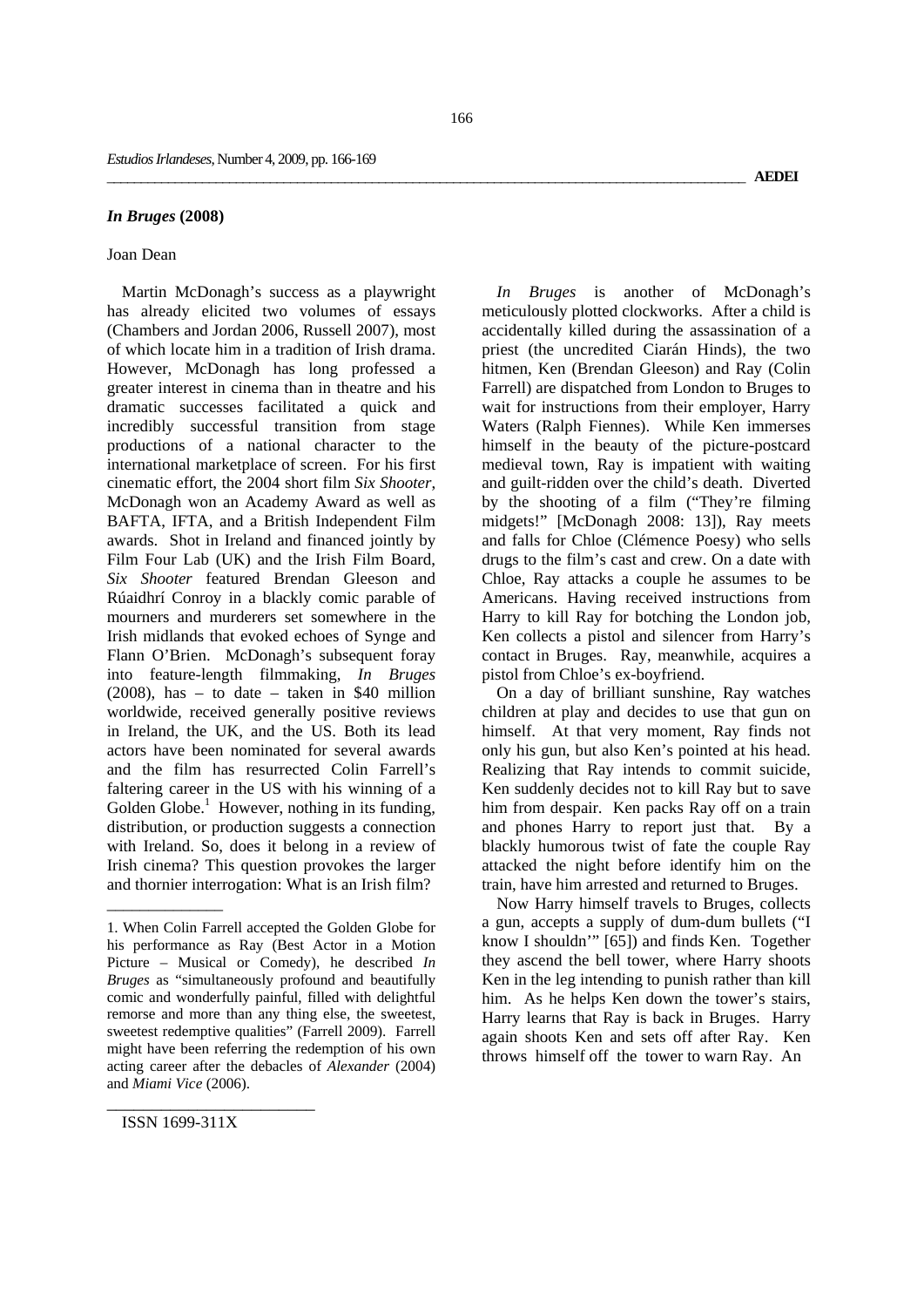elaborate chase scene ends on the set of the filmwithin-the-film, where Harry fires three rounds into Ray. Inadvertently, the film's midget, dressed as a schoolboy, has his head blown off by a dum-dum bullet that passed through Ray. Assuming that he has done exactly what he wanted to kill Ray for doing, killing a child, Harry kills himself. Ray survives and hopes to atone for the child's death.

The casting of two Irish actors, Colin Farrell and Brendan Gleeson, who not only speak with Irish accents, but repeatedly acknowledge an Irish heritage is one obvious Irish dimension to the film. "Originally Ray and Ken were written as Londoners", said McDonagh. "I only changed them to Irish after we'd cast Colin and Brendan. Everything seemed to fall into place after that – their camaraderie, their antagonism towards Harry" (McDonagh 2008a). That casting choice, however, gives rise to other Irish elements. As Ken decides to take his own life to save Ray's, the soundtrack departs from Carter Burwell's accomplished score and gives us The Dubliners performing "On Raglan Road". (Viewers of *Miller's Crossing* [1990] will recall that Carter Burwell there used another Irish anthem to male loss, "Danny Boy", as the soundtrack in that film's most violent scene.)

*In Bruges* is rife with references to nationality. Americans are said to be loud and vulgar; indeed, some are. Johnny (Jordan Prentice) twice asks that the fact that his nationality not be held against him. More than any other character Ray relies on these stereotypes and generalizations. When Ray says that "Amsterdam's just a load of bloody prostitutes" (48), he is speaking to a prostitute from Amsterdam, but he critically mistakes Canadians for Americans. Nationality is only one of many signifiers of identity. That Johnny is a dwarf might seem more defining than his nationality, but in Johnny's drug-induced fantasy of a coming race war between blacks and whites, the fact that he's white is more important than his physical stature or nationality. McDonagh's comedy often emanates from the odd choices characters make about their identity. That his characters can prioritize or exert agency in making these choices is surprising, perhaps optimistic.

In *The Myth of an Irish Cinema*, Michael Gillespie (2008) argues that while there are identifiable Irish qualities in films, the idea of an Irish film is inherently vexed if not empty. Similarly, Patrick Lonergan alludes to the folly of trying to locate McDonagh in "a stable 'Irish' tradition" (2009: 107). Whatever Irish dimension exists in *In Bruges* is inextricably linked to its moral, specifically Catholic, dimension of guilt, forgiveness and redemption. The distinction between assassinating a priest, one who was somehow mixed up with Harry Waters, and inadvertently killing a child was dismissed by many critics as spurious, but it forms the moral core of the film. It is both the reason Harry orders Ken to kill Ray as well as the reason Harry takes his own life.

Viewing Hieronymus Bosch's *Last Judgment* prompts Ken to observe, "I was brought up believing certain things, I was brought up Catholic, which I've more or less rejected most of…But the things you're taught as a child, they never really leave you, do they?" (25). Ray confesses his sins to Ken in scene that recalls the centrality of confession in McDonagh's plays. Harry can't shoot Ken because he's "Like Robert fucking Powell out of *Jesus of* fucking *Nazareth*" (74). The references to Catholicism are even more explicit in the screenplay: a stage direction describes the character who informs on Ray as "looking guilty as Judas" (87).

A surprising number of American reviewers identified an Irish dimension in *In Bruges*. The *New York Times* referred to Farrell and Gleeson as an "Irish Laurel and Hardy act". Chicago's Roger Ebert repeatedly mentioned Dublin, Ray's hometown. The *Village Voice* identified McDonagh as an "Irish playwright" and argued that "the movie's modest charm lies mostly in the blarney that flies between these three mobsters". *Rolling Stone* referred readers to McDonagh's "great Irish plays". *The New Yorker* wrote of an "Irish playwright" and "Irish assassins" (http://www.imdb.com/title/tt0780536/external reviews. Accessed 30 January 2009).

With six murders and three of the film's six principal characters dead, *In Bruges* offers the hyperbolic violence that infuses all of McDonagh's work. Alongside the violence is a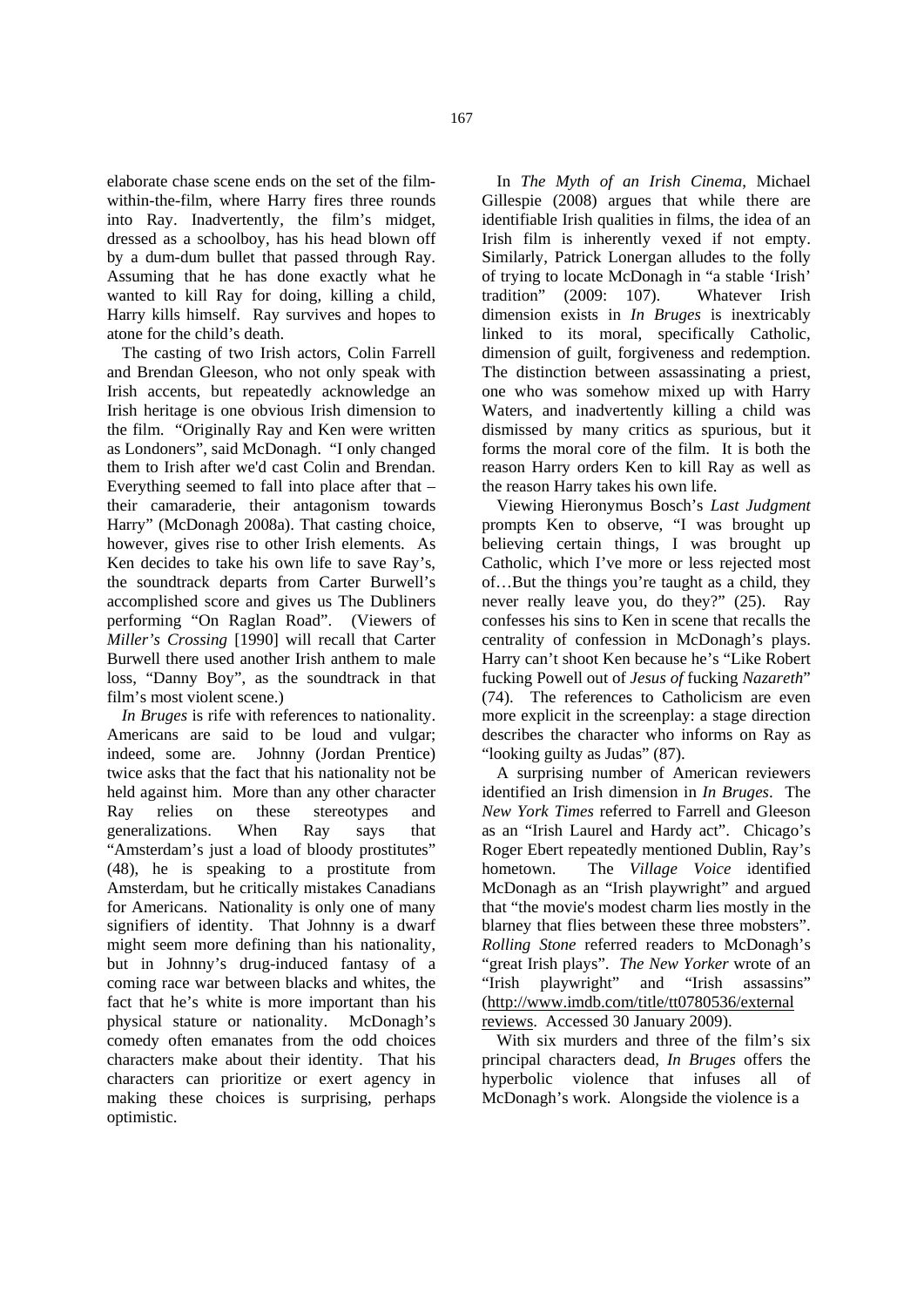boatload of angst about guilt, loyalty, and honor. Harry's suicide, for instance, is motivated by his conviction: "You've got to stick to your principles" (86).

The geography here is no less prominent than in McDonagh's Irish plays, all of six of which employ geographical references in their titles. After three weeks rehearsal with Gleeson and Farrell, the film was completely shot on location in Bruges and, especially in its opening sequences, appropriates travelogue cinematography.

*In Bruges* is even more aggressively allusive and self-referential than any of McDonagh's plays. In the Groeninge Museum the camera, acting as Ray's eyes, lingers on a dishonest judge being flayed alive in Gerard David's "Judgement of Cambyses" and Bosch's *The Last Judgement*. Bosch's painting not only exacerbates Ray's guilt, but also inspires the design of the filmwithin-the-film. The production design of Michael Carlin, whose set design for *The Duchess*, also 2008, earned him an Academy Award nomination, fills the film-within-thefilm's misty, hallucinatory set with enormous animals, menacing nuns, disconcerting doubles, masked figures, and, yes, dwarves.

Equally evident is McDonagh's debt to Pinter's *The Dumb Waiter*. Not only does McDonagh borrow Pinter's hired assassins and their recent botched job, but bits of stage business such as pointlessly having a character check for snoops outside a hotel door. He also lifts the names under which Ken and Ray register in the hotel, Cranham and Blakely, from a 1985 BBC production of *The Dumb Waiter* starring Ken Cranham and Colin Blakely. (McDonagh would have been fifteen at the time of its original broadcast.) The parallels between *In Bruges* and Nicolas Roeg's *Don't Look Now* (1973), which inspires the film-within-the-film, are no less insistent. In both, a couple travels to a beautiful European city with an extensive system of canals after the death of a child only to discover a nightmarish world of grotesque visions. And so on. McDonagh's web of intertextual references not only to Bosch, Pinter and Roeg, but also to Tarantino's *Pulp Fiction* (1994, which offers a very different sense of the medieval), Samuel Beckett's *Waiting for Godot*, Mamet, Hitchcock,

and McDonagh's own *The Pillowman* will occupy academics for years to come.

*In Bruges* reiterates the centrality, almost sanctity, of childhood innocence seen in *The Pillowman*. As well as including references to a Belgian child abuse scandal, the camera dwells on the children Ray watches in the squares and parks of Bruges. Ray gives the heavily-pregnant owner of his hotel 200 euros for her baby. Later, when she stands in his line of fire, he cannot shoot at Harry.

Harry, too, is connected with children: not only does he say goodbye to his three children, but fond memories of his last happy holiday (he was seven) in fairy-tale Bruges.

The self-referentiality of McDonagh's plays is here fused with its counterpart in gangster films described by Lance Pettitt:

The screen gangster's self-awareness has long been a trait of the genre ever since a shot and dying Rico asks rhetorically in *Little Caesar* (1930): 'Mother of mercy, is this the end of Rico?' This sense of self-dramatisation, an awareness of their mediated image, is part of the gangster's charisma and power. (2004: 34).

Here Harry announces the final showdown: "Don't be stupid, this is the shoot-out" (82).

Apart from two comically dated references to American guilt over Vietnam and the use of euros, the film is devoid of topical references. There's nothing in the costuming or sets to suggest a specific time. There are, for instance, neither cell phones nor iPods in sight. The hotel doesn't have voice mail. Chases are conducted on foot. Herein lies an important distinction between *In Bruges* and the recent wave of British crime films described by Steve Chignall (2001). We are spared the cinematic pyrotechnics of the Guy Ritchie school of British "new-laddism" crime films (Monk, 2000). Thankfully, we are also spared their misogyny, Social Darwinism, sadism, amorality and insufferable hipness. The mise-en-scène of *In Bruges* is lush rather than austere, more medieval than high-tech. Instead of a flashy rapid-cut editing, the film dwells on the city's architectural splendors. The desperate macho posturing of films like *Lock, Stock and Two Smoking Barrels* (1999), *Sexy Beast* (2000) or *RocknRolla* (2008) is reduced to a torrent of comic homophobic slurs about gayboys, gay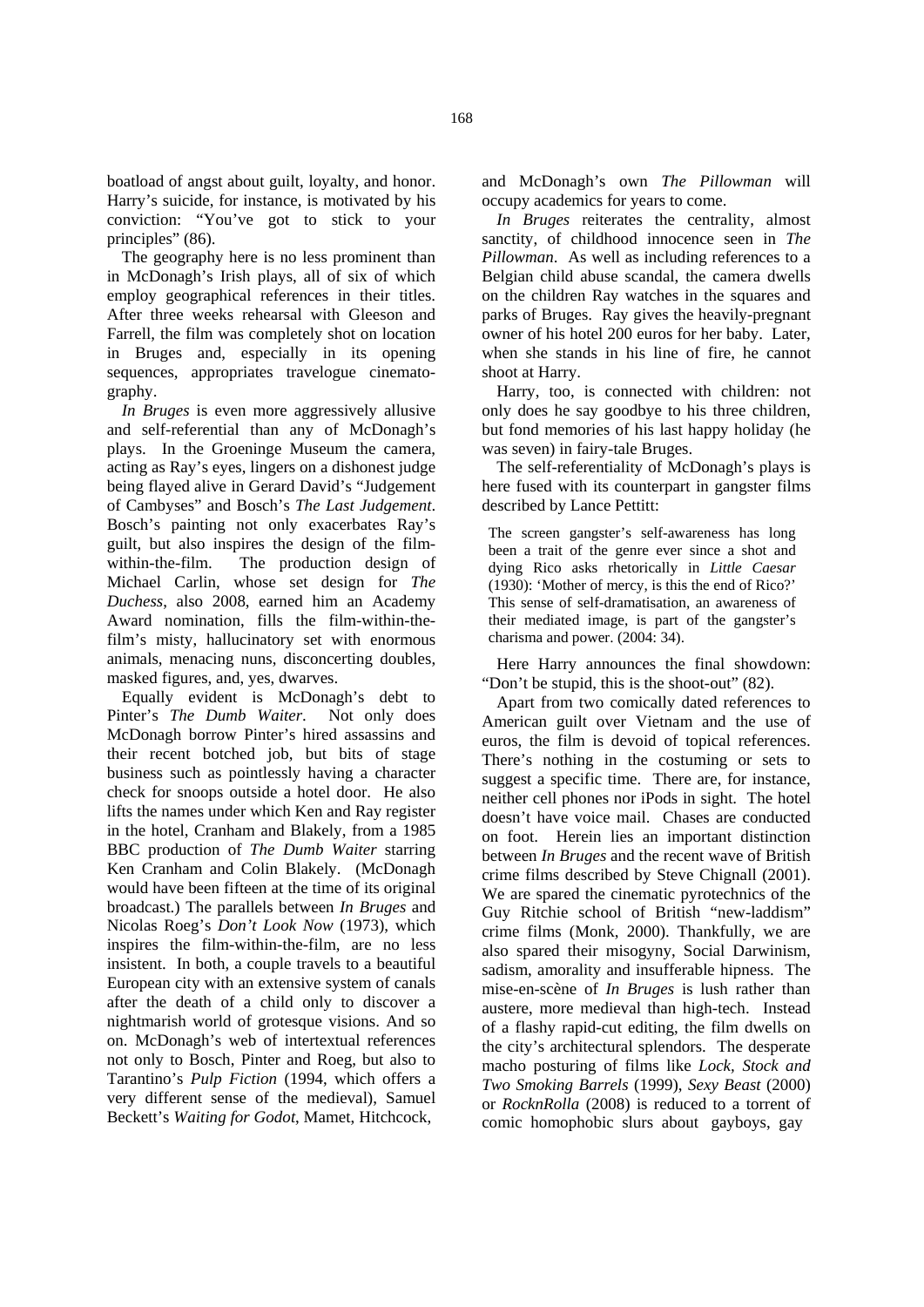beer, a "big gay baby" (43), and poofs. Rather than fashionista gangsters of the British films, Ray wears the same shirt for three days running.

McDonagh not only refutes the new laddist British films, but also reworks the formulae of hitmen films ranging from *This Gun for Hire*  (1942) to the Bourne franchise featuring Matt Damon. Movie hitman survive by adhering to a well-defined code – sometimes that code produces an obsessive-compulsive precision and attention to detail; sometimes an allegiance to a noble cause. As violent as *In Bruges*  unquestionably is, the violence goes wrong as often as it "succeeds". As if to refute the new laddism of McDonagh's generation, these hard men repeatedly "come over all Gandhi" (73). Ken and Ray each carry their own sadness: Ray's stems from the death of the child Ken's from his death of wife. (Although she died in 1976, Ken still wears his wedding ring.) Ken is sad after Harry tells him to kill Ray. He says that he gave up cocaine because it made him sad. He sadly recalls his wife's death. Twice, Ray breaks down in tears. Ken tells Harry, "I love you unreservedly" (73). Ken's loyalty to Harry began when Harry avenged the murder of Ken's wife decades earlier, but he has transferred his loyalty to Ray, not only out of a sense of responsibility for bringing the much younger Ray into the business but because he sees redemptive possibilities for Ray that Harry lacks

McDonagh's dilemma lies in trying to reconcile the postmodern and the moralistic. He sees *In Bruges* as exploring the possibilities of redemption. At the film's premiere at the Sundance Film Festival in January 2008, he told reporters "I don't know if people can be redeemed after the terrible things they do, but I enjoyed asking the question" (2008c). Winner of the BAFTA for best original screenplay and nominated for a second Academy Award for Best Original Screenplay for *In Bruges*, McDonagh will have other opportunities to do just that.

#### *In Bruges* **(UK, 2008)**

Director: Martin McDonagh

Writer: Martin McDonagh

Cast (Principal): Colin Farrell, Brendan Gleeson, Ralph Fiennes, Clémence Poésy, Thekla Reuten, Jérémie Renier, Jordan Prentice, Ciarán Hinds (uncredited)

Cinematographer: Eigil Bryld

- Music: Carter Burwell
- Production Design: Michael Carlin
- Producers: Graham Broadbent and Michael Czernin

**Joan Dean** teaches film and drama at the University of Missouri-Kansas City. Her essay on Irish pageantry in the 1920s appears in the Spring 2009 issue of *New Hibernia Review*.

#### **Works Cited**

- Chambers, Lilian and Jordan, Eamonn (Eds.). 2006. *The Theatre of Martin McDonagh: a World of Savage Stories*. Dublin: Carysfort Press.
- Chignall, Steve. 2001. 'Travels in Ladland'. *The British Cinema Book*, 2nd ed., Murphy, Robert (Ed.). London: British Film Institute, pp. 281-292.
- Farrell, Colin. 2009. http://www.hulu.com/watch/52309/golden-globes-globes-2009-colin-in-bruges. Accessed 28 January 2009.
- Gillespie, Michael. 2008. *The Myth of an Irish Cinema*. Syracuse, NY: Syracuse University Press.

Lonergan, Patrick. 2009. *Theatre and Globalization: Irish Drama in the Celtic Tiger Era*. London: Palgrave. McDonagh, Martin. 2008a. *In Bruges*. London: Faber.

\_\_\_\_\_. 2008b. http://www.filminfocus.com/focusfeatures/film/in\_bruges/production. Accessed 30 January 2009.

- \_\_\_\_\_. 2008c. Quoted in Monk, Katherine, "In Bruges Explores the Good, the Bad and the Irish," *Montreal Gazette*, 9 February.
- Monk, Claire. 2000. 'Men in the 90s', *British Cinema of the 90s*, Murphy, Robert (Ed.) London: British Film Institute. http://www.imdb.com/title/tt0780536/externalreviews. Accessed 30 January 2009.

Pettitt, Lance. 2004. '"We're Not Fucking Eye-talians": The Gangster Genre and Irish Cinema", in Barton, Ruth and O'Brien. Harvey (Eds.) *Keeping It Real: Irish Film and Television*. London: Wallflower, 2004.

Russell, Richard Rankin. 2007. *Martin McDonagh: A Casebook*. London: Routledge.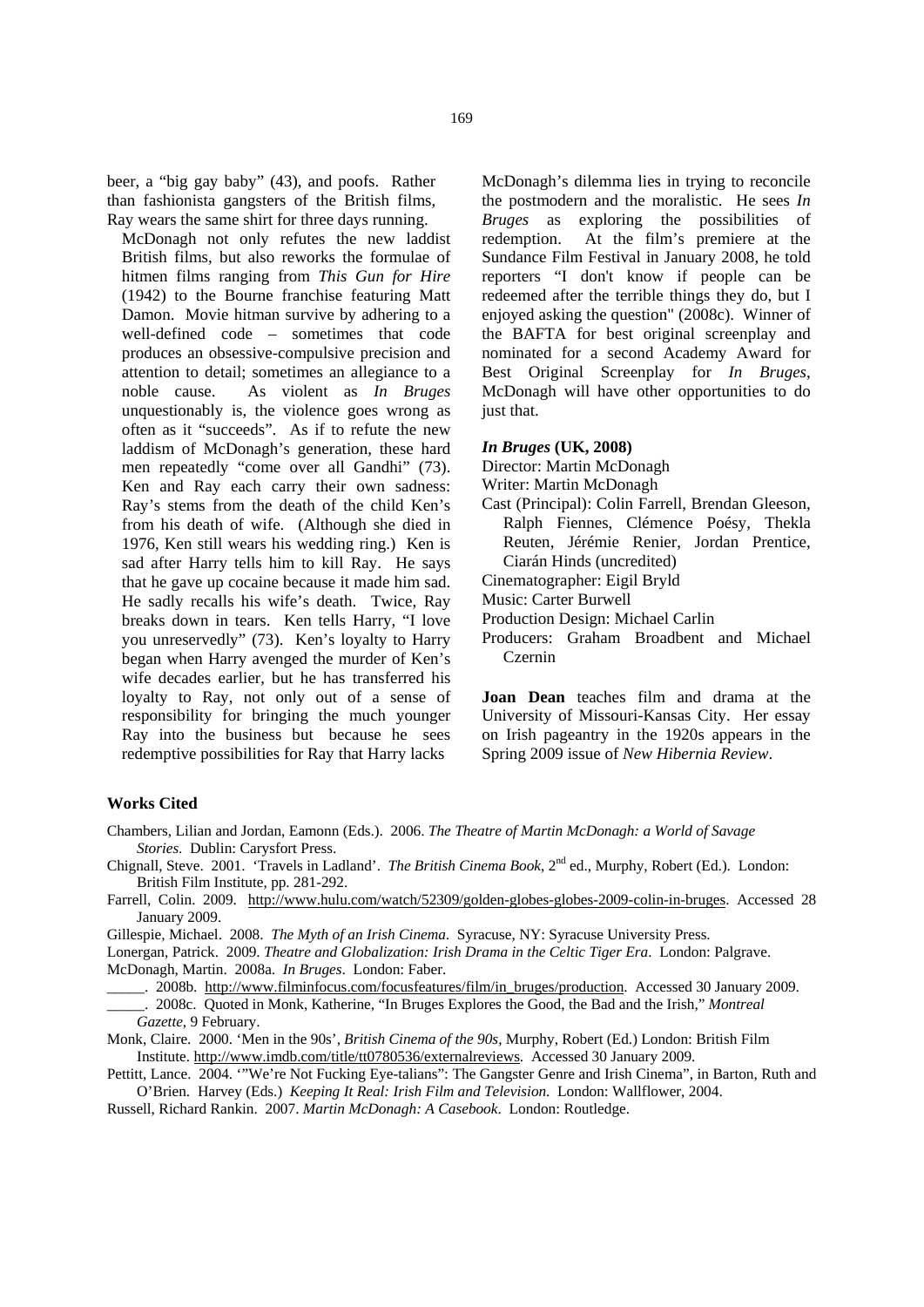# **Entering the Dark Place: Visions of Irish Horror in** *Seer* **(2008)**

## Zélie Asava

There has been a recent explosion in Irish horror. McMahon's *Dead Meat,* made in 2004, was the first feature to be funded locally and inspired a new genre in Irish filmmaking. Like recent Irish horrors *Isolation* (O'Brien 2005), *Shrooms* (Breathnach 2007) and *Dead Meat*, *Seer* (Courtney 2008) plays on ideas of fate and free will, the imagery of the rural, the hidden social horrors of the past and the figure of the independent Irish woman.

Horror films, like fairytales, are designed to provide their audience with a cathartic release, a scare which in the safety of the cinema bonds, revitalises and excites us. In these recessionary times, that release is a welcome pleasure. *Seer* takes us on a rollercoaster ride of emotion in the Irish countryside. The narrative begins with seven young people trapped in a farmhouse, one of whom, Mary Perry (Tara Nixon O'Neill), is revealed to be a seer (she has prophetic visions). This story is intercut with her parents' concurrent search for her from their home (another farmhouse). From a police visit we learn that she went missing from her flat in Kilkenny a week ago and was last seen by a farmer in a country lane struggling with a man. We've been duped, the house of seven was a dream world, in reality she is a lone victim. Finally, the film brings us to her true whereabouts, a shed on an isolated farm where she is being tortured by a serial rapist/killer. So there you have it, entrapment, abduction, certain death, all our worst fears brought into visceral focus.

*Seer* opens with the distorted audio of a news story about a fire in a remote 200 year old farmhouse in the Wexford countryside, matched with images of that house. Cut to a woman in a room who awakes on top of a bed, fully clothed, screaming. She doesn't know who or where she is and the only clue to her identity is a hospital bracelet on her wrist bearing the name Mary

Perry. As the story unfolds, six others go through the same ritual. They discover a deadly creature lurking outside. Tight shots in confined spaces relay the entrapment, claustrophobia and terror of uncertainty they feel. Like *Isolation*, our 'knowledge position' is restricted and it is the unmotivated point-of-view shots which affirm the monster's presence. From time to time the point of view switches to that of the monster's as the screen turns to red (a similar device to that used in Daoust's *The Room* (2006)).

As a 'siege horror' the film starts to resemble *Night of the Living Dead* (Romero 1968). Four boys and three girls trapped in a house sounds rife for dramatic scenes but here the pacing lags and the dialogue flounders as repetition and boredom takes over, *à la* reality TV. The characters are all white, heterosexual, attractive and middle-class, and the men control the women (singling out Mary in their 'witch-hunt' for the source of their misery). Stuart (Damian Hannaway) takes over the house as patriarch, while Peter (Donal Patterson), in eye-level closeups styled after *A Clockwork Orange* (Kubrick 1971) and with knife in hand, starts to resemble the archetypal slasher. In a key scene he sits tied to a chair as Mary flirts with him, this S&M moment revealing another side to her – until this point she has played the panting, terror-stricken, fainting *femme fatale*. Now she takes on a sinister edge.

Unusually for a teen/young adult horror, alliances in the house are formed according to gender rather than sexual attraction, although delicately hushed and heated talk of sisterhood might suggest more (or could be read as signifying the masculine femininity of Mary as the 'final girl' (Clover 1992)). Following traditional Irish cinema gender codes the men play out the violent rituals of masculinity (they fight constantly and Peter stabs two guys) and

ISSN 1699-311X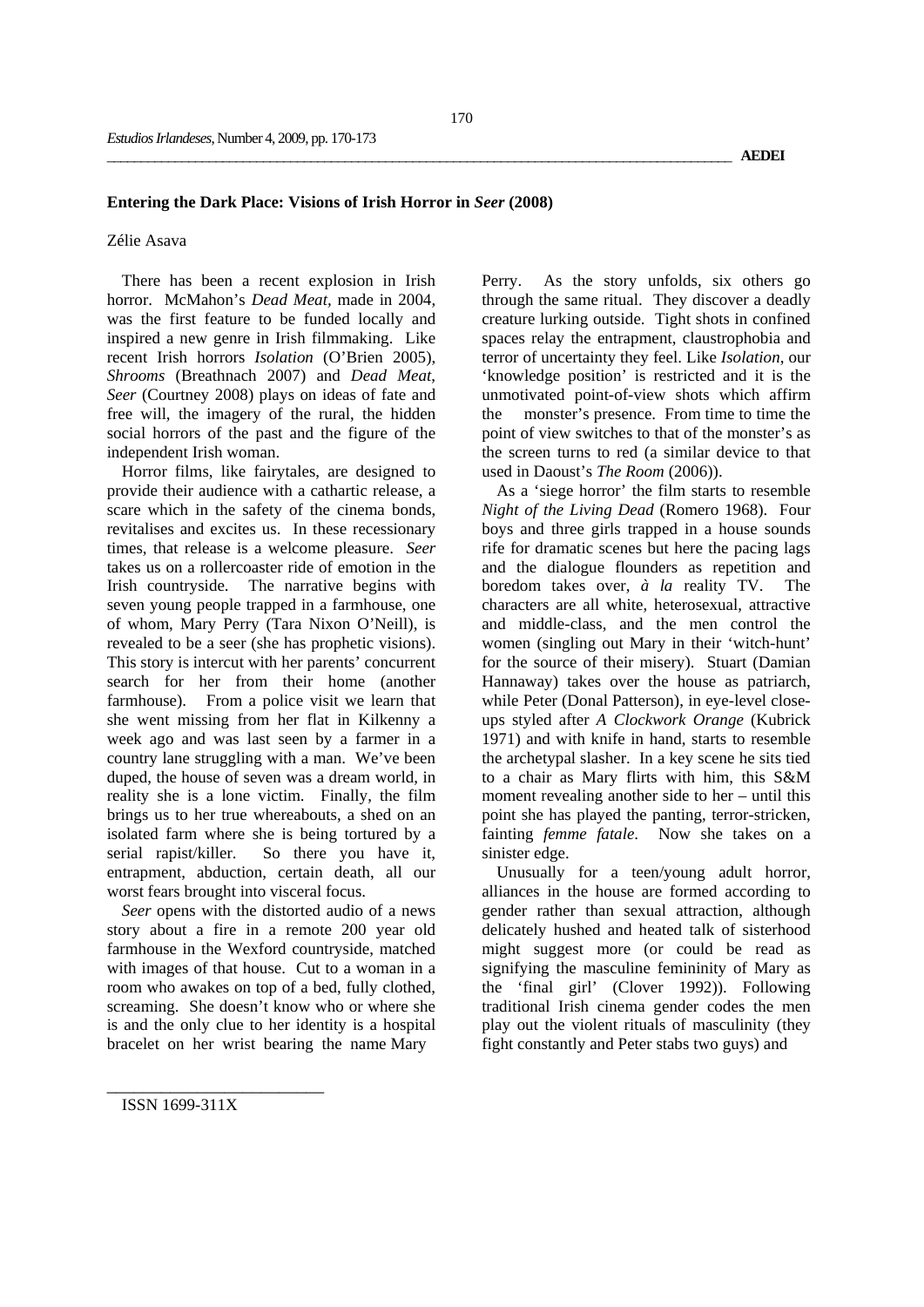the women play out the maternal rituals of femininity (nurturing each other).

Each character – except Mary – is doomed to their fate; an encounter with death, embodied by the terrifying creature, whose penetrative claws recall Freddie Krueger (the killer in your dreams). But this is no ordinary slasher movie. Mary becomes plagued by visions which she passes on to each of the others who in turn, experience violent seizures and go to 'the dark place' in their minds, after which they become unhinged and preoccupied by the monster. These visions leave her victims with scratches on their face, unexplained fetishistic marks which link her to the monster and serve as a precursor for their deaths at its hands.

The beauty of the cinematography in fellow housemate Bridget's (Hannah Jennings) mental shift to 'the dark place' stands out as a memorable scene. Here the film takes on a new aesthetic. It moves away from the previous sequences tendencies towards realism and an expressionist sensibility takes over. In a surreal, beautiful tableau Jennings performs a wonderful piece of Gothic acting against the stylised *miseen-scène.* The chiaroscuro lighting here cuts the deep perspective shot diagonally to reveal the foreboding path to the monster as an isolated source of light. The light we traditionally associate with life forms a path to her violent death.

The monster is not a lone male stalker in a mask, rather it is an embodiment of the repressed unconscious, it represents our greatest fears, the 'dark place' in our minds. It is primordial and undead, a cloaked skull – a fetishistic lack – which stands 10 feet tall. Seen only in glimpses (following Hitchcock, Tourneur et al, what terrifies the spectator is not explicit violence but the art of suggestion, the terror of the unimaginable) it evokes mythology, folklore and the primeval past, all reiterated through other elements of the film such as seers, pentagrams, wake rituals and the living dead.

Mary faces the monster and assumes the power of the gaze implying, as Stephen Neale (1980) has suggested, that if read from a

Lacanian psychoanalytic perspective the monster can be understood as a representation of female sexuality, i.e. it may be Mary's distorted mirrorimage. Linda Williams (1983) argues that in horror the female protagonist and monster share a sexual difference from the 'normal male' and so represent a potent threat to male power. This difference is reaffirmed by Mary's threat to the social order as a seer. The figure of the monster has also been read as a signifier of the repression – particularly sexual repression – produced by 'monogamous, heterosexual, patriarchal capitalists' (Wood 1979: 8). The monster becomes Mary's ally in slashing the norms which oppress her. She seems to share a primitive connection with it.

As an animated corpse, a body without a soul, the monster is wholly abject. It serves as a manifestation of her extremes, of uncontrolled female desire and the primacy of the ego which will do anything for survival. Its claws thus recall the 'vagina dentata' motif as it kills – its victims are Mary's victims and must die for her to survive. In this way, she is an ambivalent vampiric, cannibalistic heroine, both victim and monster. She can be read in Barbara Creed's (1993) terms as a signifier of the female as abject in horror, the 'monstrous-feminine'. In contrast to the self-sacrificing masochism of the mothercolleen archetype of Irish film the masochism of others is perversely pleasurable to Mary.

Following the death of the last of Mary's housemates she reveals herself to be 'the dark place' and starts to unravel the meaning of her visions which provokes a fit of mania. It is now that we realise that the house of seven was Mary's dream world. This may explain the somewhat wooden acting, sound problems and the implausibility of their initial hesitancy to escape. The dream is, like the horror movie itself, an escapist fantasy. Cinema is an analogy for dreaming and shows us our idealised selves in a heightened reality. Where Mary has no control she dreams of a world where she controls others.

Now we understand that only Mary is a fully developed character because she will fulfil the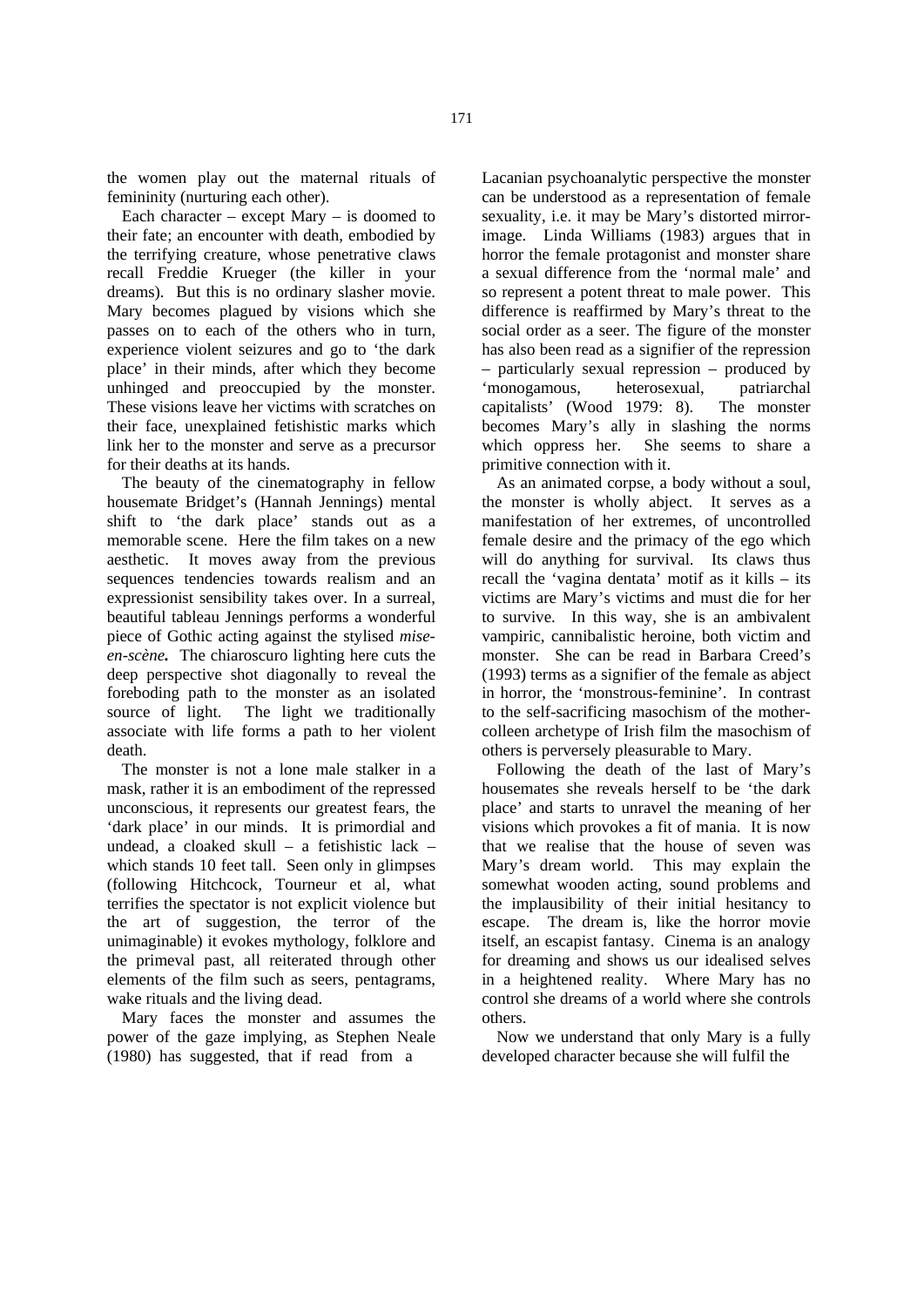trope of the 'final girl'. This is *her* story. We also realise the relevance of the scenes set at another farmhouse with Mary's parents which have been and continue to intercut the main narrative. (Although these scenes reveal her history they seem an unnecessary distraction.)

The movie cuts to its final location, another horror staple: the cabin in the woods – here a shed on an isolated farm. In the real-world of the film Mary is in the dark-lit shed, gagged and hanging from the rafters by her arms. Under a single light Mary is bloodied, bruised and tormented by a man (the slasher?), who explicitly states his plans to torture, rape and then kill her. Again the film's aesthetic shifts from realism to expressionism and here the camera style changes from penetrative movement to tightly encircling the pair. This mixture of fantasy and reality is the basis of horror, a genre which combines folk monsters with real ones (e.g. the combination of the fairytale and the real-life child killer in Freddie Krueger), and brings us to the real terror of the film – the psychosis of the real-life boogeymen (as best represented by the fictionalised family of Ed Geins (a real-life American cannibal/ killer/necrophiliac) in the farm-set horror *Texas Chainsaw Massacre* (Hooper 1974)).

The disjointed structure of the film as it skips between the three locations – Mary's internal world (the house of seven), her parent's kitchen and the final 'cabin in the woods'/farm shed – reflects Mary's crazed – but not insane – mind in this final horrific setting. It also draws us to the constructedness of the film (as do several references to visual art – her mother's/ housemate's drawings), reminding us that, despite its pretences to reality, it is a work of fiction. We are safe.

With the help of her visions (her dead sister communicates to her the means of escape) Mary breaks free of her objectification (as she steps out of her shackles she steps out of the mirror in which she is framed) and destroys the killer by smashing his skull in with a spade while screaming manically in true rape-revenge style. We are granted the requisite release of tension. She returns home. Elements of the melodrama now arise as the family's repressed memories are exhumed and we are finally shown the

significance of the others she encountered in the farmhouse and why that place, and that fire, is so important to her family history.

By rationalising the irrational through explanatory family scenes, *Seer* neutralises its horror. It falls victim to Aristotelian logic and fails to reach the sublimity of terror as that which is beyond narrative control. W. H. Rockett notes: 'Things seen, fully explained, and laid to rest in the last reel… are mere horrors' (1982: 132). *Seer*'s conclusion ties up any and all disturbing loose ends and safely restores the 'normal' world under paternal law. And yet the film leaves you with an enduring sense of unease and uncertainty – the dream monster was never killed and so we are denied a full sense of catharsis. The fear prevails.

In contrast to the parodic self-referentiality of so many modern horrors, *Seer* respects the limitations of the genre. The film's selfconscious artifice might be rooted in 1970s horror (one of Courtney's directorial influences for this film) and/or Philip Brophy's concept of 'horrality' (1986), that is, the idea that horrors knowingly play with the audience's knowledge of generic conventions.

Courtney described his film for US horror site Fangoria as "*Waiting for Godot* (Beckett, 1948) infused with *Halloween*". Made by Carpenter in 1978 *Halloween* was the first classic American slasher movie and *Seer* borrows many structural elements from it, including the idea that the real horror lies in the underside of normal, middleclass homes and the repressive patriarchal family. The final scene of *Seer*, a dialogue between Mary and her father set against the natural landscape of the home farm marries the American slasher film heroine with local images of patriarchy and negates Mary's independence, as she moves from one man's control to another.

*Seer* is a distinctly Irish horror film. The cinematic trope of the rural idyll, briefly displaced, is firmly back in place by the end of the film. This along with the social and familial gender stereotypes (e.g. her mother's characterisation as soft, irrational, passive and pre-linguistic (she's also a seer)), Celtic and Christian symbolism, Beckettian paralysis and the absence of sex gives the film a traditionally conservative Irish feel.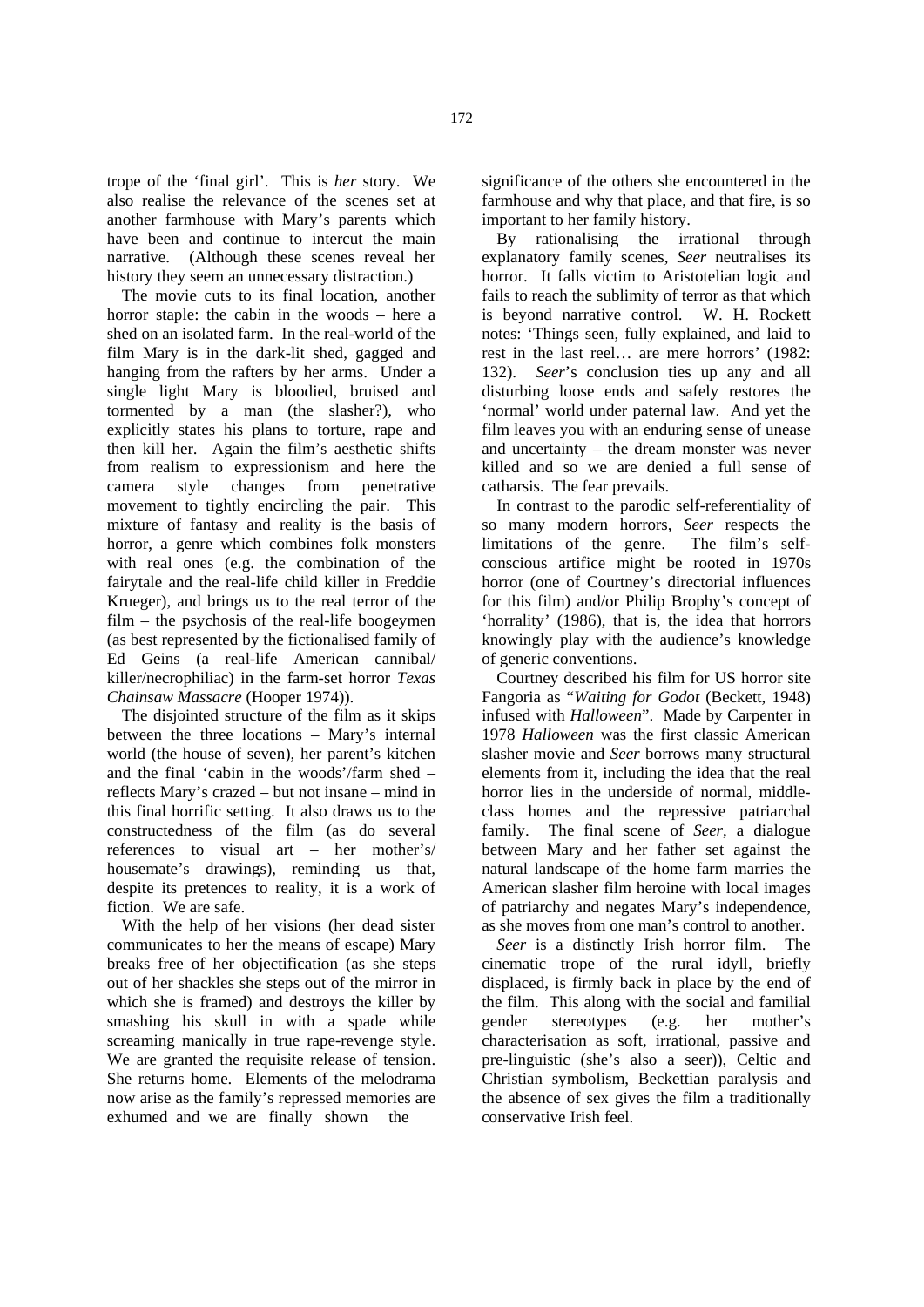*Seer* (Irl, 2008)

Director: Eric Courtney

Writer: Martin Andrew Robinson

Principal Cast: Tara Nixon O'Neill, Siobhan Lam, Hannah Jennings, Damian Hannaway, Donal Patterson, Declan Reynolds, Declan McGauran, David Walsh, Rita Evelyn Smith, Rory Mullen

Cinematographer: Alan Kennedy Music: Kevin Jennings

Producer: Jim Cahill

**Zélie Asava** is completing her PhD in Film Studies at UCD. She has lectured in Gender and Race in Cinema, French, American, Irish and World Cinemas at University College Dublin and Trinity College Dublin and published articles on Irish, American and French cinema.

# **Works Cited**

Brophy, Philip. 1986. "Horrality – the textuality of contemporary horror films" in *Screen* (27)1.

Clover, Carol J.. 1992. *Men, Women and Chainsaws*. London: BFI.

- Creed, Barbara. 1993. *The Monstrous Feminine. Film, Feminism and Psychoanalysis*, London: Routledge.
- Neale, Stephen. 1980. *Genre*. London: BFI.

Rockett, W.H. 1982. "Perspectives" in *Journal of Popular Film and Television* 10(3).

- Williams, Linda. 1983. "When the woman looks" in Doanne, Mellancamp and Williams (eds). *Revision: Essays in Feminist Film Criticism*. Frederick MD: AFI Monograph Series, University Publications of America AFI.
- Wood, Robin. 1979. "Introduction" in Britton, Lippe, Williams and Wood (eds). *American Nightmare: Essays on the Horror Film*. Toronto: Festival of Festivals.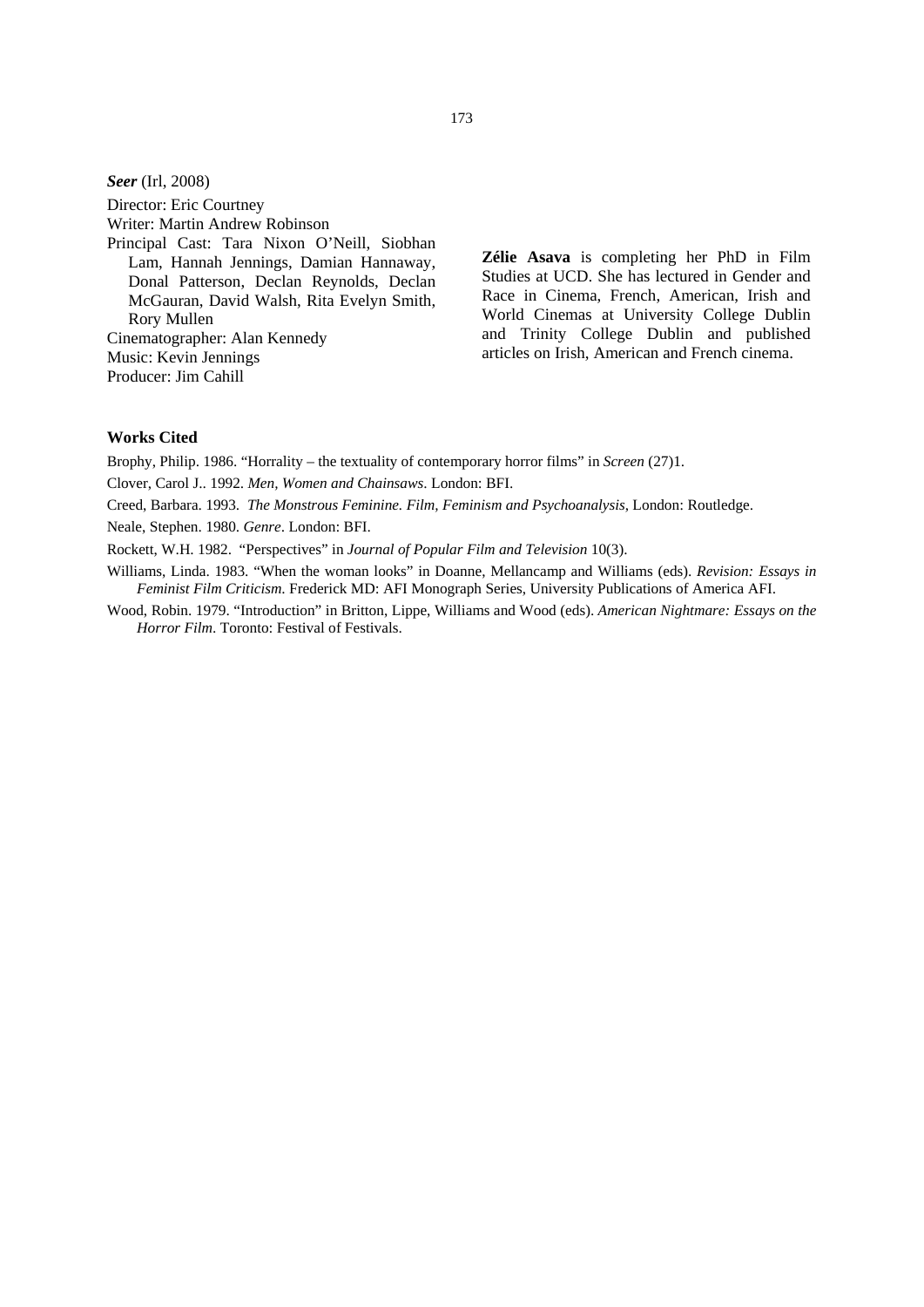# *32A*

# Roddy Flynn

The mid-1990s saw a swathe of Irish coming of age dramas set in the 1950s which frequently (and often quite clumsily) sought to equate the experiences of their young, mainly male protagonists with the emergence of the state from its post civil war "adolescence". With varying degrees of success, *Korea, Broken Harvest*, and *All Things Bright and Beautiful* all ploughed the same furrow. Similar narratives centered around female leads were notably absent, so when a drama like *32A* arrives, focusing on four teenage girls as they deal with the impact of puberty and burgeoning sexuality on their relationships with friends, boys, parents and even with themselves, one is immediately inclined to welcome it.

The female lead in *Broken Harvest* was played by Marian Quinn, a member of the Quinn film dynasty which extends to her three brothers: cinematographer Declan and actors Paul and Aidan. *32A* sees her move behind the camera for the first time, working as writer and director (although she also performs a small but critical role as one of the girls' mothers.) Watching the film the first time, one is immediately struck by the success with which the look and feel of 1970s middle class Dublin suburbia is recreated. Particular kudos go out to the production and art design along with those responsible for set and costumes: one glance at those off-lime green/brown-orange interiors, the blocky facia of a Renault 6 and poured concrete roads and the setting is impossible to mistake. (This notwithstanding the fact parts of the film were shot in locations as far flung as Sligo in a bid to access regional film funds).

However, the narrative territory of the film is not established as effectively. The film follows two strands: in one, 14-year old Maeve (the wonderfully cast Ailish McCarthy), encounters local Lothario Brian Power (Shane McDaid, a convincing ringer for *Tommy*-era Roger Daltrey)

at a party she shouldn't be at. Despite the age gap (two years), they hit it off, aided by a lyingon-the-ground-staring-at-the-stars sequence lifted from Bill Forsyth's *Gregory's Girl*. Girl having met boy, the rest of the strand pans out in a predictable fashion: girl falls out with friends over boy, boy drops girl (nicely enough) and girls make up. The reappearance of the estranged father of one of these friends (and equally rapid disappearance) constitutes the film's only subplot suggesting that even adult relationships are not always straightforward.

If this seems an overly brief narrative summary, it is not because I'm pressed for space: at a narrative level *32A* features less incident than that contained in a typical episode of *Sex and the City*. But while Carrie Bradshaw and her friends used to do all this in a 22 minutes, *32A* runs on for an hour and a half. As a result, the film meanders. This is not automatically a problem: the success of a film like Steve McQueen's *Hunger* derives in large part from the fact it doesn't wear its narrative on its sleeve: McQueen's camera adopts an unobtrusive gaze, methodically observing events which rarely feel as though they have been constructed for the camera. Nonetheless in McQueen's hands the result is an almost unbearably intense and compelling film.

*32A* has the space to take a somewhat banal skeleton narrative and hang upon it an exploration of what it is (or was) to be a pubescent girl in Ireland. This is potentially rich territory and certainly under-explored in Irish cinema. It is nearly two decades since Margo Harkin's *Hush-A-Bye Baby* pulled off the notable feat of simultaneously exploring teenage sexuality and the mores and moral codes of Catholic culture in Ireland north and south. However, although a number of thematic possibilities are thrown up – teenage sexuality,

ISSN 1699-311X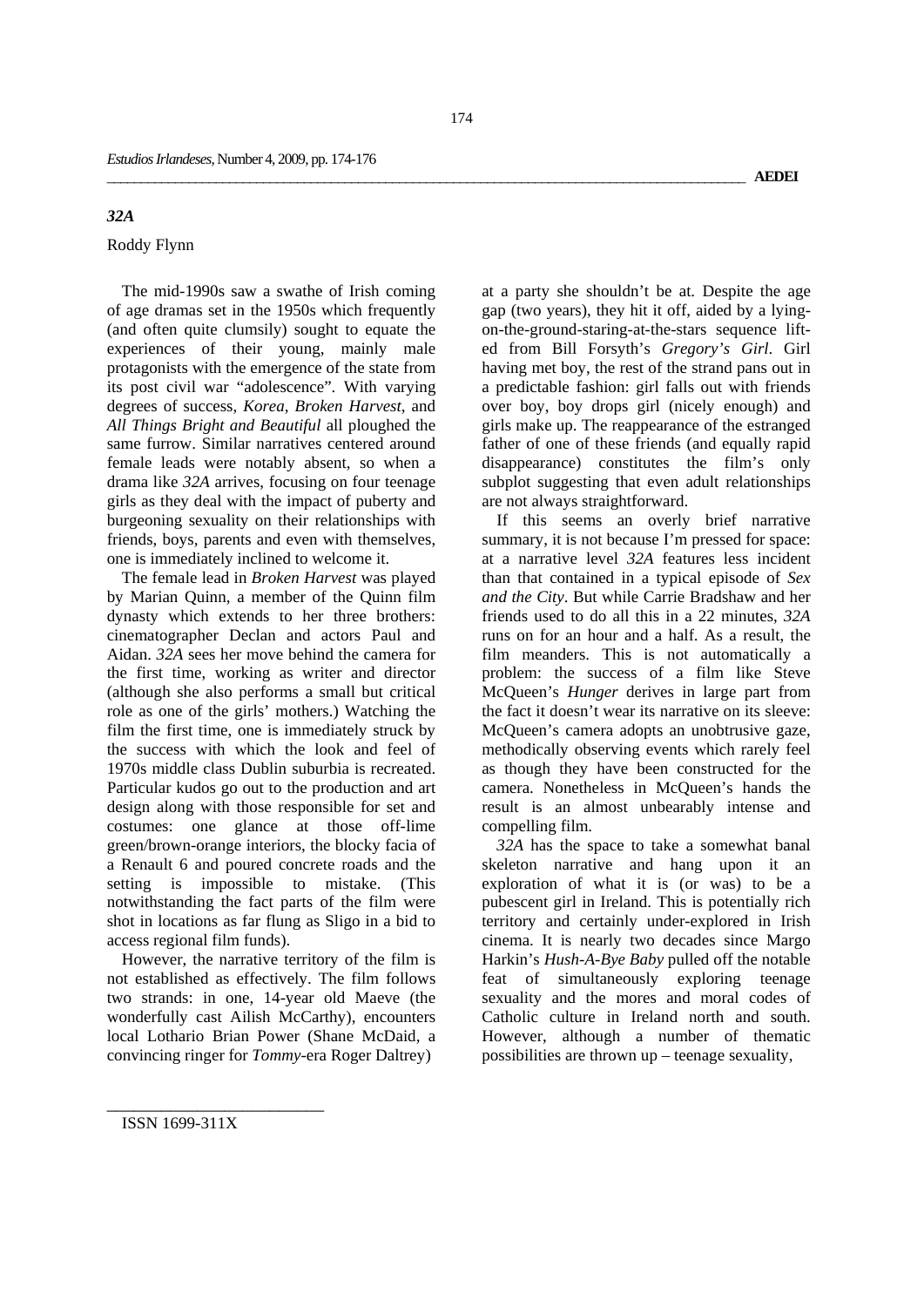the unreliability (and even mortality) of parents – *32A* fails to explore them in any particular depth. Indeed with the possible exception of Imelda (she of the absent father played here by the barely used Jared Harris), the characters seem remarkably unaffected by their experiences: when Maeve is dumped (Brian having gone off with an older – by two years – "woman") her response is remarkably stoic and self-contained for what we are given to understand is the end of her first "relationship" (if such a term can be applied to the short-term liaisons characteristic of many teenage romances.) Similarly, when her mother goes into hospital for an unspecified treatment, Maeve's family seem remarkably unconcerned about her fate. (This is not to suggest that such a visit may not be routine but it does raise questions as to why the medical interlude is included at all: unavailability of Orla FitzGerald who plays the mother during shooting? A device to allow Maeve and her father (a garrulous Aidan Quinn) an extended scene together?).

Indeed, in some respects, the successful recreation of the *mise-en-scene* of 1970s Dublin is problematic in that it reminds reviewers of a certain age (such as your current writer) not merely of the time and place but recalls how teenagers of that period really behaved. Even accepting that all memories are unreliable it is difficult to reconcile my recollections of teenage discos with the curiously chaste depiction of teenage romance offered by *32A*. The film includes a scene at the famous "Grove" in Raheny (where commitment to verisimilitude includes casting the original DJ as himself). Actually, "notorious" might have been a better word to describe the Grove: although there was much apocrypha about who did what with/to who and exactly "how far" kids went, there seems little doubt that romance at the Grove went beyond the 'snogging' depicted in *32A*. Yet even if there was only snogging, the film seems reluctant to explore the very real and intense heat and passion generated by teenage lust.

This is all the more problematic because the last decade or so has produced – mainly from the US – something of a revolution in the manner in

which teenagers are depicted on screen. Gus Van Sant's *Elephant*, or Rian Johnson's *Brick* suggest a much more troubled (and troubling) undercurrents amongst contemporary youth. In fairness, both those films feature individuals *in extremis* and as such it is perhaps unfair to use them as points of comparison for *32A*. However, even films driven by far less overtly dramatic narratives such as Larry Park's work from *Kids* onwards or Catherine Hardwicke's *Thirteen* (surely the most obvious point of comparison for 32A) point to the potential to explore interior lives of infinitely greater complexity than that hinted at in 32A. And as for how it compares with Channel 4's *Skins*…

Furthermore, from an anthropological perspective it is fair to acknowledge that there may be very real differences between the mating habits of Irish teenagers in the 1970s and their  $21<sup>st</sup>$  century US or UK counterparts. Thus there is no requirement that an Irish film in this setting must perforce include full-on representations of teenage sexuality. Nonetheless the insight offered by *32A* into how teenage girls really think is ultimately rather banal and unconvincing. The focus on breast size in the opening sequences (from which the film's title is derived) is repeatedly signalled by the girls' envious glances at the more amply endowed. But such concerns seem more reminiscent of a Judy Blume novel like *Are You There God, It's Me Margaret* than the world conjured by the more recent explorations of teenagedom cited above.

Ultimately then, *32A* feels a little unfinished. In fairness, given what must have been a particularly complicated financial circumstances surrounding its conception (evidenced by a plethora of references to public funding bodies in the credits) and a short six week shoot, much has been achieved, especially in the visual department, although even here some of the editing decisions feel odd: shots linger on several beats to no great effect. The constraints of the shoot are also evident in some of the performances: though able, the young cast feels under-directed and line readings are often unconvincing. Ultimately, however, as has so often been the case with Irish cinema over the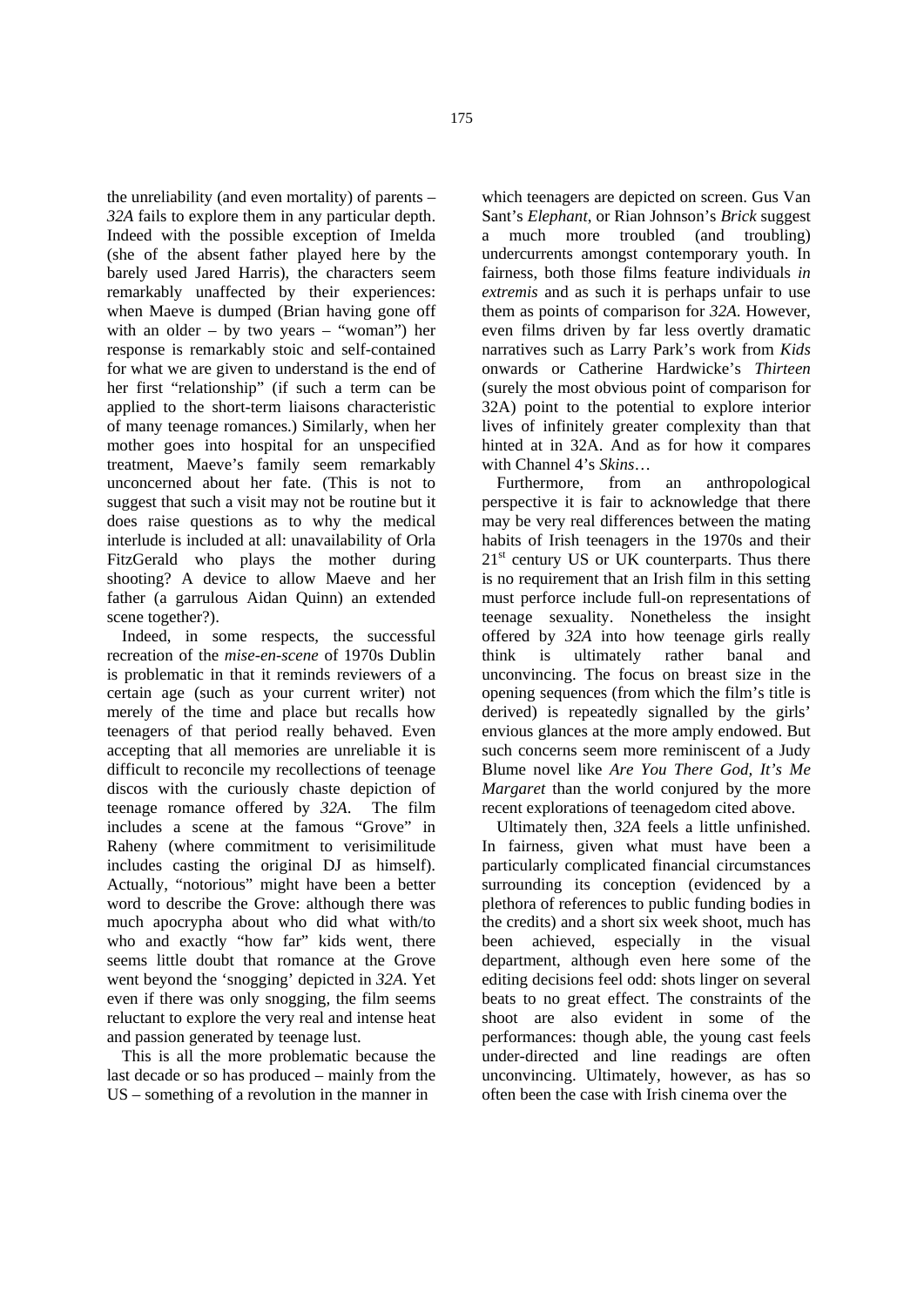past 15 years, it is the underlying script which is most problematic. This is all the more striking given that its development apparently benefitted from the support of the Moonstone Screenwriters Lab (which has itself recently gone into liquidation despite support from the EU, Scottish Screen and the Irish Film Board). Nonetheless the script as shot still feels several drafts away from completion.

**32 A** (2007) Producer: Tommy Weir, Roshanak Behehst Nedjad Director / Screenwriter: Marian Quinn Cinematographer: PJ Dillon Music: Gerry Leonard Principal Cast: Aidan Quinn, Orla Brady, Jack Lynch, Kate O'Toole, Jared Harris.

**Roddy Flynn** teaches film and media studies at Dublin City University and has published widely on Irish media policy and history.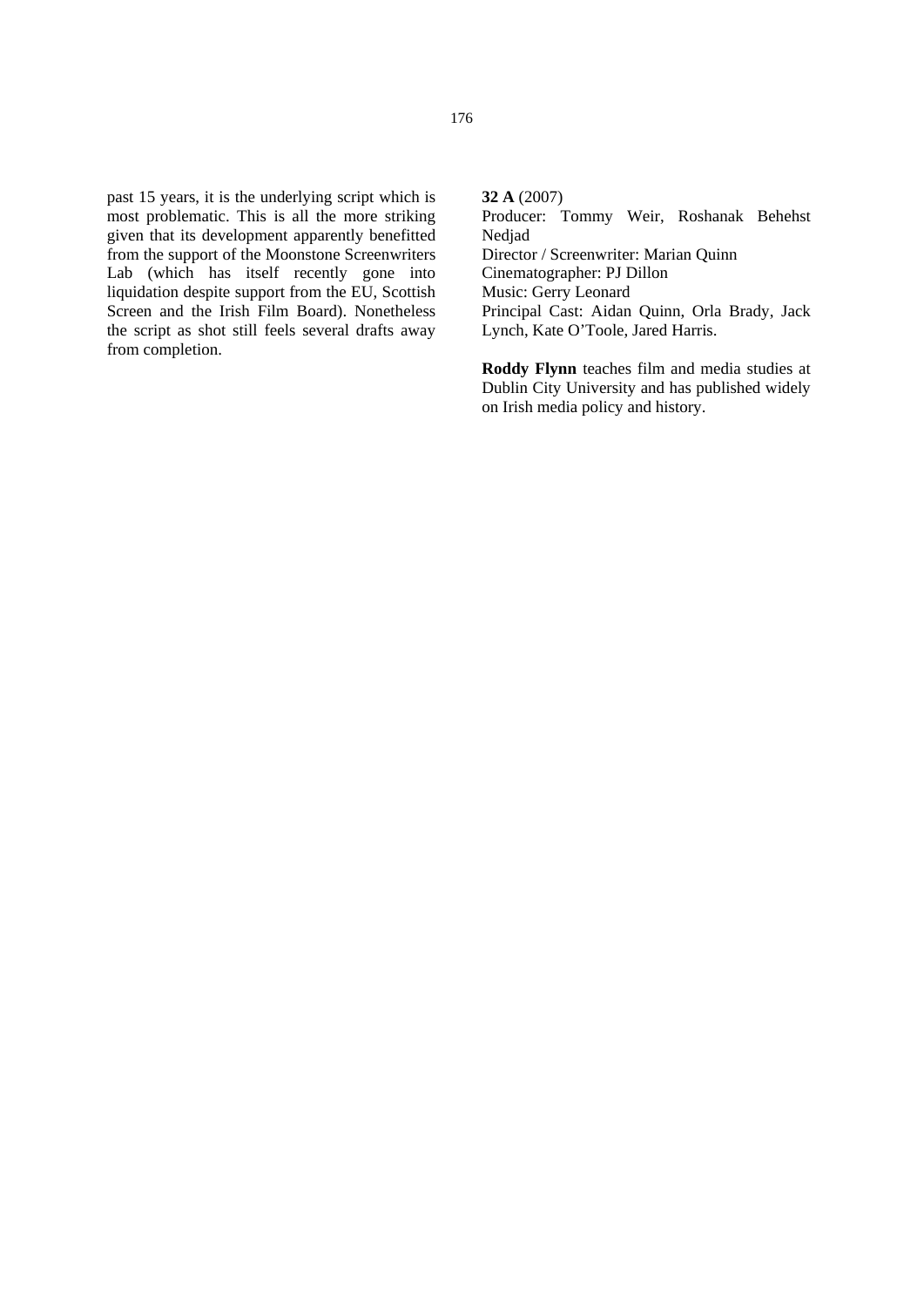# **Níl aon tinteán mar do thinteán féin: Home insecurity in recent Irish Cinema**

### Veronica Johnson

2008 saw the release of two feature films which focused on the home as a place of danger. Given Ireland's obsession with house-hunting and home-making over the past decade it is perhaps not surprising that cinema is beginning to reflect this aspect of our national psyche. In *A Film with Me In it* the homemaking is of a rather haphazard and impermanent nature. Rather than a house, the main couple live in a run down basement flat which they rent and are therefore marked as 'losers' of some sort. In contrast the main protagonist of *Alarm* – Molly (Ruth Bradley) – is able to buy the home of her dreams as soon as she decides to make a fresh start. Money is no object here, not only can she purchase her home immediately but she can happily afford to pay  $\epsilon$ 5000 more to the estate agent to secure the sale and begins to decorate and furnish it immediately. This disparity in wealth marks the protagonists in each film as occupying opposite ends of the spectrum of life in modern Ireland. The protagonists of *A Film With Me In It* belong to the Dublin which was also inhabited by the characters in *Once*; that part of Ireland which was marginal to the wealth of the Celtic Tiger. In contrast Molly in *Alarm* seems to represent the excess of the Celtic Tiger mentality in all its covetous consumption. Despite having a home with and older couple – Frank and Jess – and a large group of friends she chooses to abandon this life in order to, as she says herself "get a foot on the property ladder". She is a representative of the modern Irish woman: financially independent, ambitious and successful. Yet as with the characters in *A Film With Me In It,* her home, her place of refuge turns into a house of horror.

In *A Film With Me In It* the home is attacked by the people who live there, by the inhabitants themselves. A series of disastrous accidents

befall every living creature connected with the house, except for the two protagonists who are the involuntary instigators of each and every accident. As a black comedy, all of these incidents are played for laughs, the humour increasing with each accident as each seems more implausible than the previous one. By the end of the film, it can be said that we have been watching a "house of horror", one dog, and four human beings have been killed over less than two hours of story time.

In contrast, *Alarm* plays on the anxiety, stress and tensions that arise when a home is no longer a sanctuary. Here the horror begins in the protagonist's first home, the place where she grew up. Near the beginning of the film we watch a flashback which establishes why she is undertaking counselling and living with friends of her father. We learn that her father was murdered during a night time robbery when he was awoken by the home alarm system. Hence Molly's refusal to place an alarm on her newly purchased house and the film's title.

The death of her father leaves Molly fragile and vulnerable. When the film opens she announces to her therapist that she wants to make a fresh start and has decided to purchase her own house away from the city in order to find peace and quiet. Shots of gridlock and an amplified soundtrack of city traffic nicely capture the daily stress of living in a major city. However, rather than the rural idyll that she is searching for Molly encounters problems with her new home even before she purchases it. The morning after viewing the property she decides to buy it only to discover that someone else has got there before her. On hearing this news she breaks down in the estate agent's office and is only consoled when the agent illegally offers her the house for an inflated price which he will

ISSN 1699-311X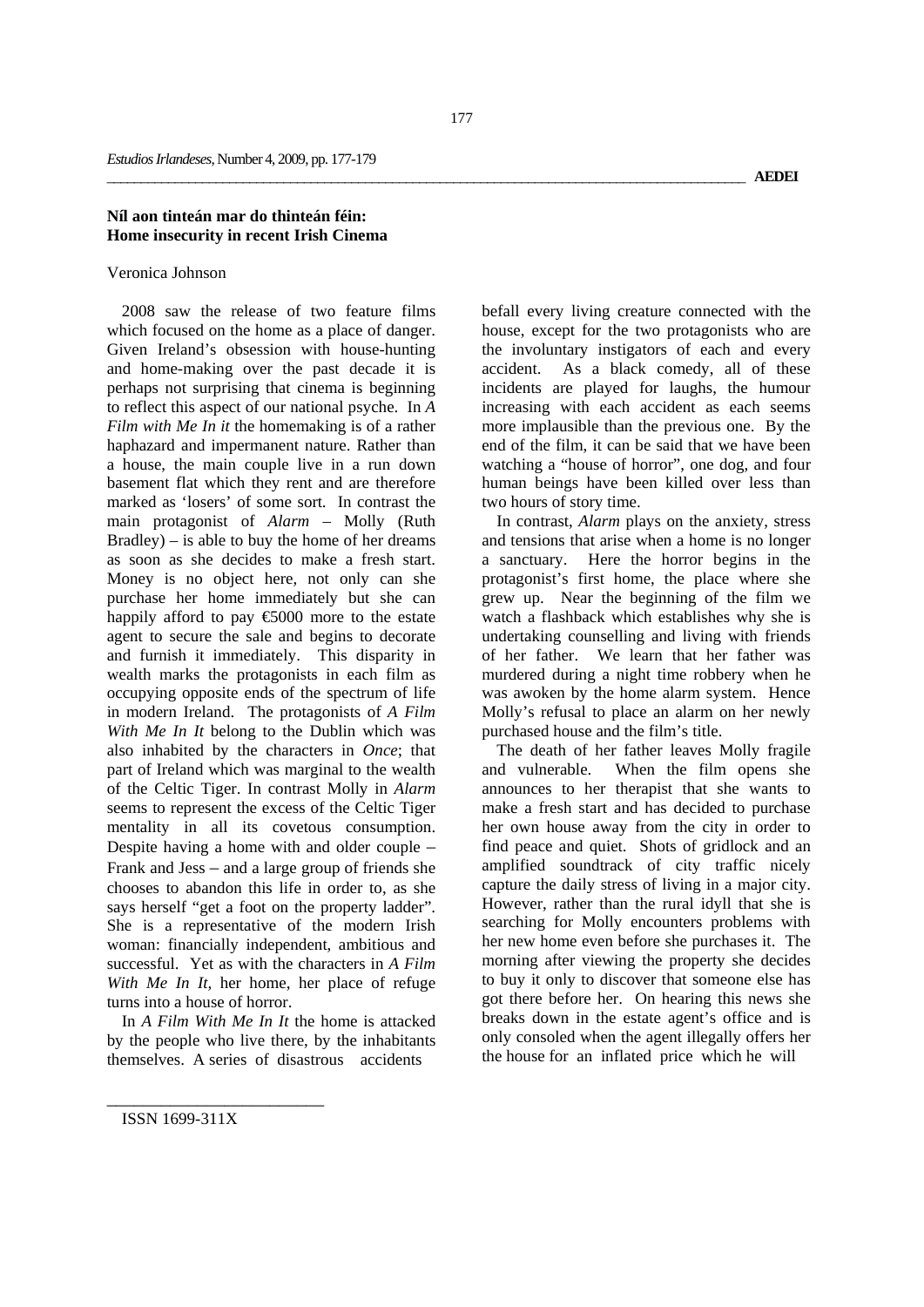pocket. She accepts.

Alone in her new home Molly is soon the victim of unwanted attention. Her house is broken into and although nothing is stolen the event has a major impact on her. All that she has been working towards since the death of her father: peace, quiet, independence, a home of her own, has been violated by a random act. A second break-in convinces her to purchase the initially unwanted alarm system, but this decision brings with it more difficulties, with accidental tripping of the alarm and questions as to who she can trust with the alarm code. As each incident is unresolved Molly becomes more and more suspicious of every other character in the film. While she and new boyfriend Mal quickly establish a loving relationship and make a home together she is unsure as to whether she can trust him and eventually begins to suspect that he might in fact be the cause of all her recent difficulties. The home, traditionally a place of refuge, succour and safety, a place to return to has become the place which Molly wants to escape from. Moving from the home as the centre, to the home as the place which promotes nightmares, it seems that writer/director Gerry Stembridge is reflecting on the changes brought about in Irish society as a result of the economic boom. In showing us that most of Molly's neighbours are rarely at home due to the long commute to and from Dublin he is commenting on the fact that while Molly's unhappiness with her home might be an extreme case, it is certainly not unique in contemporary Ireland for homes to be abandoned, for people to be sheltering in houses rather than creating homes.

While Molly searches for tranquillity in her life and seeks to build a home for herself to replace the one she has lost, the protagonists in *A Film With Me In It* rarely have a moment of tranquillity and live in a world of unfolding chaos. They are aimless, feckless and (until their talent for dealing with dead bodies comes to the fore) rather gormless too. Dylan Moran's Pierce is the latest cinematic version of the Irish bachelor, a man so engrossed in alcohol, gambling and the camaraderie of male friendship that his life seems unlikely to change or progress anytime soon. Mark Doherty takes the role of Mark the homemaker, an unemployed actor who

is henpecked by his girlfriend Sally (Amy Huberman) and under threat from his landlord for non payment of rent. The flat which Mark shares with Sally and David (David O'Doherty) his disabled brother, is falling apart at the seams, the prototype dingy student flat. In fact so run down and in need of repair is this home that many of the deaths which occur there are a result of faulty equipment, furniture or fittings. The first to succumb is the golden Labrador whose demise occurs as a result of a badly hung bookshelf. Next is David, thanks to a precariously connected chandelier. Sally manages to avoid the other dangers in this house of horrors, her end coming when she slips in David's blood and cracks her skull. Perhaps there is a sense that the carnage will end when Jack the landlord (Keith Allen) comes to fix another potential danger spot; the light in the kitchen, but he too becomes a victim of this dangerous home. The final victim, a Garda (Aisling O'Sullivan) who has come as a result of a neighbour's complaint about Doherty's trumpet playing equally fails to make it out alive.

The old Irish saying "Níl aon tinteán mar do thinteán féin", (there's no fireside like your own fireside), a variation of "There's no place like home" rings true in both of these films but certainly not in the original meaning of the saying. For the firesides in these two films are not the welcoming, homely places of domestic bliss. There certainly is no comforting fireside for Molly in *Alarm* and as the film progresses it becomes clear that her intense desire to create a home for herself to replace the one that was so violently taken from her has led her further into despair rather than the security she wished for. In *A Film With Me In It* Pierce and Mark are the type of characters who would happily sit at any fireside. However, even these two laid back characters eventually become overwhelmed and anxious at the level of sheer bad luck that is generated by their domicile. The Irish home as represented by these two films then is a place of violence and mayhem, a place distinguished by terror in *Alarm* and ferociously black humour and violence in *A Film With Me In It*. Each film centres on the living space with only rare excursions into the outside world, for the protagonists in these films everything important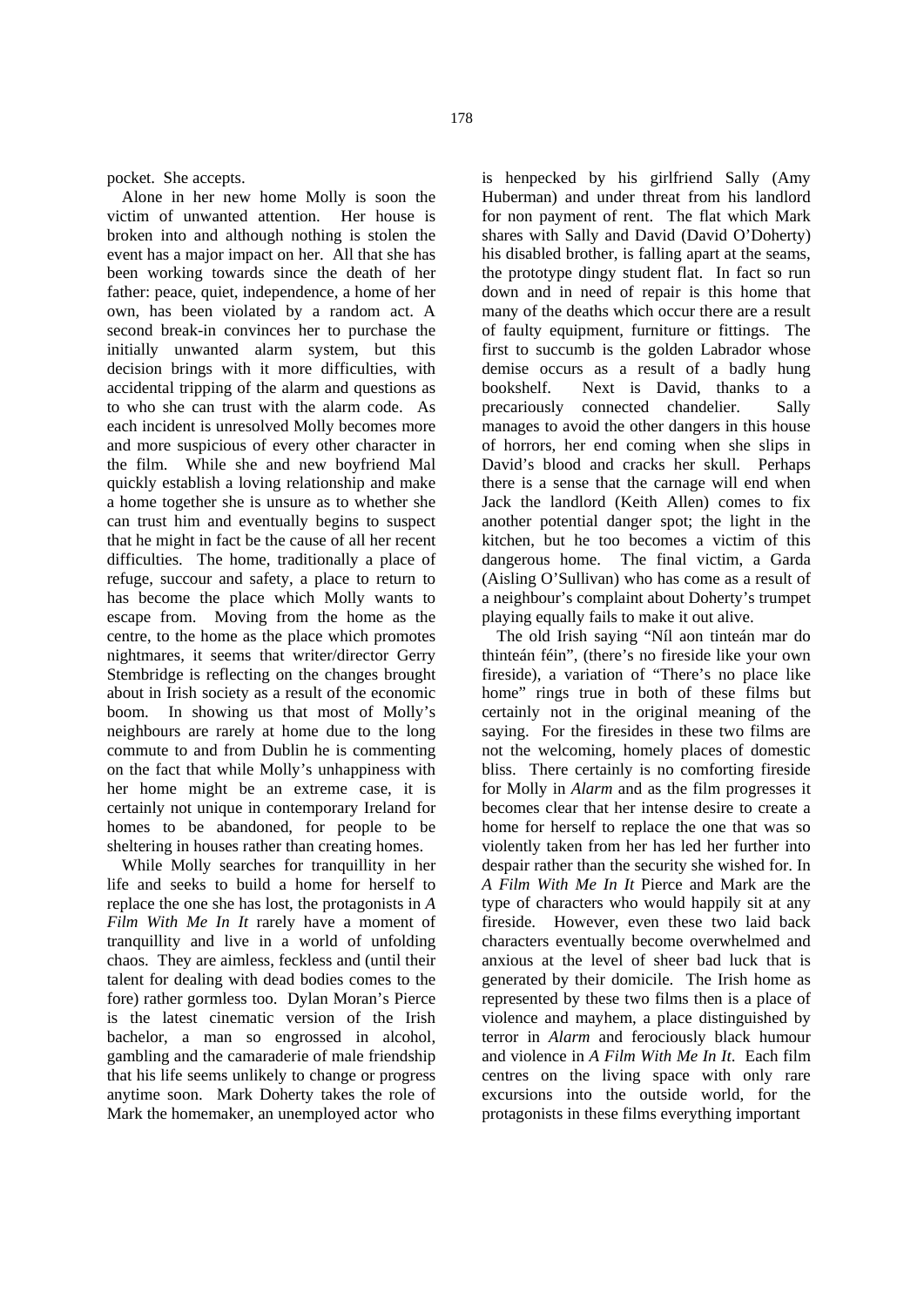that happens, happens in the home. This works to place the focus on the significance of the home and its place in modern Irish society. Both films seem to contest the myth of security, the obsession with home ownership in Ireland offered. How right they were.

### *A Film with Me In It* (2008)

Producer: Alan Moloney, Susan Mullen Director: Ian Fitzgibbon Screenplay: Mark Doherty Cinematographer: Seamus Deasy Principal Cast: Dylan Moran, Mark Doherty, Amy Huberman, Keith Allen, David Doherty

# *Alarm* (2008)

Producer: Anna J. Devlin, Marina Hughes Director / Screenplay: Gerard Stembridge Cinematographer: Bruno de Keyzer Principal Cast: Ruth Bradley, Aidan Turner, Tom Hickey, Owen Roe.

**Veronica Johnson** is IRCHSS Scholar at the Huston School of Film and Digital Media, NUI Galway. Her research focuses on the role and representation of the unconscious in film.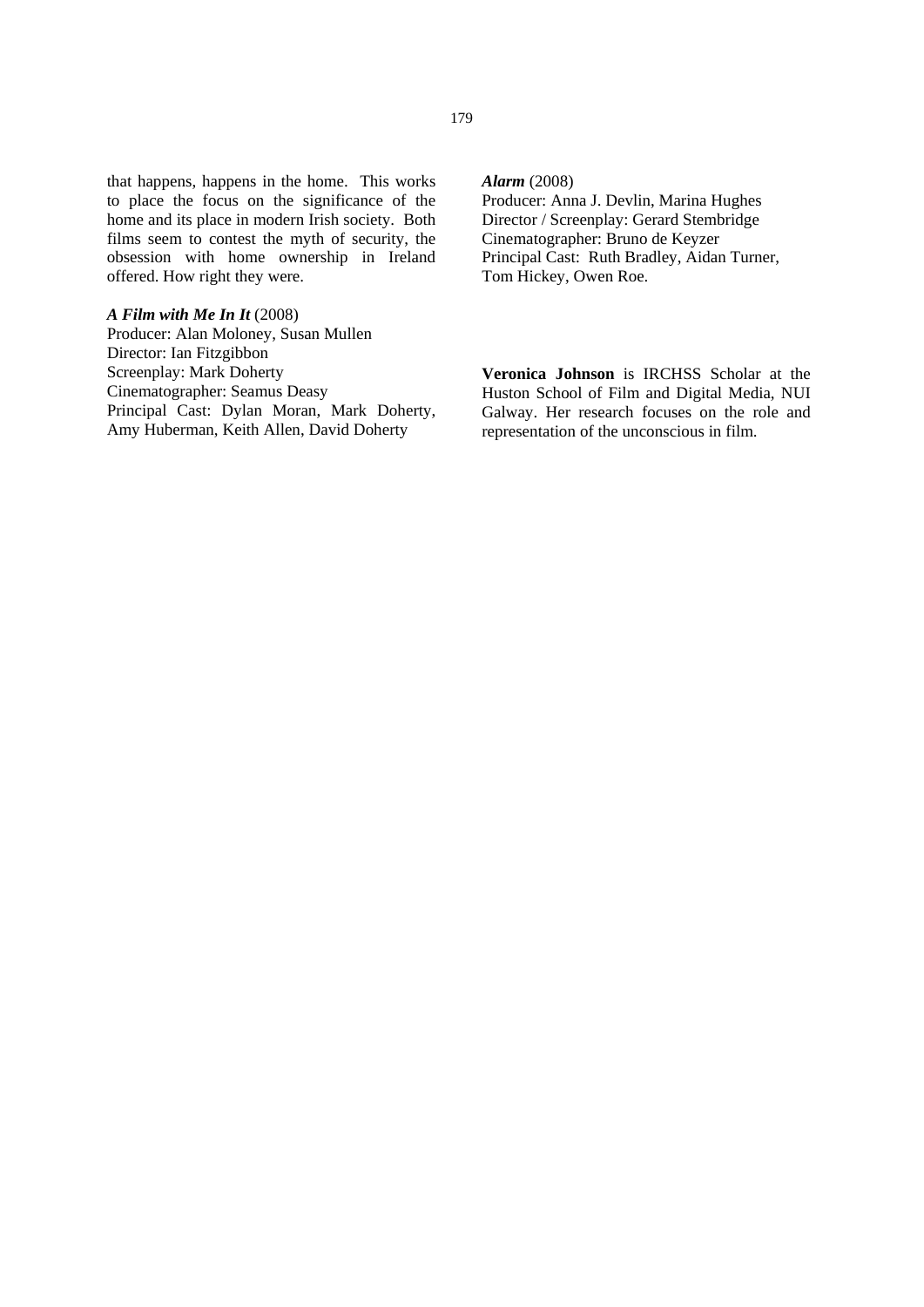### **Tom Jordan Murphy: An Appreciation**

### Michael Patrick Gillespie

Mark O'Halloran opened a retrospective of Tom Jordan Murphy's work at the Irish Film Centre with an affectionate synopsis of the definitive elements of Murphy's acting abilities, but those seeking an illustration of the power the actor brought to the screen need look no further than the final moments of *Adam and Paul*, a film in which Murphy played opposite O'Halloran. The concluding scene opens with a close-up of Murphy's face as he awakens from sleeping rough on Sandymount Strand. It unfolds with no dialogue and abbreviated action. Nonetheless, Murphy brilliantly conveys — through marvelously restrained expression, gesture, and movement — the complex despair and desperation of a heroin addict who slowly realizes that he has lost his only friend to an overdose and that taking the remaining drugs from the dead man's pocket is more important than anything else in his life. Murphy articulates this existential moment through an understated approach that blends bathos, pathos, and cynicism without engaging in clichéd or even predictable representations to make the point.

While this scene highlights Murphy's disciplined physicality, a survey of his career show him as equally adept at manipulating the nuances of language. He delivers even the most direct and simple lines with a marvelously precise sense of their meaning. Through a combination of speech and movement Murphy establishes an evocative though not a dominating presence on screen, and his body of work exemplifies the best features of acting in Ireland, even when it appears in vehicles that hardly seem worthy of his talent.

*Adam and Paul* stands as Murphy's *tour de force*, and I will examine it in detail below. At the same time, Murphy's presence asserts itself in whatever part he takes on, regardless of its importance. That is not to say that he dominates

every scene in which he appears. Quite the contrary, he infuses the scene with exactly the presence it requires from the character he is portraying. If the film does not live up to his efforts, that reflects more on it than on him.

Few, if anyone, without experience as an actor could say with precision how Murphy's training in the theater affected his performances on screen. Nonetheless, it is safe to assume that his extensive practice on stage had a profound impact throughout the pursuit of his profession, beginning when he was twelve playing the Artful Dodger in a production of *Oliver!* and continuing through his 1998 Tony award winning performance in *The Beauty Queen of Leenane*. Certainly, his career trajectory followed a path familiar to many Irish actors. Given the limited number of opportunities to perform in Ireland, Murphy, like many other prominent actors, spent time both on stage and in front of a camera. However, my concern here is with Murphy's contribution to Irish cinema.

I think it important to note that Murphy developed as a screen actor in parallel to his stage career. Two early cinematic roles, in *The Lost Hour* and *The Key*, show Murphy as a child holding his own playing opposite the very formidable Donal McCann in these two adaptations of works by John McGahern. Each film turns on the delicacy and vulnerability Murphy brings to his performance, but that atmosphere never degenerates into preciousness. Even as a child he shows a wonderful command of his expressions and his gestures, conveying a great deal of his character's strengths and weaknesses without over emphasis or understatement.

One sees this sense of complexity and balance very clearly in the small parts he plays in films from the mid-90s to the early part of this century. In these roles, Murphy is called upon to represent

ISSN 1699-311X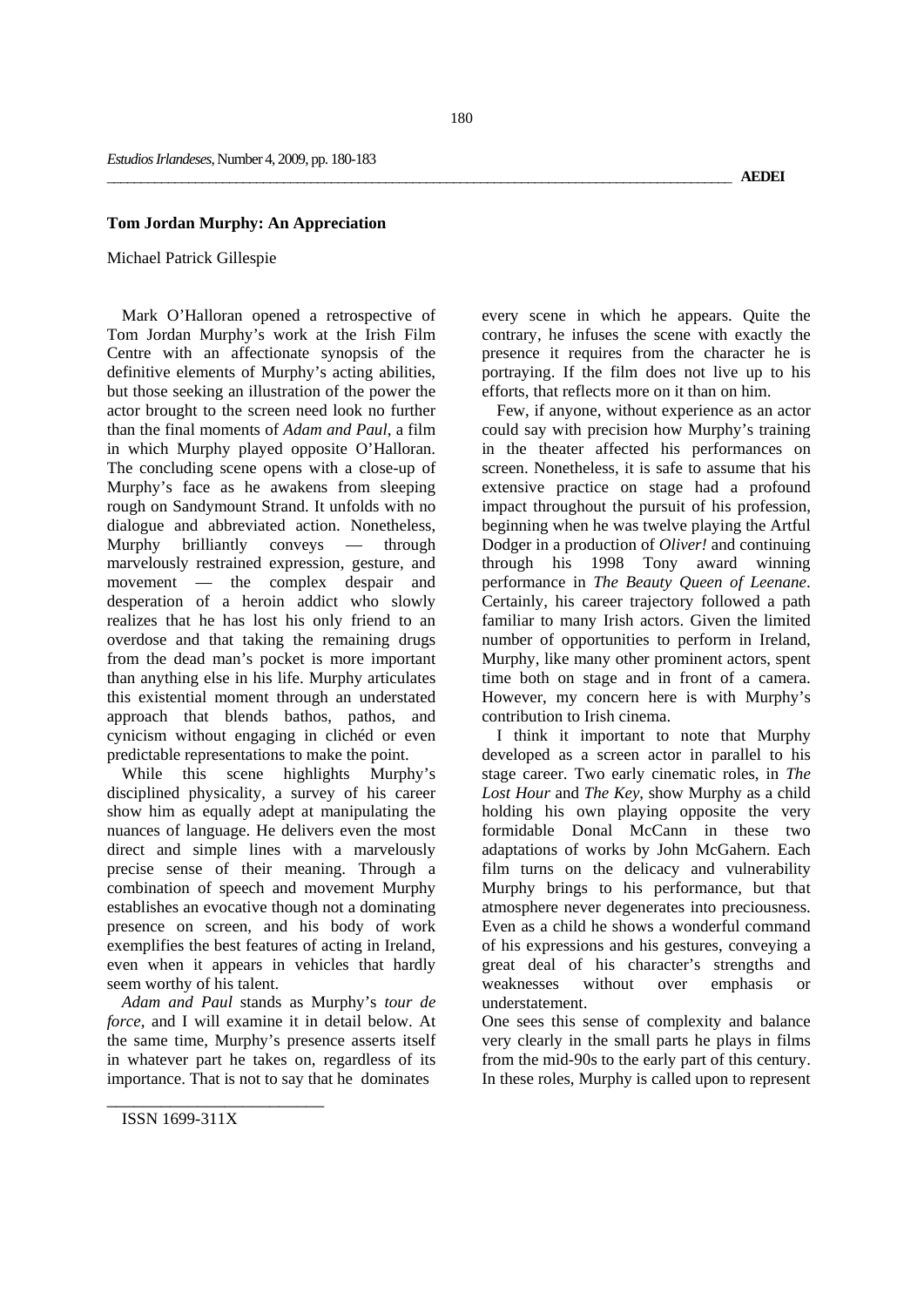an attitude rather than portray a complex individual, and the effect of his work shows how completely he understood the task. In *Michael Collins* (1996)*,* for example, as Vinny Byrne, wise cracking when first told of his role as an assassin and saying a prayer before he shoots a G-man, he conveys the embodiment of innocence caught up and transformed by the violence of the War of Independence. It is Murphy's restrained style that gives poignancy to Liam Neeson's line, as Michael Collins, "I put a gun in young Vinny Byrne's hand."

Two years later, in *The General*, Murphy plays a feckless criminal mugging for the camera while Martin Cahill (Brendan Gleeson) nails a man to a pool table. It seems a throwaway performance, with flashes of Jordan's charisma reminding the viewer what a waste to have him in such a part. Much the same is true of his role as a detective in *Mystics*, yet whatever the artistic merit of the work, Murphy always conveys the sense that he takes his acting seriously.

One sees this well demonstrated in Brian, the video store manager in *Intermission* (2003). There, Murphy shows how completely he understands the function of characters in forwarding a narrative. He appears in the scene where Oscar (David Wilmont) has come to the store searching for pornographic films that will counteract his sexual incapacity. Oscar's desperation stands at the heart of the scene, and Murphy's representation of a man mildly sympathetic but fundamentally unconcerned with Oscar's plight, ending by blowing him a kiss, emphasizes without overstatement the bathos that the moment demands.

In none of these motion pictures does Murphy occupy more than a few moments on camera. In none of them does his role do more than underscore the development of another individual. Nonetheless, in all of these films, Murphy succeeds in moving forward the narrative, in supporting the main character, and in clarifying the viewer's sense of how the film is unfolding. In this fashion both a self-effacing and a profoundly secure ego works to forward the overall cinematic experience. As much as in the larger parts that I will take up below, these performances show the depth of Murphy's understanding of his function as an actor.

The 2002 film, *Boxed*, marked his first major cinematic role. The film's plot sets up a straightforward narrative struggle. Father Brendan (Murphy) is taken to hear the final confession of a suspected IRA informant before the man's execution. Father Brendan balks at the idea of participating, even indirectly, in the killing, and the film plays out as a struggle of wills with IRA and the priest over what is to be done.

Murphy's character, in the hands of a lesser actor, could easily succumb to a type or even a stereotype. Clearly, the narrow narrative field of the screenplay gives little apparent room for development. Nonetheless, within the tight scope of a dialogue centered in the present and offering little information of the world outside the small farmhouse where most of the action takes place, Murphy's craft allows him to add layers of complexity to a seemingly uncomplicated character.

From the start Murphy resists the temptation to equate his role with an easily categorized figure. His Father Brendan is not inherently noble, and indeed not entirely likeable. He is a man with a measure of pride that, as we see in the early scene with his superior Father Moran, enables him to feel comfortable judging others and to consider morality as a black and white issue.

At the same time, Murphy imbues him with all too human frailty. Father Brendan's fear, once he realizes the situation in which he finds himself, is palpable. His horror at witnessing the violence of which his captors are capable, when they drown an RUC man in a bathtub, is unmistakable. And his self-righteousness when confronting Father Moran whom he feels has been too accommodating to the IRA offers a sense of inflexibility and even fanaticism that suggests, without sacrificing ambiguity, a similarity to the IRA men who hold him captive.

Murphy achieves all of this with the low key approach that characterizes all of his acting. His dialogue, particularly in light of his position at the center of the action, is minimal and often his lines take on the predictable cadence of a man who believes himself correct in any moral situation. At the same time, the wonderful ambivalences that he conveys with his expressions alert viewers to the struggle through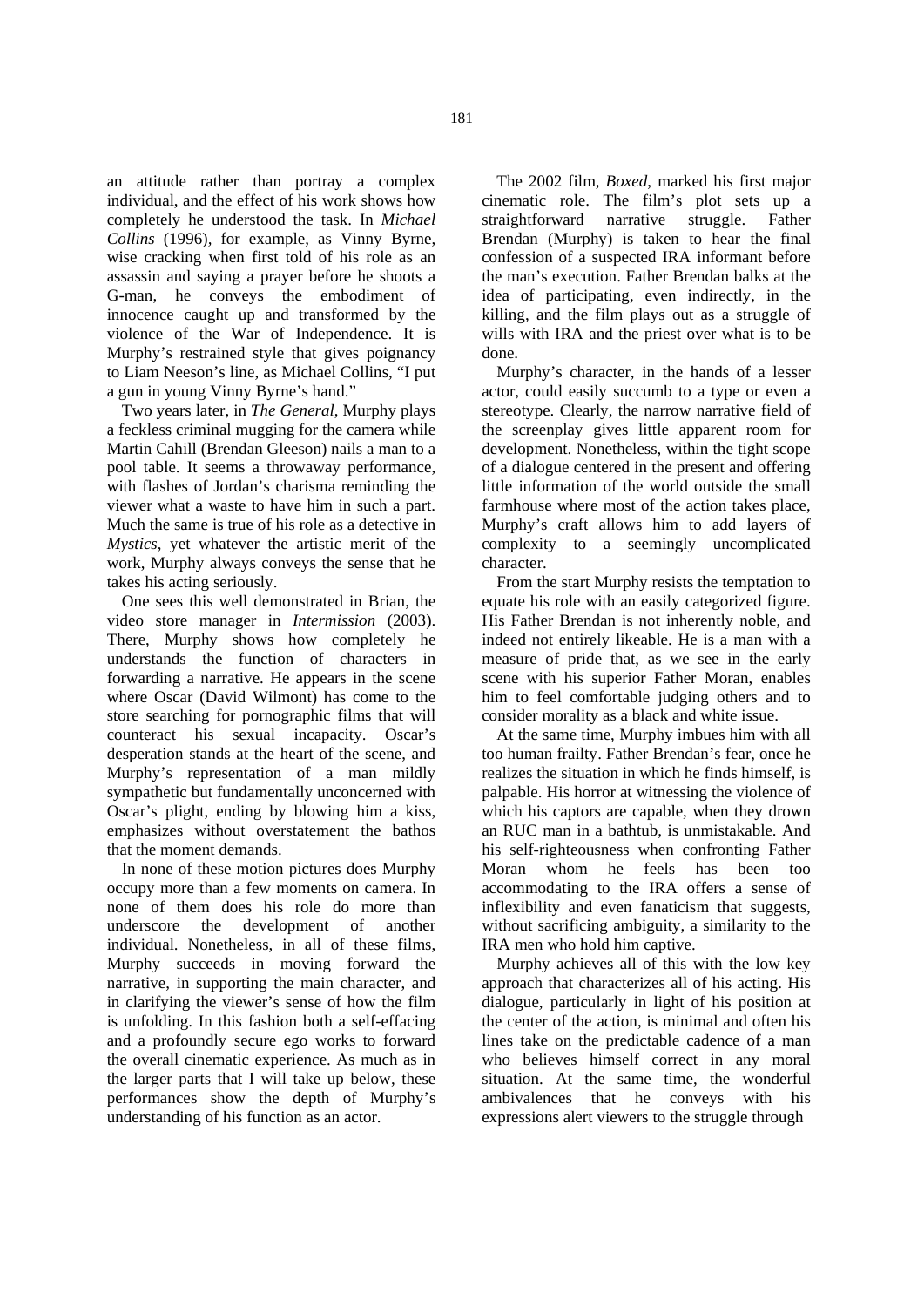which he is going without presenting those feelings in the didactic fashion that speech often imposes. Indeed, the strength of his voice contrasted by the slackness of his body underscores the profound struggle which engages him throughout the film.

In the end Murphy must confront the script's predictable decision to have the priest die. Here too he breaks with expectations by drawing multiple and conflicting, if unarticulated, motives into Father Brendan's behavior. As with all his performances, Murphy does not allow Father Brendan to overwhelm the film, nor does he impose upon the audience a single interpretation of the priest. Instead, he leaves us with a complex figure behaving simply, and invites us to discern the motives behind it all.

*Adam and Paul* (2004), as I noted at the beginning of this essay, perfectly captures Murphy's profound effect as an actor. In the role of Paul, which the film's director, Lenny Abrahamson, described to me as a combination of Stan Laurel and a Yorkshire terrier, Murphy takes an individual circumscribed by addiction and uses those limitations to construct an unforgettable character. Paul manifests the solipsism of dependence with remarkable diversity. Although he spends the day with Adam wandering through Dublin in a singleminded search for drugs, his the variety of his character emerges through dozens of subtle maneuvers. Murphy understands Paul as a figure who has lost interest in anything other than heroin, and yet he is able to define this man in great detail through a series of negations that show what he has renounced: friendship, loyalty, basic dignity, self awareness.

*Adam and Paul* succeeds in no little part because it shows a gritty assuredness for capturing the life of the underclass, and that comes across in no little part through the way the world acts upon the maddeningly passive Paul. Mark O'Halloran, who wrote the film, gives a marvelous performance as Adam, the straightman to Murphy's Paul. The humor of the film always enforces the cruel desperation that engulfs the two characters, and it underscores rather than deflects the pointless waste created by their obsession.

*Man about a Dog* (2004) followed, and, while Murphy had a featured role, the film itself stands as a tired representation of all too familiar slapstick routines. In the role of an addled druggie, Murphy has nothing with which to work. The thinness of the material becomes all the more distressing when one realizes in retrospect how few remaining chances we will have to see Murphy practice his craft.

In contrast, as Shamie in the television series *Pure Mule*, for which he won the IFTA Best Actor Award in 2005, Murphy shows, as he did in *Adam and Paul,* how much he can accomplish with a script that rises to his talents. He plays a young man in a small midlands town with a romantic view of sex and an ambivalent relationship with his brother, Scoobie. The two work as laborers on a construction site (with Shamie as the foreman), and do everything else together. Scoobie, the younger, is a chancer who consistently manipulates his brother through simple selfishness. On the weekend of Shamie's birthday, they have a falling out seemingly over girls but actually over Scoobie's callousness. With a wonderful sense of pacing, Murphy shows how this confrontation has a cathartic effect upon Shamie. Left to his own, he makes several desultory efforts at physical gratification, and then comes to an uneasy epiphany. Without resolving anything or even suggesting the capacity for the character to change, Murphy shows Shamie accepting what he is without slipping into a cloying melodramatic effect.

*Small Engine Repair* (2006), a film that does not seem to fully understand itself, squanders another fine performance by Murphy. He plays a father grieving over the death of a child with minimal dialogue and yet great force in a wonderful combination of language and gesture. He knows his place in a scene, neither exaggerating nor inhibiting his role. Perhaps it is the knowledge of his impending death that leads me to see his physical decline as emphasizing the despair that his character feels

Jordan has a small part in *48 Angels* (2006), appearing at the end as Stevie, a paramilitary man, yet he presents a commanding presence in a profoundly flawed film. In his confrontation with Darry, the gunman on the run, he transforms an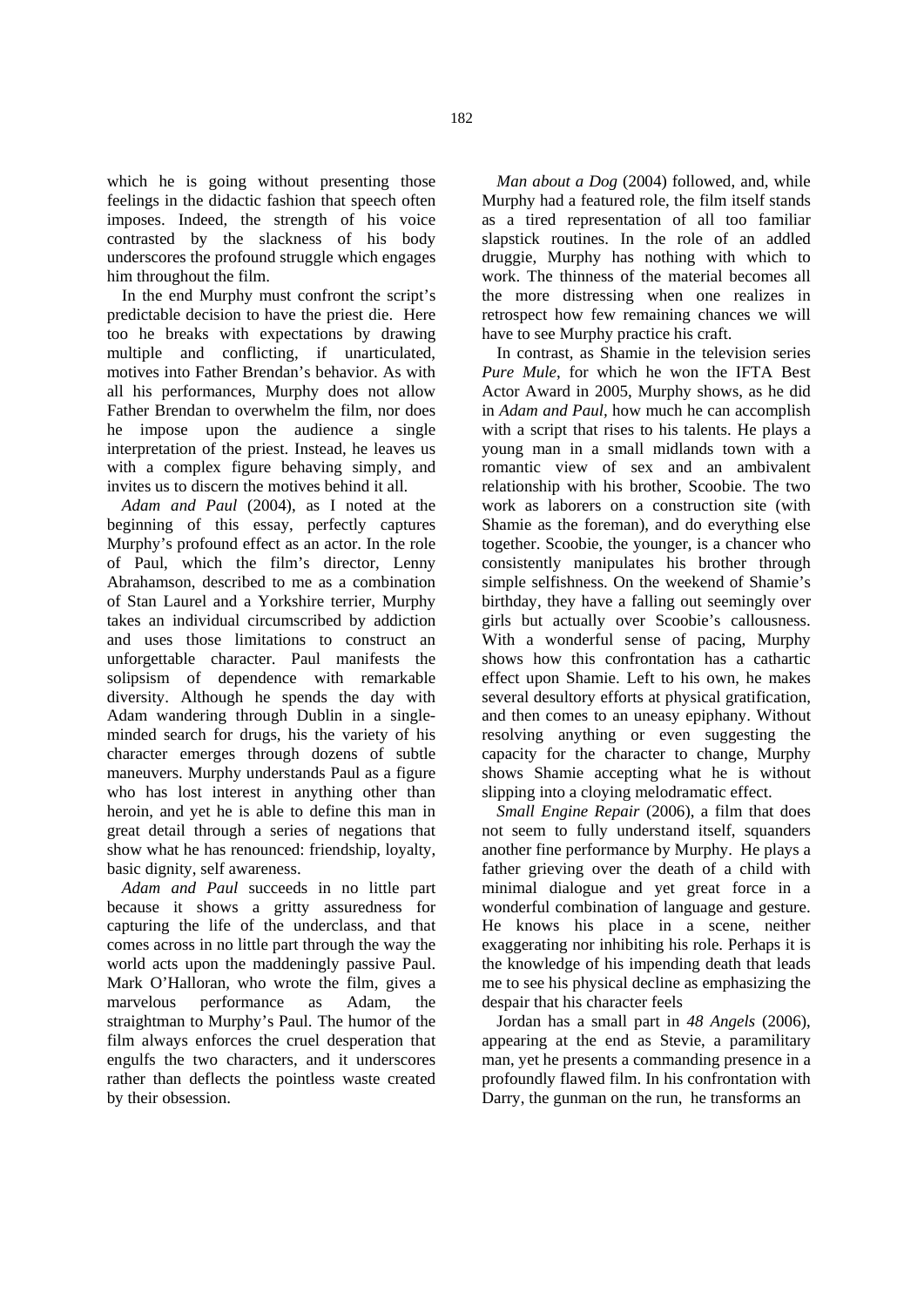otherwise lifeless scene with a range of facial expressions and a simple phrase that puts Darry in a corner. The same is true in the improbably staged action scene that follows when Jordan's cynical smile conveys more in that moment than the featured actors do throughout the film.

Murphy is both a unique and a familiar figure in Irish film. His presence continually emphasizes the subtle understanding of the roles he was given, showing an ability to enliven the most turgid part without ever distorting its function in the film. At the same time, he stands as emblematic of the kind of actor that reflects the best in contemporary Irish cinematic efforts, one whose training gives him the confidence to

engage whatever role comes to him and the discipline to situate himself within it. One cannot review Murphy's acting career without feeling a deep sense of loss, yet the expanse of his talent remains as source of hope for anyone interested in the future of filmmaking in Ireland.

**Michael Patrick Gillespie** is Louise Edna Goeden Professsor of English at Marquette University, Milwaukee. His most recent book is *The Myth of an Irish Cinema* (Syracuse University Press, 2008).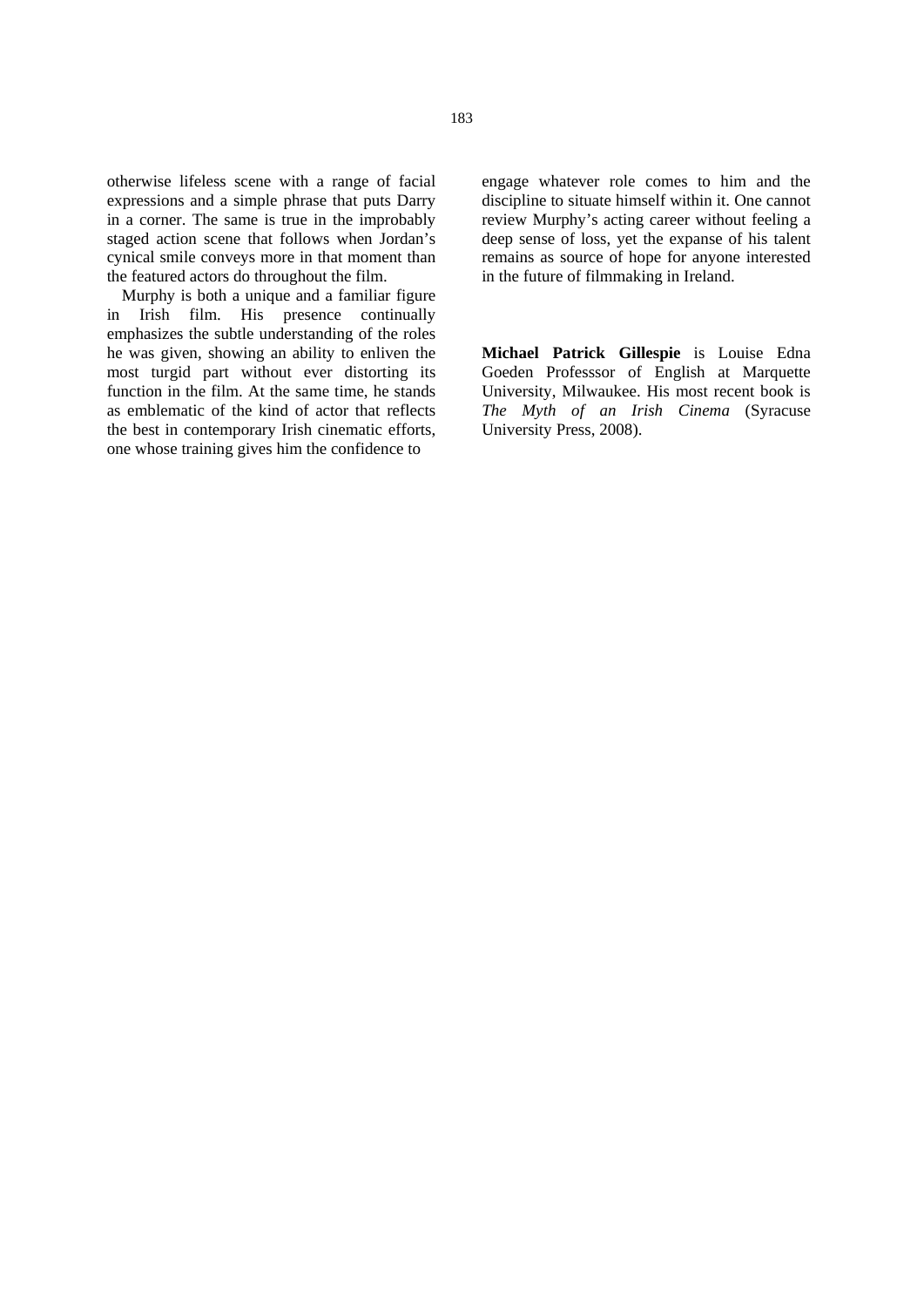### **The Short Film and Irish Cinema**

Conn Holohan

A single chapter in Martin Mcloone's *Irish Film* (2000) aside, the short film form is one which has suffered a significant level of neglect within writing on Irish film. Despite the relatively high number of shorts produced in this country, and the success of films such as *Six Shooter* (Martin McDonagh 2004) and *Give Up Your Auld Sins* (Cathal Gaffney 2001) at the Oscars, there has been little exploration of the significance of the short form within Irish cinema. Indeed, this is a neglect which is replicated within the wider field of film studies. Where the short film has been considered, it is usually within a teleological narrative which sees it as merely a training space for aspiring filmmakers, a momentary stopping point on the path to feature-length fulfilment. This inevitably leads to a critical focus, when addressing short films, on the potential displayed by the filmmakers involved rather than the intrinsic qualities of the short film form. It is to a preliminary exploration of those qualities, through discussion of the Irish language short, *An Ranger* (P.J. Dillon 2008), that this article will now turn.

One obvious point of departure when seeking to establish the textual properties of the short film is in the relationship between the short story and the novel. This is both a productive, and potentially troubling, analogy. It is a much noted fact that many successful feature films have in fact been adapted from short stories rather than novels, which would seem to trouble any easy comparison between the novel and the feature film or indeed between literary and cinematic shorts. Nevertheless, a consideration of the formal properties of the short story, and how it functions differently to the novel, offers an insight into the inherent qualities of the short film and suggests how we might critically approach the form.

Wendell Harris describes the essence of the

short story as the impulse 'to isolate, to portray the individual person, or moment, or scene in isolation – detached from the great continuum – at once social and historical' (cited in May 2002: 13). In its necessarily pared down approach to incident, the short story must strip away context, frequently reducing narrative to a single moment of reversal or revelation. This focus on the individual person and moment neither requires nor permits social and historical contextualisation. Although every story must have a setting, and the individual character must be situated in a meaningful relationship to his or her environment, the nature of that relationship retains a crucial element of ambiguity in the short form.

However, whilst the story environment may be sketched in a few short sentences within short fiction, film's visual nature pushes the question of setting to the fore. The short film, like the feature, must fill the frame with visual detail and each of these details draws the film away from the sketch like quality of the short story and into a more concrete relationship with the historical world. A relevant example is '*An Ranger*', which tells the story of a Connaught Ranger returning to his family home in the years following the Irish famine. The film opens with the returning soldier, Myles, framed in long-shot on horseback, his red uniform standing in relief against a distant mountain haze. In the foreground, the rich green Connemara scrub fills the frame. A close-up gives us a glimpse of his hardened features, staring coldly into the distance, before we return to wide-shot as Myles and his horse pick their way across a valley, a mere speck against the grey-green expanse of mountain and bog. Throughout this opening sequence, the sound of Uillean pipes can be heard playing on the soundtrack.

The film hinges on a moment of confrontation between Myles and his former neighbour,

ISSN 1699-311X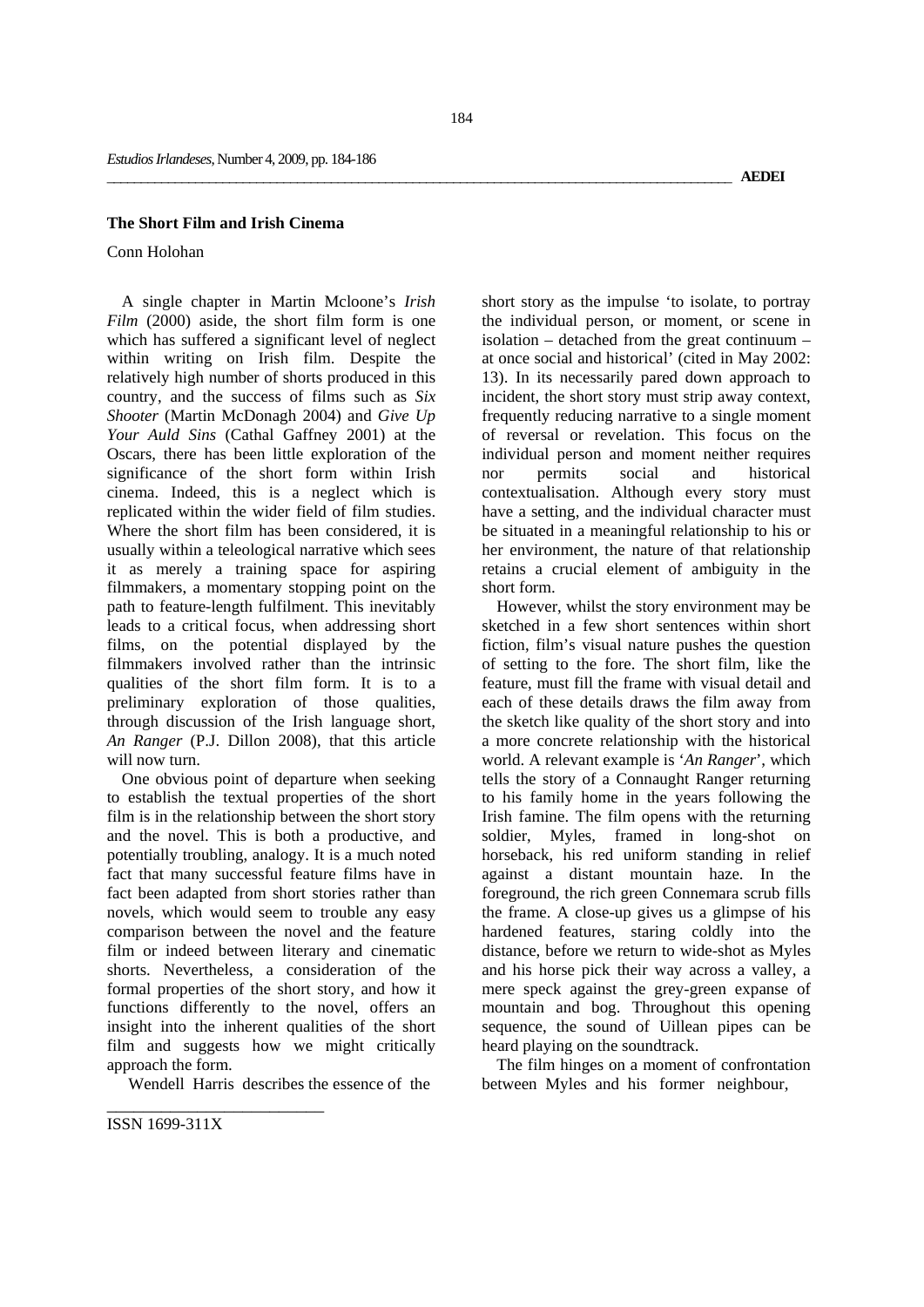following the discovery that his family home is in ruins and the neighbour's pigs are grazing within. This confrontation occurs within the darkened interior of the neighbour's cottage and takes up over six minutes of the film's ten minute running time. What narrative information we receive is revealed in the dialogue between the two. Myles' mother died in a poorhouse and the neighbour seemingly profited from her misfortune by taking over the family land. Brief reference is made to the suffering that occurred within the famine years in Ireland, as well as to Myles' career fighting the colonial wars of the British army. This exchange builds to a violent confrontation, and a strikingly visual narrative payoff in which the neighbour's wife returns to find him dead, a pig's head sitting where his own should be. However, despite the sparsity of narrative detail and historical context within the film, the images and audio track immediately situate the film in relation to a set of discourses which have been dominant within Irish visual culture. If the short story is considered in terms of lifting the individual character or moment out of history, the familiarity of the imagery deployed within this short film draws it back into a set of debates associated with visual representations of the Irish west, thereby insisting on its relationship to a very specific historical context.

This historical positioning of the short film by virtue of its reliance on pre-existing visual discourses need not necessarily be seen in a negative light. However, it does seem to defuse the power, evident in the short story, to evoke the uncanny. Charles May distinguishes between the novel and the short story in terms of their connection to the everyday, arguing that whereas the novel reaffirms our relationship to everyday reality, the short defamiliarises it. The short is concerned with the uncanny moment where our relationship to the known world shifts. It addresses '[those] moments when we sense the inadequacy of our categories of conceptual reality' (May 1994: 139). It is in the uncanny image of Myles' neighbour Ignatius, sitting in his armchair, a pig's head atop his body, that the power of *An Ranger* lies. This moment most certainly does disturb our relationship to the

lived world, filling an everyday image with horror. However, the chain of associations evoked by the historical setting and by the imagery within the film can work to tame that horror, to make the uncanny familiar. What the short story critics cited above are arguing is that, despite the necessity for stories to have a concrete setting, the very brevity of the short form lifts it out of the historically specific. This shifts the focus of the short story towards both the individual and the universal. By removing an explanatory context, the short speaks necessarily of individuals, but also speaks consequently to all. If we cannot situate the disturbance of everyday reality which the short story narrates, then we cannot explain it away. By situating its moment of horror, necessarily, within a recognisable visual world, *An Ranger* allows us to comprehend this horror within a set of discourses around landscape, violence and the nature of the Irish character which have circulated in colonial and nationalist texts. In short, the recognisable imagery throughout the film provides a context within which we can make sense of the uncanny image at its heart, thereby distancing ourselves from its visceral impact and explaining away its violent disruption of the everyday as an inevitable consequence of colonial conquest.

However, despite the inevitable materiality of cinematic visuals, I would argue that the short film retains some of the ambiguity of the short story in its relationship to historical context. As argued above, in the short film and short story alike we see a paring away of narrative excess, a narrowing of focus to the moment of narrative revelation. Thus, in *An Ranger*, the legacy of the Famine, the dynamics of colonialism and the centrality of land in Irish history are reduced down to and expressed within a single moment of violent confrontation between neighbours. Yet this act of compression is central to all acts of storytelling, none more so than that of the feature film, which must equally narrate its story in as concise a manner as possible. If the stripping away of extraneous detail is common to the short film and feature alike, then, the question arises as to whether there is a qualitative difference between the two forms or whether the distinction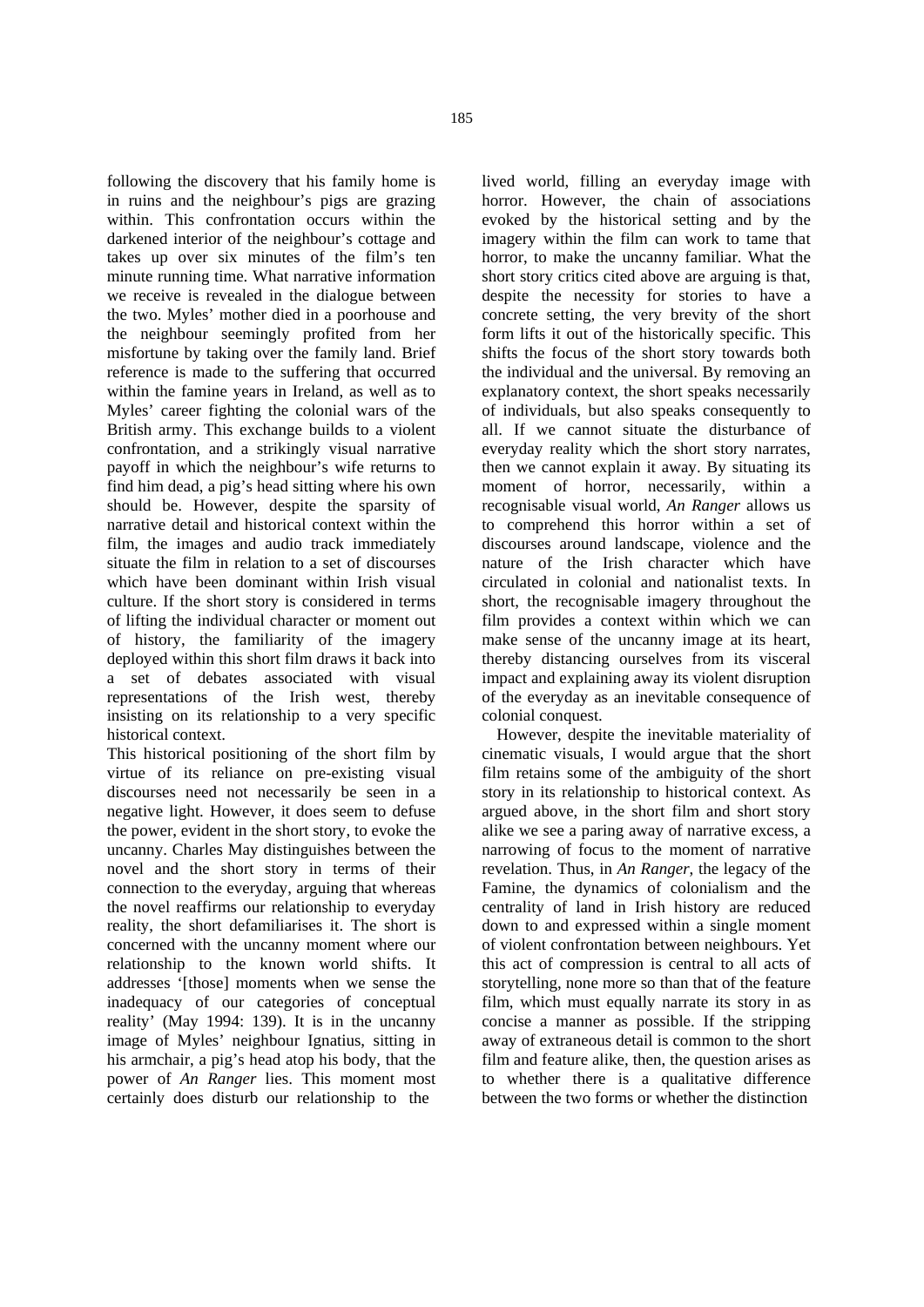is merely a question of duration. I would argue that the two are qualitatively different, however, and that the distinction between them can be considered in terms of metaphor and metonym.

Both metaphor and metonym are rhetorical gestures for referring to a larger reality than can be expressed within discourse. However, the relationship of discourse to reality is fundamentally different in each. The metonym presents itself as being of the same order as the reality which it represents. It merely selects from reality the elements necessary to convey the wider order or truth. The job of the addressee is to fill in the gaps in order to understand the image of reality which is being conveyed. This is the rhetorical mode of the feature film, which attempts to convey its story world by judicially selecting and presenting key expositionary details and narrative moments from within it. Furthermore, although it can necessarily only tell one story amongst many, its narrative is construed as representative of a wider reality. Thus, for example, *The Wind that Shakes the Barley* offers us the story of a single fighting column in the Irish War of Independence. However, through its careful historical contextualisation and use of archetypal characters, it leaves us in no doubt that this column is merely a representative element of a wider historical reality. The short film, on the other hand, can only offer a singular narrative moment, and the relationship of that moment to any wider reality or truth is necessarily tentative, provisional, dependant upon interpretation and insight. It does not sample reality to make it meaningful but transforms reality into something other. It is up to the viewer to translate this vision back into meaningful terms, to interpret its relationship to the historical world. This is the operation of metaphor.

To return to *An Ranger*, the force of the film, as argued above, lies in the moment of dramatic revelation at the film's climax. It is from this singularity, this moment of narrative disturbance, that any wider inferences about the film's relationship to Irish history must be read out. Whilst the film does visually situate its narrative in relation to wider cultural discourses, we receive a minimal amount of exposition or character background. We are denied the kind of psychological or sociological explanation for the film's violent act which we would expect from a feature film. One of the demands of the narrative feature is that ambiguity be minimised within the story world. It is expected that character behaviour will be explained at the level of narrative, that actions will be justified within the story. However, there is insufficient narrative context in *An Ranger* for us to easily comprehend Myles' violence towards his neighbour. Therefore, explanation must come at another level of discourse or else the act must remain uncanny, an unsettling disturbance of the known world. Either way, unlike the selfcontained world of the feature film, the short film asks to be read in a metaphorical fashion, as speaking to a reality which is outside of itself, which its brief moment of narrative transformation can only gesture towards.

The problem of definition is a recurrent one in discussions of the short-fiction form, and the difficulty of marking clear distinctions are no less vexing when considering the relationship of the short film to the feature. However, what this short discussion hopefully raises is the necessity of considering the operations of the short film as an aesthetic form in its own right, and not merely as a training space for aspiring feature film makers. Given the sheer volume of celluloid committed to short fiction film over the hundred plus years of cinema's existence, the inauguration of this discussion seems long overdue.

**Conn Holohan** lectures in Film Studies at Trinity College Dublin. His forthcoming book, *Cinema on the Periphery: Contemporary Irish and Spanish Cinema*, will be published in September.

### **Works Cited**

May, Charles. 1994. 'The Nature of Knowledge in Short Fiction' in Charles May (ed.) *The New Short Story Theories.* Ohio: Ohio University Press.

\_\_\_\_\_\_\_. 2002. *The Short Story: The Reality of Artifice*. London: Routledge.

Mcloone, Martin. 2000. *Irish Film: The Emergence of a Contemporary Cinema*. London: BFI.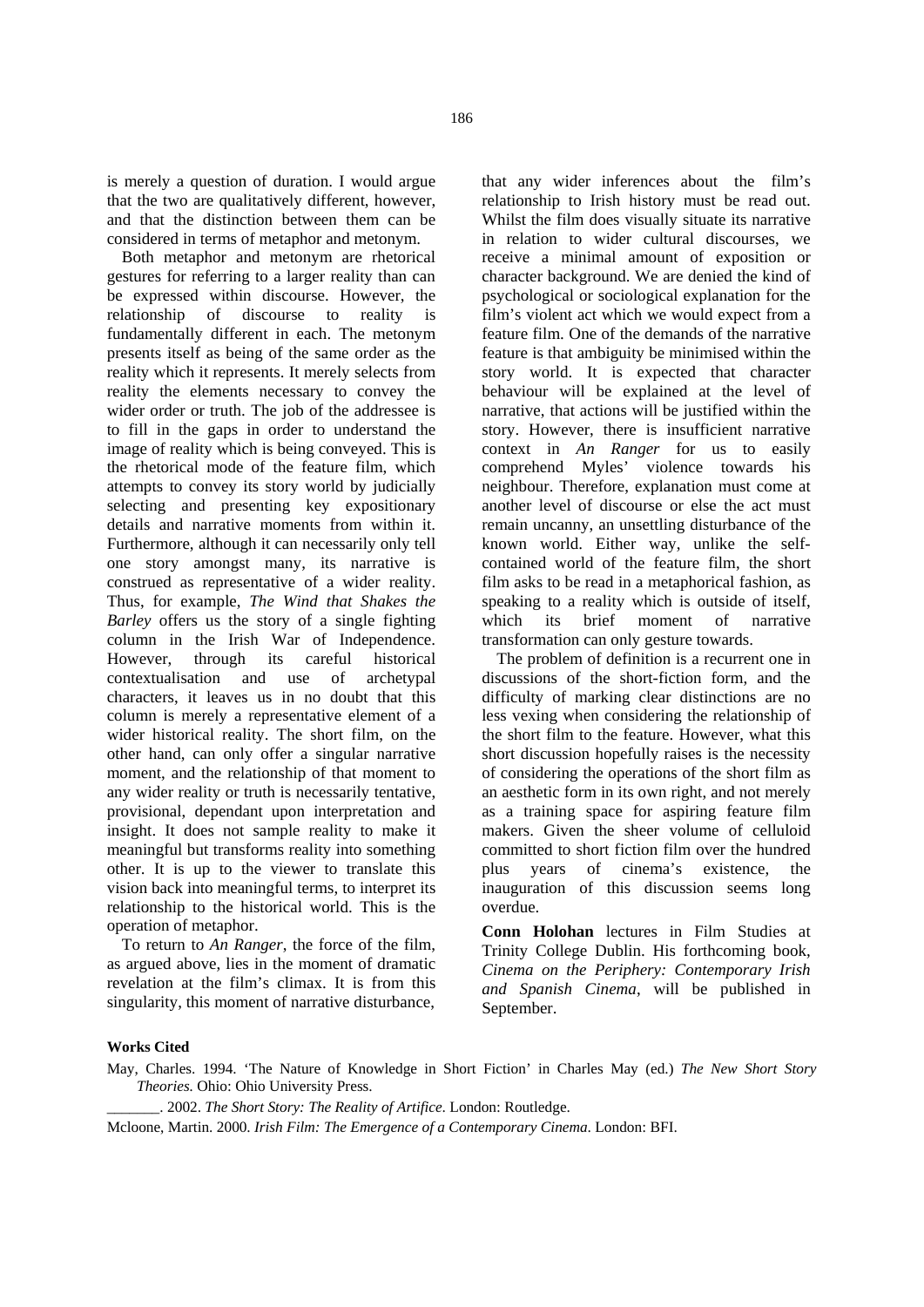# **Drawing Conclusions: Irish Animation and National Cinema**

# Liam Burke

Traditionally perceived as the unclassifiable stepchild of many national cinemas, animation has recently become recognised as a form capable of astutely articulating and reflecting a nation's identity and concerns. In 2007, *Persepolis* (Vincent Paronnaud and Marjane Satrapi) was chosen to represent France in the 'Foreign Language Film' category at the Academy Awards. The film was adapted by Iranian expatriate Marjane Satrapi from her own graphic novel, and charted her turbulent childhood growing up in Iran during the Iranian Revolution and Iran-Iraq War. Although the film did not make the final shortlist, its effective use of simple black and white art to convey a child's perspective of complex issues, did see it garner a nomination in the 'Animated Feature Film' category: a section ordinarily dominated by big budget family fare from Disney, DreamWorks and Pixar. The 2008 animated-documentary *Waltz with Bashir* (Ari Folman) also used surface simplicity to more deeply penetrate a complicated topic. The film's examination of the 1982 Lebanon War achieved renewed piquancy by superimposing haunting, comic book-like graphics onto images that have become worryingly familiar in live-action. Like *Persepolis*, *Waltz with Bashir* has also become an international breakout 'hit' and was chosen to represent its country (Israel) in the Foreign Language Film category at the Academy Awards (2009).

Yet, it seems strange that animated features have taken this long to co-habit the privileged status of 'national cinema' automatically granted to live-action films. If one subscribes to Jean Cocteau's belief that 'film will only become art when its materials are as inexpensive as pen and paper' then surely animation, while still beholden to budgetary concerns, is the form better positioned to reflect national interests, avoiding as it does, most of the vagaries of live

action production (stars, crew, locations etc.). 2008 found the Irish film industry on the cusp of achieving a consistent level of Irish animated feature production; but do the films of this burgeoning trend reflect their local origins, or do they yield to marketplace pressures demanding cultural ambiguity?

The animated form was first earnestly adopted by Irish filmmakers in the 1970s, with animators such as Aidan Hickey and later Steve Woods producing independent work. By the mid 1980s the form had become an industry, sparked by the arrival of Sullivan Bluth, an American animation studio run by former Disney animator, Don Bluth. Sullivan-Bluth was enticed to relocate from Van Nuys, California to a site near Phoenix Park, Dublin by substantial Industrial Development Authority (IDA) grants and lower wage costs. Although Sullivan Bluth's productions, including *The Land Before Time*  (Don Bluth, 1988) and *All Dogs Go to Heaven*  (Don Bluth, 1989) bore a superficial similarity to the output of Bluth's former employer Disney, the director's newfound autonomy allowed for the exploration of darker themes, with these films proving considerable competition for Disney at the box office.<sup>1</sup>

Sullivan Bluth's impact on the Irish animation scene was game-changing and far-reaching. In order to develop the burgeoning studio, Sullivan Bluth established Ireland's first animation course at Ballyfermot College in Dublin, which continues today under the banner of the Irish School of Animation.<sup>2</sup> Many of the graduates

 $\overline{\phantom{a}}$  ,  $\overline{\phantom{a}}$  ,  $\overline{\phantom{a}}$  ,  $\overline{\phantom{a}}$  ,  $\overline{\phantom{a}}$  ,  $\overline{\phantom{a}}$  ,  $\overline{\phantom{a}}$  ,  $\overline{\phantom{a}}$  ,  $\overline{\phantom{a}}$  ,  $\overline{\phantom{a}}$  ,  $\overline{\phantom{a}}$  ,  $\overline{\phantom{a}}$  ,  $\overline{\phantom{a}}$  ,  $\overline{\phantom{a}}$  ,  $\overline{\phantom{a}}$  ,  $\overline{\phantom{a}}$ 

<sup>1.</sup> In 1988 Disney's *Oliver & Company* grossed \$53,279,055 at the US box office, only narrowly outperforming Sullivan Bluth's *The Land Before Time*  \$48,092,846. Figures from:

http://www.boxofficemojo.com/yearly/chart/?yr= 1988&p=.htm [Retrieved January 19, 2009]

ISSN 1699-311X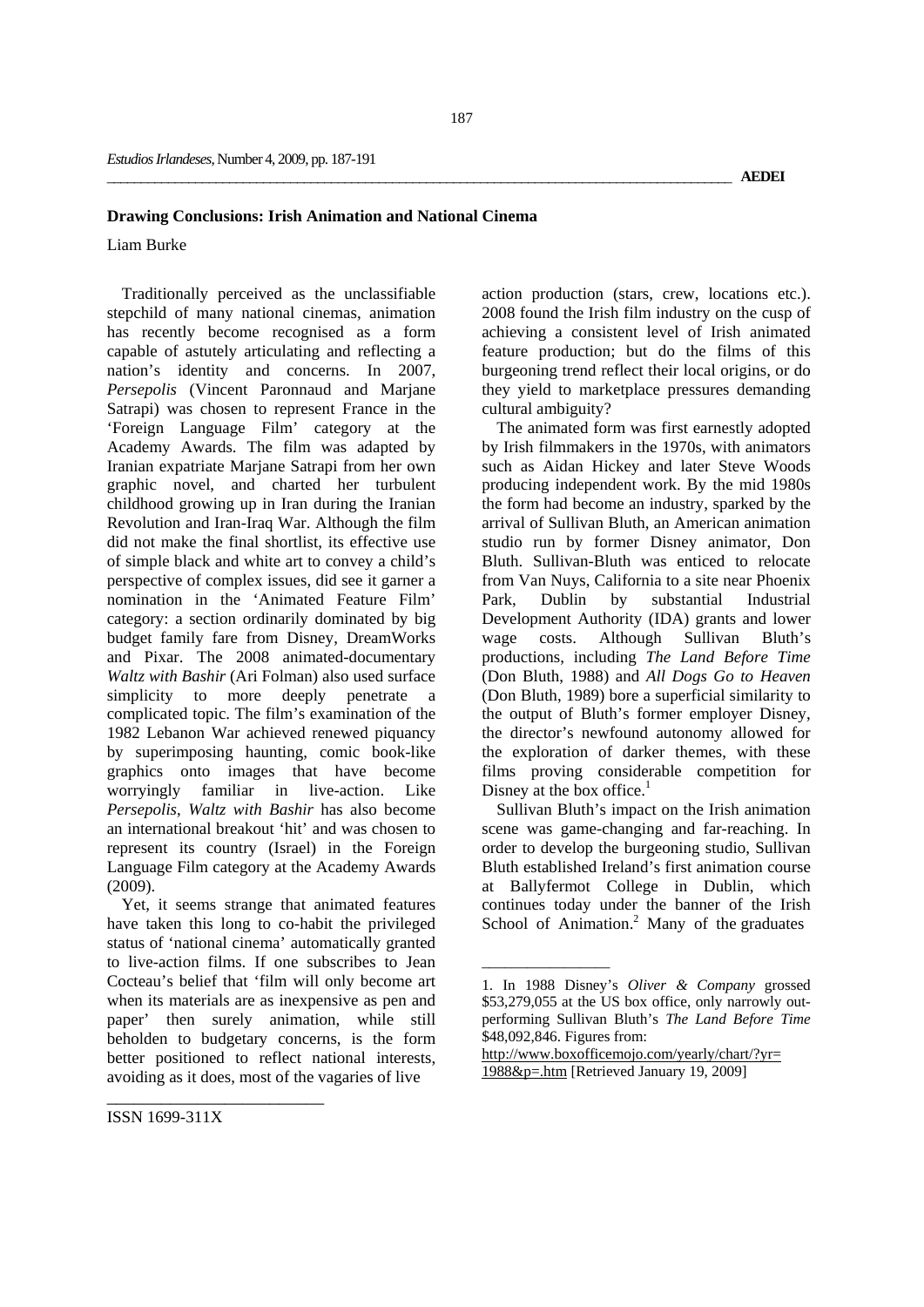from Ballyfermot College found work not only at Sullivan Bluth but also at Murakami Wolf, a production company that had expanded from Murakami films and was responsible for animating *Teenage Mutant Ninja Turtles*. Another company founded during this time was Emerald City, established by American Al Guest (clearly emulating the Sullivan Bluth model). This commitment to animation was echoed south of the city by the introduction of animation courses with a more experimental emphasis at the Dun Laoghaire Institute of Art, Design and Technology (IADT).

This prolific period of American animated production in Ireland drew to a close in the mid-1990s when financial difficulties, exacerbated by under-performing releases, $3$  prompted the closure of Sullivan Bluth. Emerald City soon followed suit, while Murakami Wolf was downsized to Fred Wolf films. Yet, throughout the 1990s the number of experienced animators in Ireland continued to grow, as animation programs at IADT and Ballyfermot College produced filmmakers trained to a world-class level. There were intermittent attempts during this time to revive feature production. Most notably, Dublinbased Terraglyph Production released three animated co-productions *Carnivale* (Deane Taylor, 2000) *Duck Ugly* (Emmanuel Klotz and Deane Taylor, 2000) and *Help! I'm a Fish* (Stefan Fjeldmark, Michael Hegner and Greg Manwaring, 2000). Yet theses films failed to resuscitate the animated feature. During this fallow period many animators began to concentrate on short films, finding audiences at

\_\_\_\_\_\_\_\_\_\_\_\_\_

events such as the Irish Animation Festival.<sup>4</sup> In time, the lobbying of Anamu (a collective of Irish animators) prompted the Irish Film Board (IFB) to introduce *Frameworks*, a scheme for financing animated shorts. *Frameworks* began in 1995 and early successes included *Midnight Dance* (John McCloskey, 1996), *Guy's Dog*  (Rory Bresnihan, 1997) and *The Last Elk* (Alan Shannon, 1998). Today, 'Frameworks' offers filmmakers budgets of up to  $\epsilon$ 50,000 to produce animated shorts with a running time of less than six minutes.<sup>5</sup>

These various factors coalesced to foster the production of a wealth of animated short films, which began receiving the kind of international acclaim that escaped most Irish live-action efforts. 2002 proved a particularly successful year with two Irish works – *Fifty Percent Grey*  (Ruairí Robinson, 2001) and *Give Up Yer Aul Sins* (Cathal Gaffney, 2001) – nominated in the 'Animated Short Film' category at the Academy Awards. Although a Pixar effort, *For the Birds* (Ralph Eggleston, 2000) took home the prize, the nomination helped propel *Fifty Percent Grey*  director Ruairí Robinson into the director's chair of the Leonardo DiCaprio-produced animeadaptation *Akira* (2011),<sup>6</sup> while *Give Up Yer Aul Sins* was expanded into a best-selling DVD anthology, suggesting that there was as much appetite for Irish animation at home as there was overseas. Yet, as in live action, the animated short can only achieve so much and in 2008 the potential for regular Irish animated feature production, hinted at in the shorts, finally began to be realised.<sup>7</sup>

\_\_\_\_\_\_\_\_\_\_\_\_\_

<sup>2.</sup> http://www.bebo.com/Profile.jsp?MemberId= 4381094778

<sup>3.</sup> The box office performance of Sullivan Bluth productions post-1990 lagged far behind previous successes and productions from rival studios. Sullivan Bluth productions and their US box offices grosses for this period are as follows, Rock*-a-Doodle* (Don Bluth, Gary Goldman and Dan Kuenster, 1991) \$11,657,385, *Thumbelina* (Don Bluth and Gary Goldman 1994) \$11,373,501, and *The Pebble and the Penguin* (Don Bluth and Gary Goldman 1995) \$3,983,912. Figures from: http://www.boxofficemojo.com/yearly/chart/?yr=1988&p=.htm [Retrieved] January 19, 2009]

<sup>4.</sup> Launched in 1994, the Irish Animation Festival was run out of the Irish Film Centre in Dublin. The festival initially ran for three years showcasing Irish shorts alongside international works.

<sup>5.</sup> From the 'About Frameworks' section of the Irish Film Board website http://www.irishfilmboard.ie/,<br>funding programmes/Frameworks/65 [Retrieved] January 15, 2009]

<sup>6.</sup> Ironically for director Robinson, whose greatest success to date has been in animation, the adaptation of anime *Akira* will be in live-action.

<sup>7.</sup> For further information on the history of Irish animation and ongoing productions see: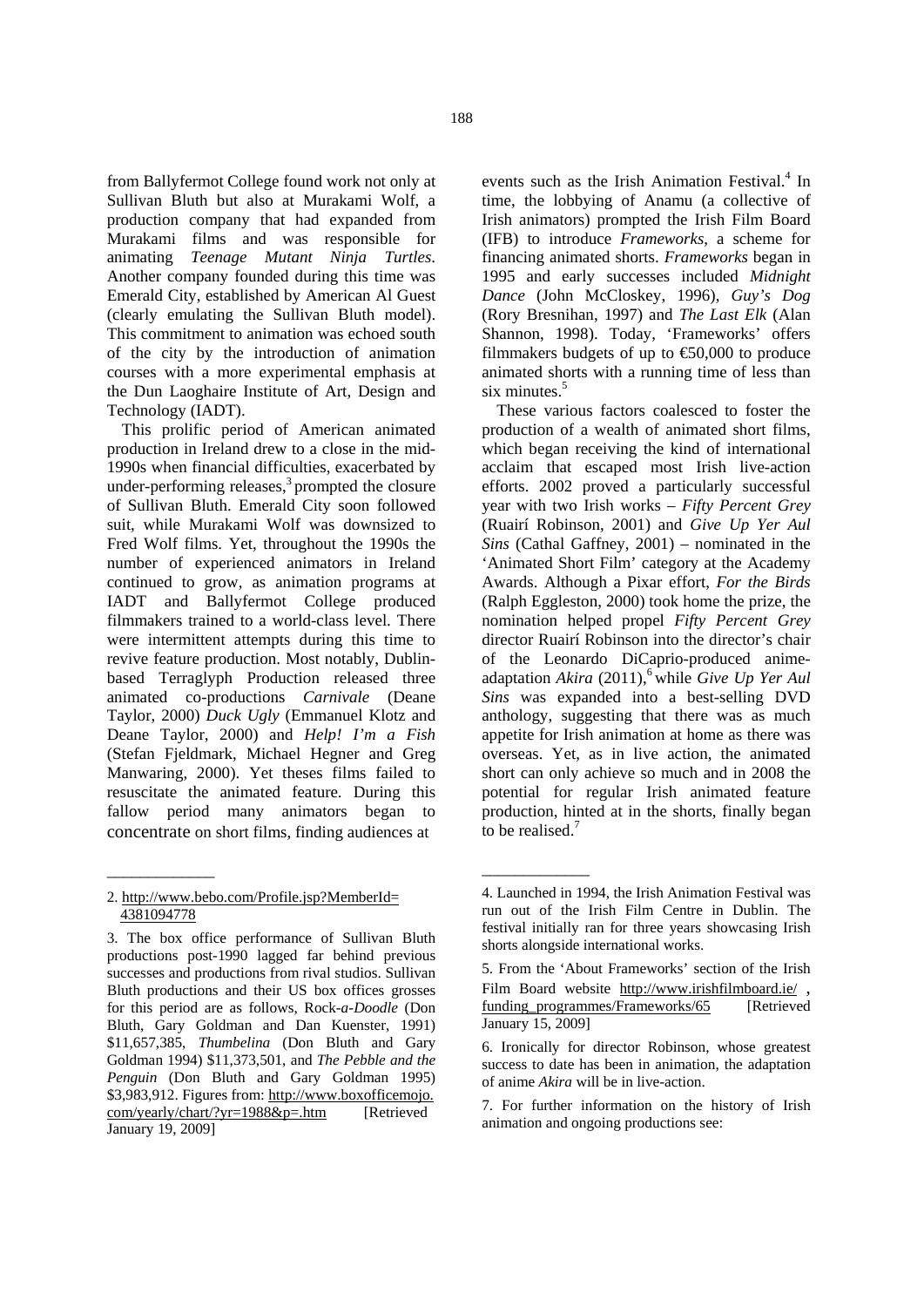Fittingly for a stratum of filmmaking bubbling just under the crust of public recognition, Galway-based Magma Films has been promoting animated feature production for some time. Magma Films is a prolific and diverse independent production company, creating everything from Irish language fashion shows (*Paisean Faisean*) to live action family films such as *Summer of the Flying Saucer* (Martin Duffy, 2008). It is also one of the greatest proponents of animation in Ireland, previously co-producing with European partners *The Ugly Duckling and Me* (Michael Hegner and Karsten Kiilerich, 2006), a feature film and television series that was a computer-generated twist on the Hans Christian Andersen tale.

2008 saw the release of Magma Films' latest animated co-production, *Niko & the Way to the Stars* (Michael Hegner and Kari Juusonen, 2008), which like past efforts, was a family film, this time following a young reindeer who, believing his father to be one of 'Santa's Flying Forces' traverses the dangerous wolf-invested wilderness to find him. In its story of anthropomorphic animals with abandonment issues, the film recalls some of the highlights from the Disney canon, particularly *Bambi*  (David Hand, 1942) and *The Lion King* (Roger Allers and Rob Minkoff, 1994), while its use of computer-generated imagery (CGI) allows the film to compete with DreamWorks' green ogre and Pixar's talking toys.

Yet quality computer animation comes at a price, necessitating a larger budget that in turn demands the widest possible appeal if the film is to stand a chance of recouping its costs. This economic reality was cited in the film's production notes, 'Fairly soon it became clear that the budget goal had to be six million euros to invest and that the genre needed to be family entertainment'.<sup>8</sup>

\_\_\_\_\_\_\_\_\_\_\_\_\_

Consequently, the film is a familiar blend of talking animals, musical interludes and comedy sidekicks (here a cowardly flying squirrel and a pampered, purple poodle), with animation that is competent, if a little rough around its digitallyrendered edges. However, the film does avoid the knowing cynicism of some of the celebrityladen US efforts, and the computer-generated gamble seems to have paid off with *Niko and the Way to the Stars selling to over 120 countries.*<sup>9</sup>

The success of *Niko & the Way to the Stars*  does raise a number of concerns about the future of not only Irish animation, but the larger field. As an international co-production *Niko & the Way to the Stars* migrates about a vague movieland, displaying no traits that could be identified as specific to Ireland or any of its funding nations. Similarly, while the film had a significant number of Irish contributors, $^{10}$  it must be acknowledged that most of the animation was handled overseas. Finally, as a computer animated film, *Niko & the Way to the Stars* joins a wave of digital efforts that have washed over the form since the success of *Toy Story* (John Lasseter, 1995), with the technique becoming the industry standard and drowning out more traditional styles.<sup>11</sup> These concerns prompt a

<sup>9. &#</sup>x27;Double Win For 'Niko' at Cinekid', *IFTN*, Tuesday, October 28, 2008,

| http://iftn.ie/?act1=record&aid=73&rid=4281635                                      |
|-------------------------------------------------------------------------------------|
| $&sr=1&only=1&h=Niko+and+the+way+to+the+$                                           |
| $\frac{\text{stars&tp}}{\text{top} = \text{archnews}}$ [Retrieved January 14, 2009] |

\_\_\_\_\_\_\_\_\_\_\_\_\_

http://www.stevewoods.ie/, *Animation Ireland*  http://www.animationireland.com*/* and 'Animation in Ireland' by Maeve Clancy http://www.ncad.ie/faculties/ visualculture/research/thoughtlines/mclancy.shtml.

<sup>8. &#</sup>x27;*Niko & the Way to the Stars* Fact Sheet', http://www.magmaworld.com/NIKO/FactSheet.doc [Retrieved January 19, 2009]

<sup>10.</sup> The film's voice track was recorded in Ireland and features many Irish actors including Andrew Mc Mahon (Niko), Morgan Jones (Dasher), Paul Tylak (Specks/Prancer) and Alan Stanford (Black Wolf), it was co-written by Irish-based Marteinn Thorisson, and Wicklow-based Stephen Mc Keon composed the score.

<sup>11.</sup> Evidence of computer animation's dominance of the field is apparent by Walt Disney Animation Studios current focus on computer animated films, with the studios last theatrically-released, traditionally animated film being 2004's *Home on the Range* (Will Finn and John Sanford). Similarly Aardman Animations, which built its reputation on stop-motion films such as the *Wallace and Gromit* shorts, released its first computer-animated feature in 2006, *Flushed Away* (David Bowers and Sam Fell).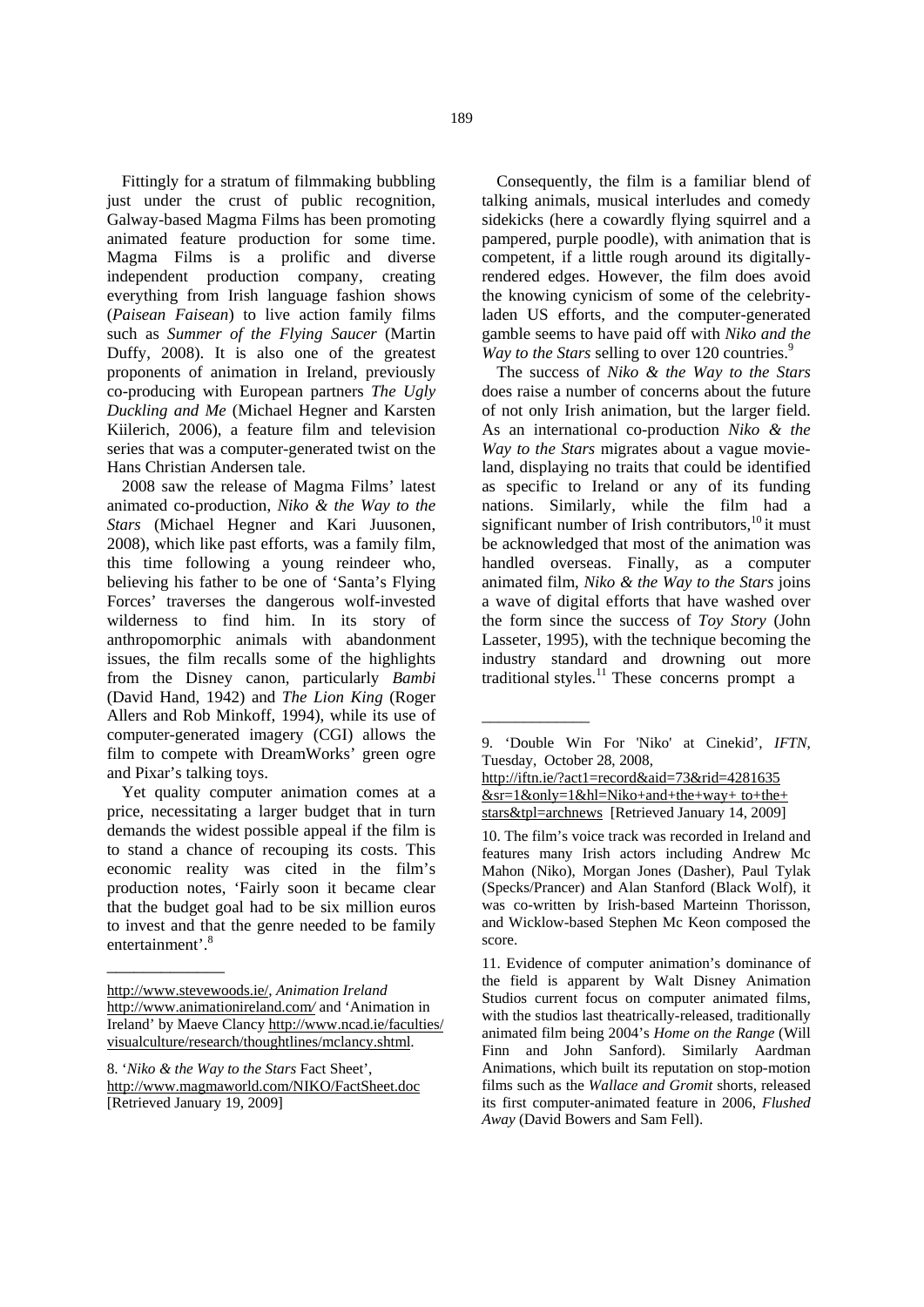three fold question: Is it possible to animate a traditional, hand-drawn film in Ireland that maintains a national interest and succeeds at the box office? As if anticipating such concerns *The Secret of Kells* (Tomm Moore, 2009) answers these questions – Yes, Yes and time will tell.

The *Secret of Kells*, due for release in March 2009, is the first feature length production from Kilkenny-based animation studio Cartoon Saloon. The company was founded in 2000 by Ballyfermot College graduates Tomm Moore, Paul Young, Ross Murray and Nora Twomey, and has since secured a reputation as a worldclass production company through the international success of its *Skunk Fu!* television series.

 Directed by Kilkenny-native Moore, *The Secret of Kells* features the voices of Brendan Gleeson and Mick Lally, with music provided by Irish folk group Kíla. Like *Niko & the Way to the Stars*, *The Secret of Kells* is a co-production, which sees Cartoon Saloon partnering with Les Armateurs in France and Vivi Film in Belgium. However in a change to the usual strategy, the majority of *The Secret of Kells*' key animation took place in Ireland, with 35 animators working from Cartoon Saloon at the peak of production. Also unusual for the field, is the film's rejection of CGI in favour of hand-drawn animation, allowing *The Secret of Kells* to adopt a highlystylised and intricate look.

Yet, *The Secret of Kells*' Irish interest extends far beyond the nationality of the person putting pen to paper or the geography of its studios. Taking its inspiration from what is considered Ireland's greatest national treasure; *The Secret of Kells* tells the story of Brendan, a 12 year-old boy living with his uncle, the Abbot (Brendan Gleeson), who strives to protect his monastery from Viking invaders by building an impenetrable wall. Brendan's life is turned upside down by the arrival of Brother Aidan (Mick Lally), a survivor of a Viking strike on Iona Island and the protector of the yet-to-be completed Book of Kells, a manuscript whose detailed beauty is a testament to a way of life under attack.

It may be too much to see the film's story of safeguarding a fading national artform from

foreign invaders as an analogy for hand-drawn Irish animation in a global marketplace, but there is something commendable about the film's adherence to a more traditional style employed in a national interest. Film academic Paul Wells notes that 'many studios worldwide have insisted upon using their own indigenous fine arts traditions, mythologies and cultural imperatives in order to differentiate their own work from what may be regarded as a diluted form of American artistic and cultural imperialism'.<sup>12</sup> In this vein, *The Secret of Kells* is far removed from the textured polygons of computer animation, telling its story in curves and swirls that mirror the insular style of the eponymous book, and makes one nostalgic for the more ornate designs of pre-Euro Irish currency.

Given the inevitable difficulties Irish animated features face competing in a global box-office dominated by pixel-powered American productions with mammoth budgets, *The Secret of Kells* suggests an alternative route. In looking to the past for its style and inwards for its inspiration, *The Secret of Kells* does not invite unfavourable comparisons with overseas ventures, allowing it to achieve successes and failures all of its own. It will be up to the box office to see whether this film becomes a standalone achievement, or the future tactic of Irish animated feature production.

In a 2007 report submitted to international economic consultants Indecon by the Irish Film Board, it was noted that, 'The Irish animation sector has recently established itself as a credible international player'.<sup>13</sup> The report cites Magma Films and Cartoon Saloon alongside other Irish producers of animated content Jam Media, Monster, Boulder Media, Kavaleer and Brown Bag as the key practitioners of the form. The same report also noted that 'There lies great potential to build a real "industry" in Irish  $\arcsin^{13}$  – an assessment that is borne out in

\_\_\_\_\_\_\_\_\_\_\_\_\_\_\_

<sup>12.</sup> Paul Wells, *Animation: Genre and Authorship* (London: Wallflower Press, 2002), p. 2

<sup>13. &#</sup>x27;Creating a Sustainable Irish Film and Television Sector: A review of Section 481 film relief' by the Irish Film Board, submitted to Indecon on June 29, 2007, http://www.irishfilmboard.ie/files/reports/IFB p. 32 [Retrieved on January 19, 2009]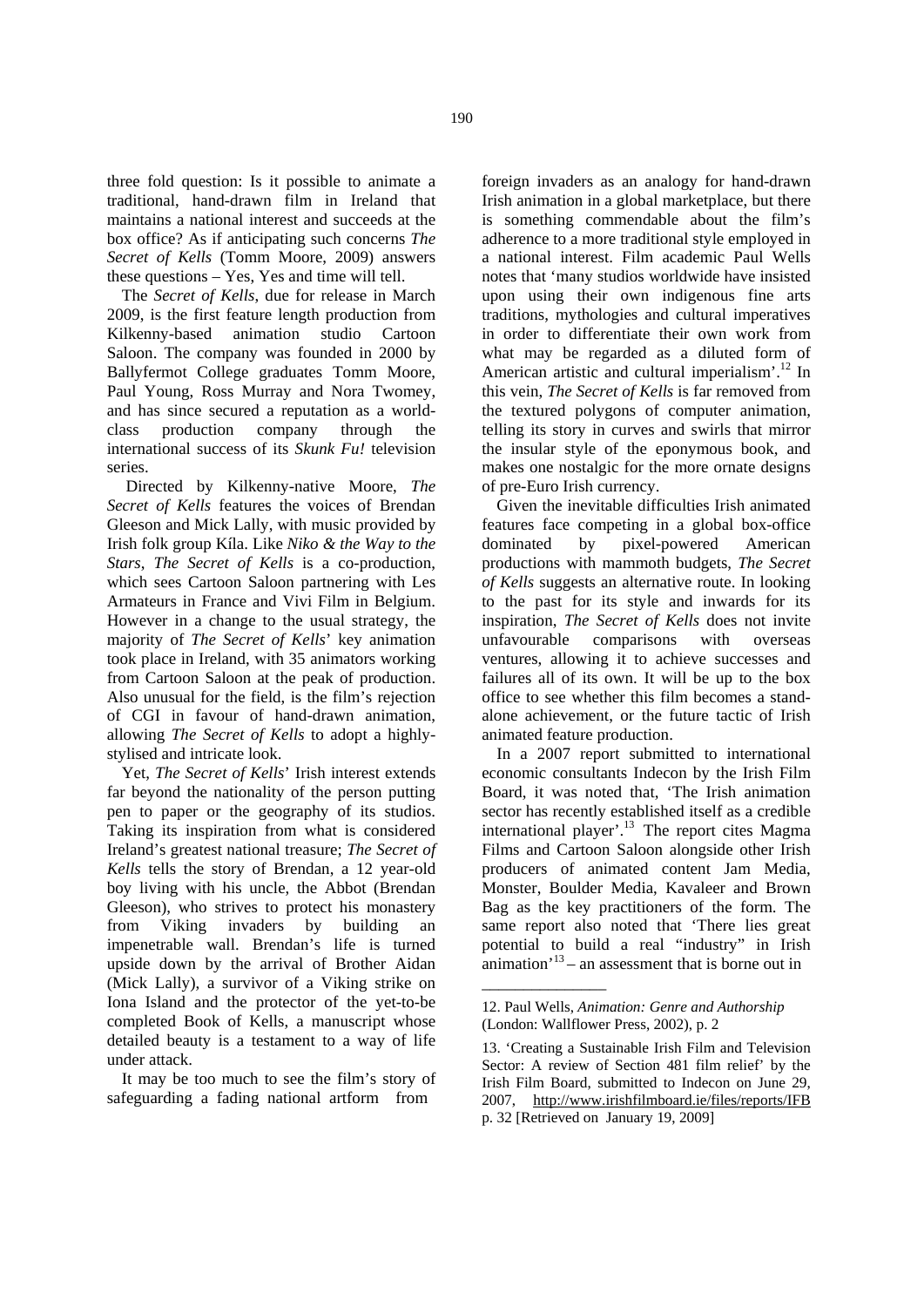the early promise of *The Secret of Kells* and echoed by its producer Paul Young, 'the talent and the will is here'.<sup>14</sup> Perhaps sometime in the near-future, the film representing Ireland at the Academy Awards will come from drawing on a national identity.15

\_\_\_\_\_\_\_\_\_\_\_\_\_\_\_\_\_

**Liam Burke** is an IRCHSS scholar and PhD student at the Huston School of Film & Digital Media, NUI Galway. His PhD thesis is a study of the adaptation of comics to film. Liam's first book, the Pocket Essential *Superhero Movies* was published in May 2008.

\_\_\_\_\_\_\_\_\_\_\_\_\_\_\_

<sup>14.</sup> From an interview with *Secret of Kells* producer and Cartoon Saloon founder Paul Young, January 19, 2009

<sup>15.</sup> The growing confidence in animation within the Irish film industry is further testified by the Screen Director's Guild of Ireland choosing *The Secret of* 

*Kells*, above live-action features, as the 2008 Directors Finders Series Awards winner. The award sees the winning film given an industry screening in L.A., and is an important platform for securing US distribution. Recent winners of the award include John Carney's *Once*.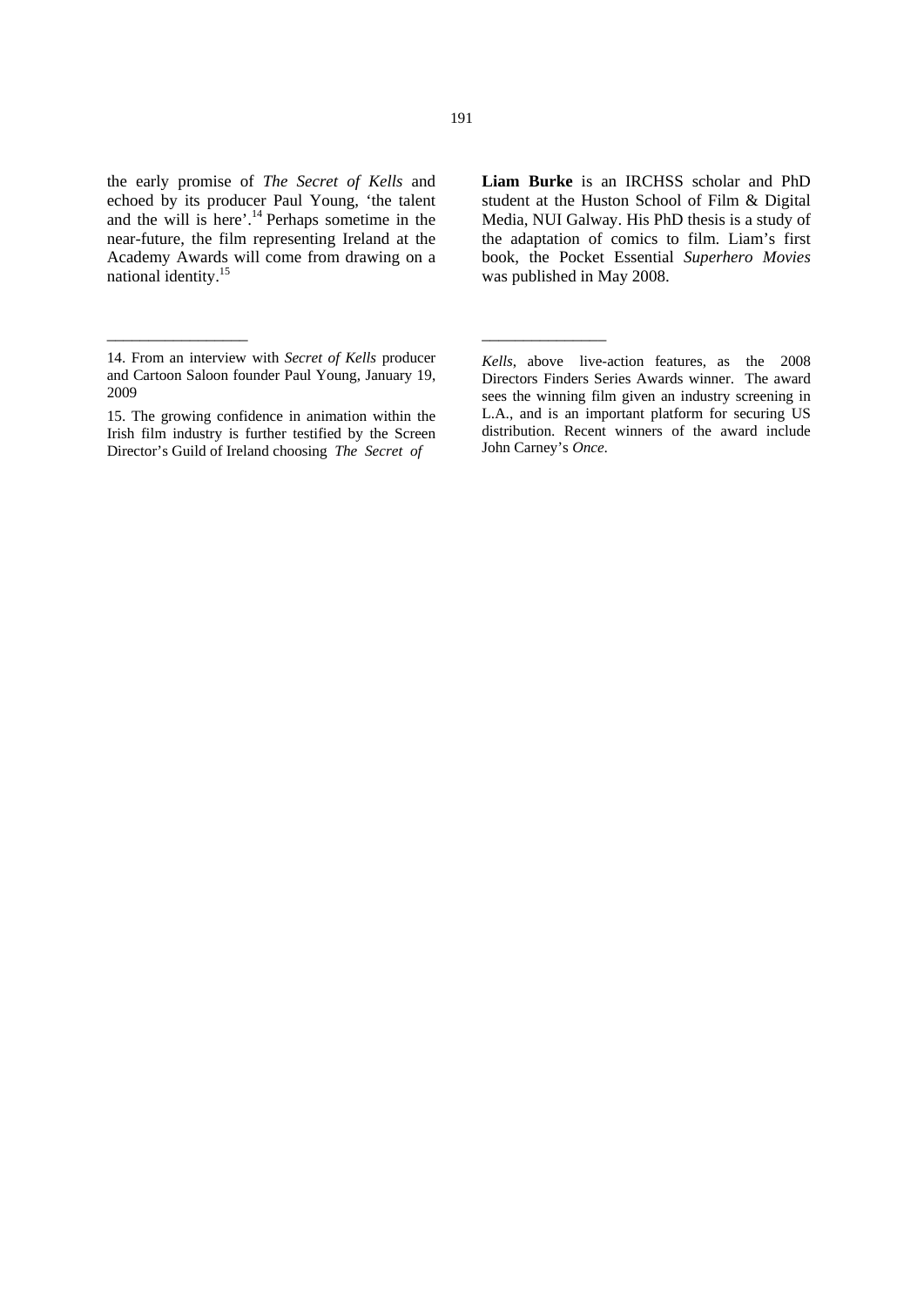## **Meltdown makeover: TV3's** *The Apprentice*

### Gavan Titley

*The Apprentice* unfolded as the nation's political economy unraveled. Shot between July and September 2008 and broadcast as the anchor of TV3's autumn schedule, what was then termed 'the coming recession' seeped slowly into the steep learning curve of the 14 protoapprentices. The contrast between their furious multi-tasking and the economic meltdown of the autumnal viewing context could, at a push, be described as dialectical. Contestants striving to embody the flexibility of the new capitalism were frequently book-ended by news of the urflexibility of capital itself, bidding 'adios'. As programme participants trumpeted the adaptability of their 'skillsets', retreating CEOs and politicians soothed the newly redundant of Ireland's regions with assurances that their skillsets were just great; 'it's not you, it's so us'. As desperate final stage contestants pleaded, skillsets numbed, that they would walk through walls for the Master, a desperate government exhorted the nation's workers to take a little pain – then a little more – for team Ireland. It is always so much more interesting when television captures the zeitgeist so unwittingly.

When TV3's Director of Programming, Bill Frow, flagged *The Apprentice* as one of a new series of programmes 'hold(ing) a mirror up to contemporary Ireland' (Healy 2008) this is probably not what we were expected to see in the reflection. The Irish version of the show was seen as a significant domestication of a format which, in its previously syndicated British and American guises, had proved highly popular with Irish audiences. In focusing on the workplace, it consolidated the continuing fascination of Irish reality television formats with the performance of self in pressurized and team/task driven work contexts. *The Apprentice* is also one of the pivotal programmes deployed to develop TV3's emerging multimedia and cross-media

strategies, from the provision of additional online content to the use of an off-shoot series – *The Apprentice: You're Fired!* – to launch TV3's surrogate channel 3e (Channel 6 made over as E4). Licensed to Irish production company Screentime ShinAwil by Mark Burnett Productions, the latter are now reported to be keen to potentially 'bundle' the Irish *Apprentice* with other versions for sale in the southern hemisphere (Sweeny 2009). As a reality television format, *The Apprentice* follows the usual procedures of hybridizing generic possibilities, blending a competitive gameshow format with docu-soap intimacies. In its travels, this generic cocktail has been combined with more culturally embedded aspects, from the BBC's branding of their version as a public service contribution to 'economic education', to Donald Trump's Jerry Springer-like sermons on the morals of accumulation in NBC's original version. So how has it been rendered Irish? The key act of localization is the persona of the Master, and the Irish role was filled by Bill Cullen, a media-friendly entrepreneur and selfmythologised, self-made man with a lucrative sideline in motivational speaking and coaching ('be a Happy, Healthy Achiever').<sup>1</sup> Cullen's casting was astute, as his persona follows in the tradition of Irish television personalities so well captured by Kuhling and Keohane as figures that combine the 'ideal of fully actualized individualism in modern society' with being "'household names', embodiments of the idea of community" (2004: 80).

In common with other Masters, Cullen is designed to embody a recognizable myth of national capitalism. Donald Trump, in the NBC

\_\_\_\_\_\_\_\_\_\_\_

ISSN 1699-311X

<sup>1.</sup> www.goldenapples.ie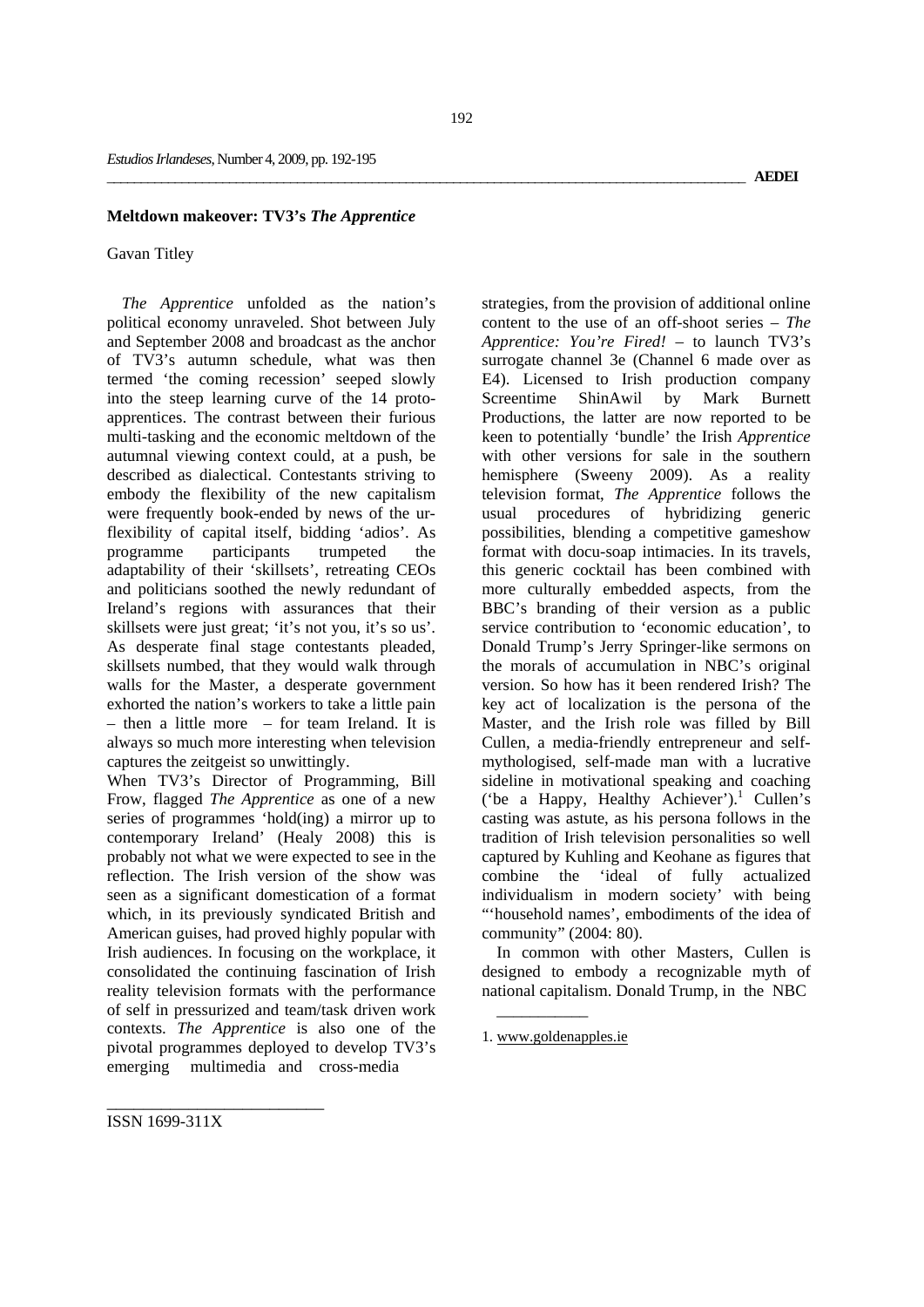series which commenced in 2004, set himself squarely in the tradition of the grand family oligarchies of US industry, actively encouraging his first apprentice, Bill Rancic, to see himself as the creator of cross-generational wealth. Alan Sugar, as Jim McGuigan points out in his discussion of 'cool capitalism' in the UK Apprentice, " is instantly recognizable in Britain as the very type of an East-End barrow boy made good" (2008: 315) and this self-made authenticity is shared and amplified by Cullen. These biographical reference points hover in Master/apprentice encounters as ambivalent touchstones of real experience, implicit counterweights to the participants' shakier mediations of self, formally reliant as they are on the contingent vocabularies of self-realisation common to reality television and the fluidities of the 'new capitalism'.

The pleasures of Sugar/Trump involves their unambiguous policing of the bottom line, their insistence on what Alain Badiou calls 'an ontology of profit'. Yet to understand Cullen, attention must also be paid to versions where this ontology is partially obscured by the affinities between the performative imperatives of reality television and the self-actualising scripts of the 'new economy'. In the Finnish version *Diili,* for example*,* the management consultant Jari Sarasvuo dissolved Sugar/Trump autocracy in the postmodern pretence of the corporation that wants to be your friend, symbolized by his refusal to fire people, preferring to release or free them. Bill Cullen's persona is an almost perfect synthesis of these generational fractions, as his captain of industry bravura is fused with a fondness for the possibilities of late capitalism's cannibalization of forms of cultural legitimation. He shares with Sarasvuo a penchant for vocabularies hewn from books arranged in steps, and for candidates who not only make money, but who do so in ways that allow a window on their warrior soul.

Their search for the soul or spirit of the contestants is a substratum of a wider search, expressed in the cultural forms of reality television and immanent in what Richard Sennett has termed the 'culture of the new capitalism'. Writing in 2006 in the book of the same name, and reflecting on reactions to his previous study

of subjectivity, labour and capitalism *The Corrosion of Character* (1998), Sennett rightly criticises commentators who saw his ethnographic accounts of disoriented workers in their flexibilised environments as cautionary tales of American excess. The forms of rationalisation and reorganisation described were not only global, he argued, but had come to occupy a position of symbolic value in the wider economy and beyond, exerting '...a profound moral and normative force' (2006: 10). Sennett's respondents make common cause with Zygmunt Bauman's imagined 'individuals', forced to try and find ways of responding biographically to institutional and political-economic disjunctures, or even required, in conditions of instability, to frequently improvise, re-fit, or '...do without any sustained sense of self.' For Sennett, societies are searching for a normative flexible subject, a new type that can embody what he critiques as a profoundly damaging 'cultural ideal' (2006: 5).

Reality television is not quite an orchestrated search for this ideal, but it is possible to read the fusion of competition, surveillance, life experiment and heightened reflexivity as a cultural form intimately shaped by the ambivalences of liquid life. *The Apprentice* sits easily in this flux as it features contestants presented as searching not so much for a job as for a vocation, a new stage of existence, one where the membrane between life and work has given way to a portfolio of projects, one of which is the self. The competition is organized around weekly projects tackled by teams, teams which were initially organized into 'lads and ladies' on the prevalent reality television assumption that gender, race or class must be formally shoehorned to assure immediate conflict. With the exception of the first task – selling fruit on Dublin's Moore Street as a living footnote to Cullen's autobiography *Penny Apples* – the tasks are extended product-placements, with the proto-apprentices briefly indentured to clients who have paid for the commercial exposure. Nevertheless this client portfolio manages to reference some of the prime conceits of the Celtic Tiger; designing a 'personal loan card' for Blue Cube Loans, producing a commercial for the exclusive Elysian residential development in Cork, upping sales of duty free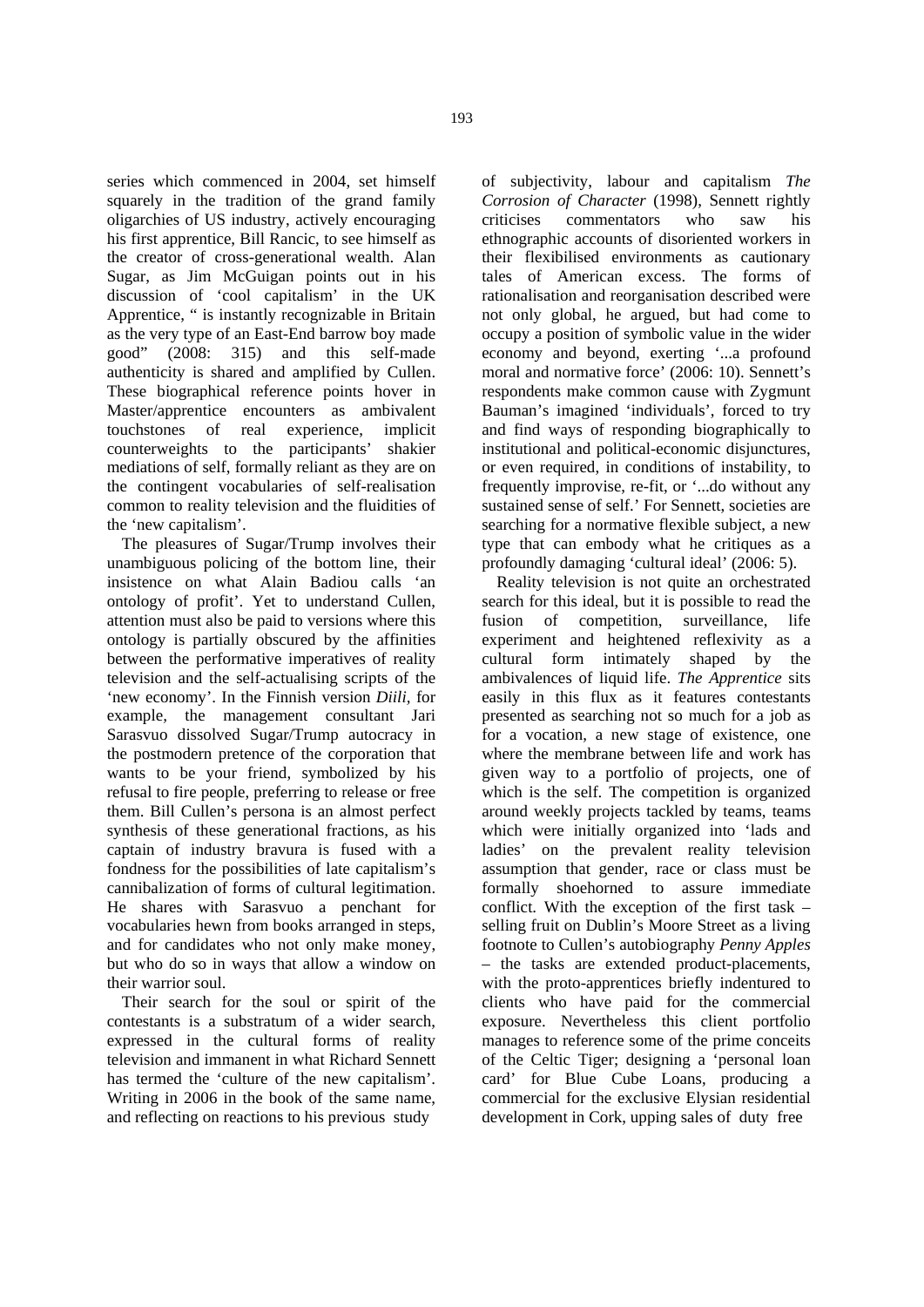in Dublin airport, and in the grand finale, organizing tax-deductible philanthropy at a Charity Gala Dinner.

The vast majority of the fourteen candidates – with the important exception of the eventual winner – were drawn from similar backgrounds in commercial sales, and their regional backgrounds were not parlayed into the kind of simulation of GAA fandom so prevalent in RTÉ's competition-based formats. Instead, the candidates who manage to carve out a presence as 'characters' beyond the rituals of being *natural born winners that don't take crap from anybody* were those that realized, in effect, that they were involved in a double mediation; their warrior business self, and the warrior business self folded into fashioning their distinctive 'backstage' self over the course of the series' narrative. Meet Stuart, who set out to translate his 'lack of formal qualifications' into a form of biographical destiny – he will be the new Bill. And Joanna, an early 'front-runner' and favourite of the tabloid media coverage who cheated by phoning a friend in the task for week 7, and so became the node around which discussions of ethics could be wired.

The discussion of Joanna's sin illustrates how the revelatory narratives of reality formats and the self-fashioning imperatives of the mediated, flexible self not only interconnect, but must also diverge. Commenting in an early extract from *The Apprentice: You're Fired,* Cullen and his partner and fellow judge Jackie Lavin conclude that Joanna *wanted it too much*. Not a happy healthy achiever then, but when is too much, too much? Stuart, similarly, in the semi-finals, found his 'lack of formal qualifications' read bluntly as a liability by a special panel of business consultants, and blinked back the tears as the possibilities of what Sennett calls the history-less individual were over-ridden by reality television's exhaustive capacity for surveillance. Wanting it too much, or too little, education doesn't count, and then it does; the point is not inconsistency but that the criteria are situational, derived from the ways in which the contestants unfold themselves and are unfolded as characters, as models of conduct, as object lessons on 'values'.

In the end the series was won by Brenda, a bridal shop owner, and her status as a successful small business owner now ready to 'take a step up' is the appropriate translation of the Master's *geist*. With just enough history and embedded in her 'community', yet ready to move to Dublin and fully actualize as an individual for Bill, she emerged just in time for *The Apprentice* to issue a reassuringly local rebuke to the wayward global capitalism that has rocked its world (symbolized by the aerial views of Dublin's financial services sector). You couldn't script it; all soundness and local know-how, the good woman from the West sweeps into Dublin to authenticate our *Apprentice,* a particularistic

triumph over the empty globalism of the format. Unless of course one is inclined to see the empty globalism as precisely the particularity of the Irish Apprentice; there are few things more redolent of the immediate past than one of the key elements of the final task; recruiting Irish celebrities – including a former Big Brother contestant and a 'glamour model' step up to the plate – to sell mobile phones in big, empty shopping centres.

If there is a consistent attempt to selfconsciously 'theme up' the Irishness of the series, it is in the lacquering of *our essential decency* on the unavoidable brutality of the bottom line. Bill tells it like it is, but those weak in warrior spirit lack '*liathróidí'* rather than 'balls', the Irish word soulfully mediating a Sugar/Trump article of faith (you must have balls). Much is made in the retrospectives of how team-mates grilled in the board room were reluctant to criticize or damn each other – fair play to the 'sound lads' and 'girls with megaliathróidí' – yet as McGuigan perceptively argues, *The Apprentice* simulates "…a turnstile world of work, (where) the mask of cooperativeness are among the only possessions workers will carry with them from task to task, firm to firm, these windows of social skill whose 'hypertext' is a winning smile" (2008: 112). Perhaps that's the reflection in the mirror; this condensed commonplace of recited Irishness being mobilized to theme away the humiliations and insecurities of the new capitalism.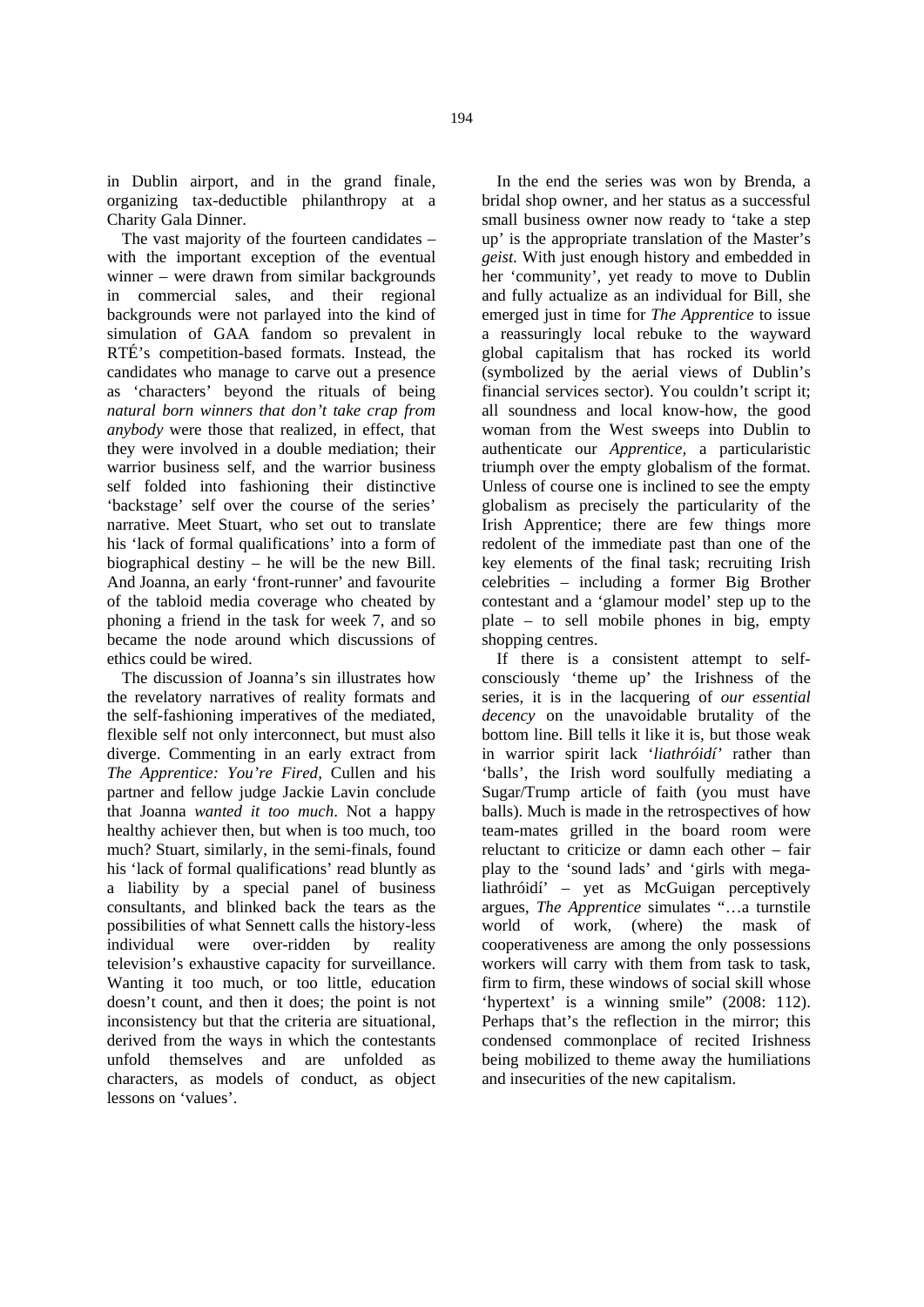### *The Apprentice*

Produced by Screentime ShinAwiL for TV3 under licence and guidance from Mark Burnett Production in Los Angeles.

# **Works Cited**

Healy, Alison. 2008. 'Irish Apprentice anchors TV3 schedule', *The Irish Times*, Thursday 28 August.

Keohane, K. & C. Kuhling. 2004. *Collision Culture: Transformations in Everyday Life in Ireland*. Dublin: Liffey Press

McGuigan, J. 2008. 'Apprentices to cool capitalism', *Social Semiotics* Vol. 18 (3) pp. 309-319

Sennett, Richard. 1998. *The Corrosion of Character*. New York: W.W. Norton

\_\_\_\_\_\_\_. 2006. *The Culture of the New Capitalism.* New Haven: Yale University Press

Sweeny, Ken. 2009. 'Bill's Apprentices set to conquer the globe', *The Sunday Tribune*, 25 January.

**Dr Gavan Titley** is Lecturer in Media Studies in the School of English, Media and Theatre Studies in the National University of Ireland, Maynooth.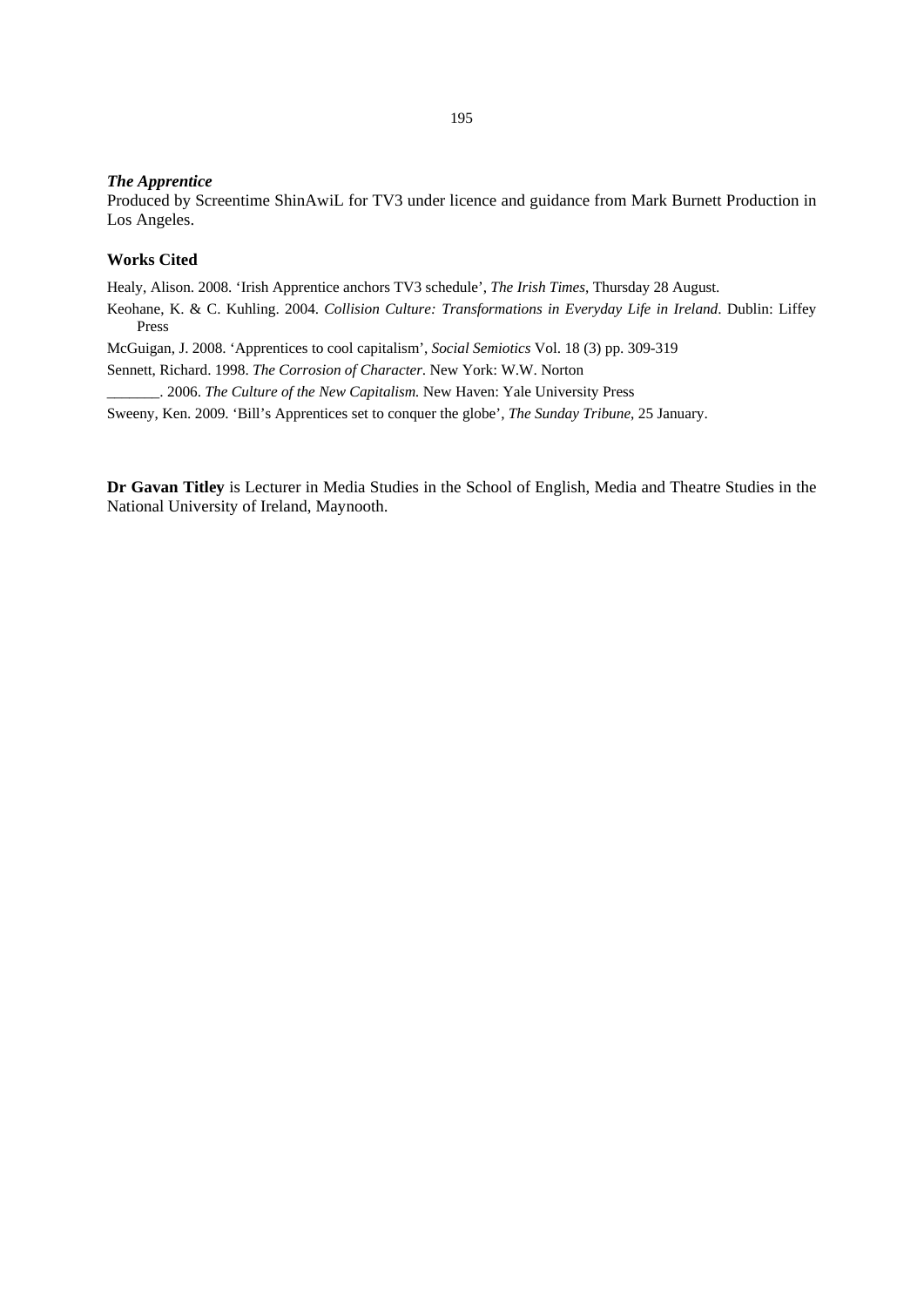# **'Not Every Fairytale has a Happy Ever After'1 :** *Fairytale of Kathmandu* (2008)

Laura Canning

It must have seemed an enticing but simple prospect: make a film about your neighbour, a poet whose work you have loved since you were a student, whose simple bravery in coming out as a gay man in a rural Irish community has inspired you. Perhaps you will illuminate his work for those unfamiliar with it, perhaps reveal hidden depths in the man himself. And yet, for Neasa Ní Chianáin, the project took on a life of its own as her subject, poet Cathal Ó Searcaigh, revealed himself to be not quite the man she had imagined.

Ó Searcaigh is a writer of lyrical grace, whose delicate, sophisticated poems on loneliness, personal identity, and homosexual love have deservedly gained him a place in the Irish language canon, and in the Irish literary establishment via membership of Aosdána. But this film depicts a tremendously flawed man, unwilling to see how his sexual relationships with vulnerable Nepalese teenagers are fatally corrupted by their dependence on his Western power and money, and his (apparently) guileless inability to see the terrible bonds of obligation this supposed generosity places upon them.

Creditably, Ní Chianáin conducts neither witch hunt nor show trial – and all of the boys with whom Ó Searcaigh conducts his liaisons are above the Nepalese age of consent. Instead she allows us to experience her own dawning realisation, in what becomes a tentative

exploration of one of the central questions of documentary: what happens when the film you intend to make is not, in fact, the film that needs to be made? So much of contemporary documentary consists of 'experts' constructing elaborate platforms from which to display their own supposedly superior knowledge that it is refreshing to encounter a film in which the filmmakers' awareness of their own contingent, limited access to the truth is central to the narrative.

Ó Searcaigh is approached at first with a degree of deference, observed looking through childhood photographs. One image, of him at school, is greeted with the words "The poor thing! He didn't know what was going to happen to him!" – a phrase that seems to prime us for simple hagiography, but which later resonates at more sinister levels. He comes across as a rather fey, socially awkward character; unselfconsciously delighted with his nickname "the Guru of the Hills", a moon-faced boy trapped in an ageing body. This spiritual Peter Pan is altogether disarming and seductive; a sign in his Donegal house reads "It's never too late to have a happy childhood".

As prayer flags flutter in the wind outside, he talks proudly of his surrogate-father relationship with Prem, the Nepalese "spiritual son" he has known since he was a teenager. Prem, we are told, is now married and a father, with a jewellery business part-financed by the poet. This opening, full of apparent openness and innocence, will gradually come to take on radically different meanings.

Ní Chianáin travels with Ó Searcaigh to Nepal, where she meets Prem and a slew of young men who appear to have nothing but respect and

ISSN 1699-311X

\_\_\_\_\_\_\_\_\_\_\_\_\_\_\_\_\_\_\_\_\_\_\_\_

\_\_\_\_\_\_\_\_\_\_\_\_

<sup>1.</sup> This is the tag-line for the film taken from the official website,

http://www.fairytaleofkathmandu.com, which includes an explanation and defence from the filmmaker concerning her ambitions and methods for the project as well as some of the many articles and commentary surrounding the film.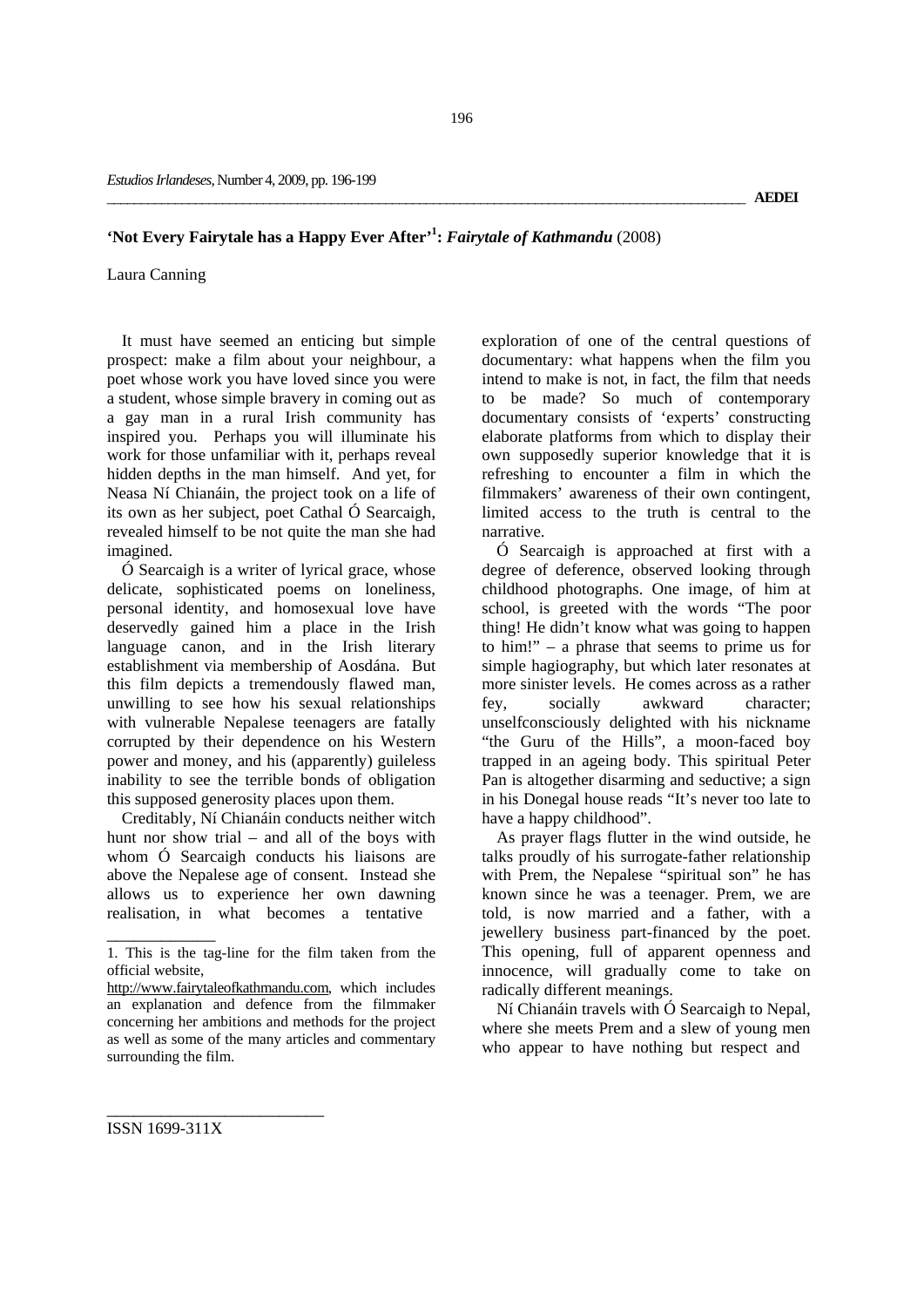affection for the poet. Among them is Santharam, a young man thrilled at the generosity of his Western benefactor, who pays his room and board while he studies. And yet, for all the laughter and celebration at the poet's return, there is something slightly disturbing in the men's treatment of him; garlanding him with flowers, cleaning his room, polishing his shoes. As sometimes happens when we are given the opportunity to observe other cultures from afar, we find ourselves uncertain how to interpret what we are seeing.

Is this sort of practiced subservience normal, or are we witnessing some subtle kind of neocolonial dynamic? Ní Chianáin does not press the point; she simply observes as Ó Searcaigh is welcomed as an old friend, bringing coveted gifts of chocolate, the men later swopping stories over dinner. And so we are unsure whether to read his statement that one of the things that has impressed him most about Nepal is that "men and young teenagers are very comfortable with each other" as the musings of a benevolent mentor or something less laudable.

It is when the group treks outside of Kathmandu that deeper stirrings of something amiss creep in. At a rural inn the poet invites Ram, a teenage local boy with no English, for dinner and then later into his bed. This seems extraordinarily naïve, particularly in a culture where men appear to remain almost entirely sexually inexperienced until marriage, and where homosexuality is not tolerated, physically warm and open friendships between men notwithstanding.

And yet here is the crux of the matter; Ó Searcaigh seems to have no awareness of the innately predatory character of his behaviour; he is all self-willed romantic delusion, driven by what seems a combination of rampant ego and hidden loneliness, his previous apparently ingenuous appreciation for the "innocence" of young Nepalese men appearing more sinister by the moment. Ram's slow, measured gaze at the camera the next morning does not seem to invite further discussion. Ní Chianáin pronounces herself disturbed, but cannot bring herself to confront Ó Searcaigh, saying that she felt she had no right to judge, Ram being of age.

Their return to Kathmandu brings more unease for the clearly ambivalent Ní Chianáin, as Ó Searcaigh buys clothes and a bicycle for various teenage boys and speaks of his desire to protect their innocence. Yet – through compassion, cynicism, or cowardice – she delays what seems an inevitable confrontation, instead concentrating on his first relationship, secret and tormented, which appears to have set the template for his later expectations of love and sex. Her repeated revisitation of Ó Searcaigh's lost Irish love muddies the moral waters rather than clearing them; his eloquent poetry speaking of wasted passion and abandonment, his behaviour unthinkingly exploitative.

Finally, even his long friendship with Prem seems blighted. Ó Searcaigh's story, told early in the film, of their chance meeting on a Kathmandu street and immediate "unique bond" – a story Ó Searcaigh concludes with the words "We have to believe in these little miracles that happen to us every day" – is soiled by the evidence of a succession of young men with poor English summoned to Room 405 of the Buddha Hotel in front of the increasingly-uneasy hotel manager.

It is this unnamed hotel manager who speaks the truth most clearly. As he describes how Westerners say they want to help, but in fact are "taking benefit" from their encounters, his discomfort and weary anger are clear. For him, the ultimate point is that "If somebody really wants to help Nepal or the Nepalese, they should help without terms and conditions".

It is clear, for him, that the kind of relationships Ó Searcaigh conducts are symptomatic of larger dislocations between the first and the developing world. In speaking out, he forces the filmmaker – who here moves from intermittent commentator to participant in the film – to acknowledge that she has been deliberately deceiving herself; her voiceover tells us that she "felt shame, shame for not wanting to see." What had been intended as an intimate artistic portrait has inadvertently turned into a battleground for debates on modern morality and questions about how the West has come to treat the developing world as a money-buys-anything playground for its tourists, sexual and otherwise.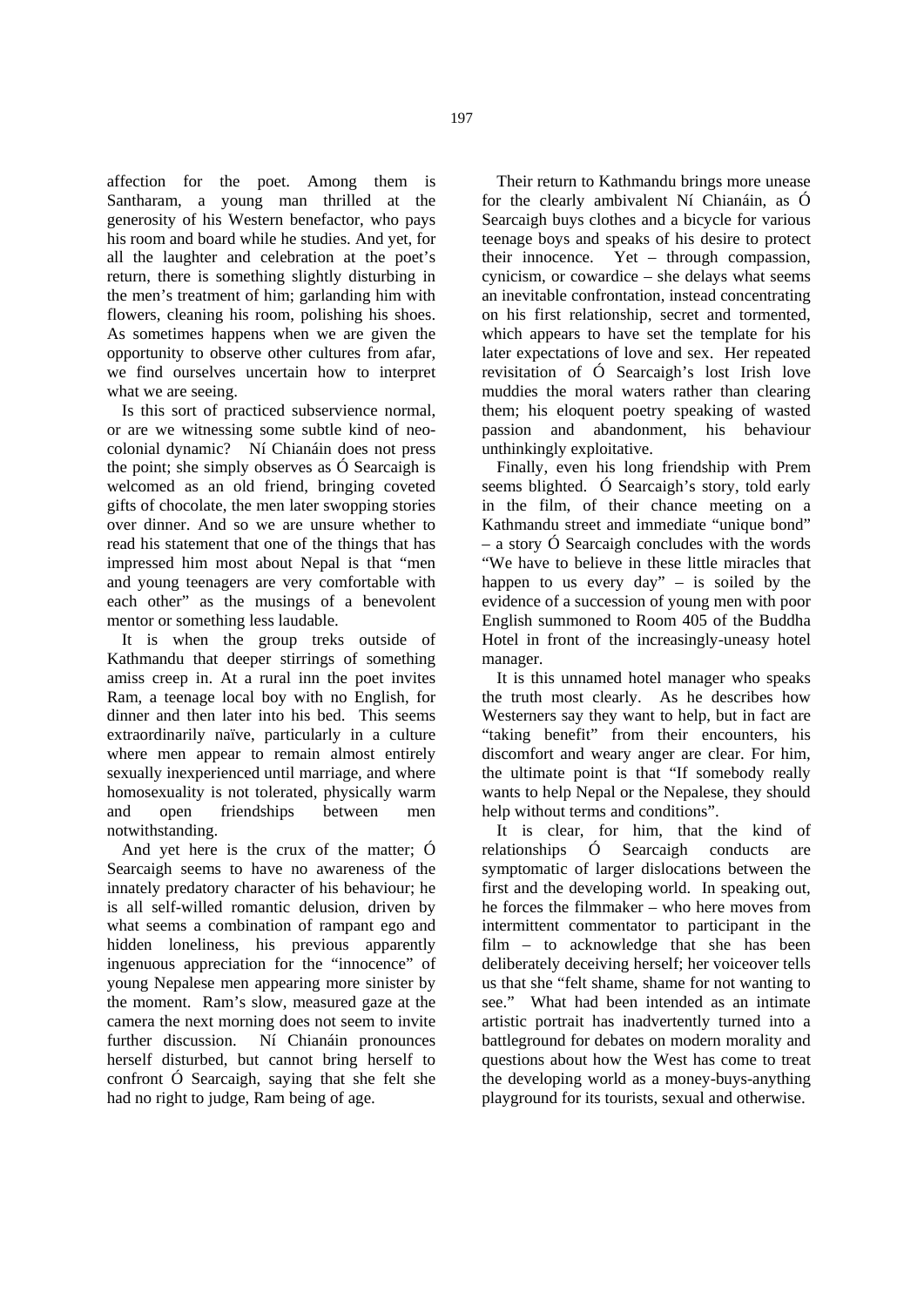The Nepalese boys whose company Ó Searcaigh enjoys may in some ways benefit, but at what larger cost? Sexual exploitation of the poor remains exploitation, regardless of the amounts of money concerned, the good any individual sum may do, or the wide-eyed selfdeceptions employed by those engaged in it. It is at this point that Ní Chianáin's conception of herself as a filmmaker seems to change in front of our eyes, and the film takes on a different character. She adopts a more investigative role, returning to Nepal alone to interview some of the boys she has seen Ó Searcaigh with. Now without the charismatic presence of the poet, one young man confesses that he considers himself the victim of a sexual predator, while another admits he did not even know what sex was, describing the poet's anger when he would not have sex with him, his apparent insistence that

"this is how we do it in the West". This change in focus leads to a rather disjointed feeling within the film, and Ní Chianáin's final confrontation with Ó Searcaigh is clearly uncomfortable for both, her face a picture of torment as much as his. She clearly regrets that her project of poetic exploration has turned out this way, her friend still unwilling to acknowledge the dubious nature of his actions. When she accuses him of exploiting the boys, he says "For me, that is not the truth". Asked why he would sleep with young men whose awareness of the sexual world was minimal rather than help them with their school work as he had promised, he replies bewilderedly, "why not?"

It is perhaps to the film's greater good that there are no final answers here, certainly no trace of the slavering tabloid exposé; in some ways it is a story of the wider hurt that sexual exploitation brings to the community beyond its direct victims. The resulting media frenzy in Ireland was far less subtle or muted. From politically-opportunistic calls to have Ó Searcaigh's poetry removed from the school curriculum, to hysterical and often casually homophobic radio phone-ins, the film was widely discussed and dissected at all levels of Irish society and everyone seemed to have an opinion; many, but not all, condemning. Torn between the desire to defend a friend and fellow

artist and the unedifying sight of such apparently heedless misuse of economic and social power, even the Irish cultural establishment seemed finally to repudiate Ó Searcaigh.

Ní Chianáin and producer David Rane have not escaped the controversy, nor have production partners RTE, from whom they were forced to seek legal advice.<sup>1</sup> At one point they almost abandoned the project; their lack of investigative journalism skills had left them in deeper waters than they were prepared for. Ó Searcaigh went to ground in the wake of the film's screening but has consistently refuted its representation, saying that it gives a distorted, unfair version of his relationships with the men and has drawn comparisons between himself and Oscar Wilde. It is a provocative parallel, requiring us to ask uncomfortable questions regarding how we view sexuality that does not conform to heterosexual, family-centred norms. This was precisely the tack taken by the group of eminent Irish artists who wrote to the *Irish Times* supporting Ó Searcaigh, commenting "Had this documentary been attempted regarding a comparable heterosexual context, it would simply be a nonstory."<sup>2</sup> The irony of those whose professional identities often seem bound up in discourses of cultural resistance expressing their disapproval of the film by unintentionally valourising colonial-style exploitation seems pointed.

Do we hold artists to different standards of morality? Do we expect them to be 'odd', our Byrons and Wildes, to live lives of social and sexual liminality, and forgive their transgressions on the basis that their work redeems their acts? All of these young men were above the age of consent; Kathmandu apparently has a burgeoning gay rights movement and cruising areas; Ó Searcaigh has done nothing illegal, and has clearly made close friends in Nepal. clearly made close friends in Nepal. Relationships between adults and teenagers are not always immoral, deviant or psychologically damaging. Has Ní Chianáin breached his trust in

\_\_\_\_\_\_\_\_\_\_\_

<sup>1.</sup> Extensive coverage of the debate surrounding the film is available at http://en.wikipedia.org/wiki/ Fairytale\_of\_Kathmandu\_controversy

<sup>2.</sup> The *Irish Times*, Letters Section, Tuesday March 11<sup>th</sup> 2008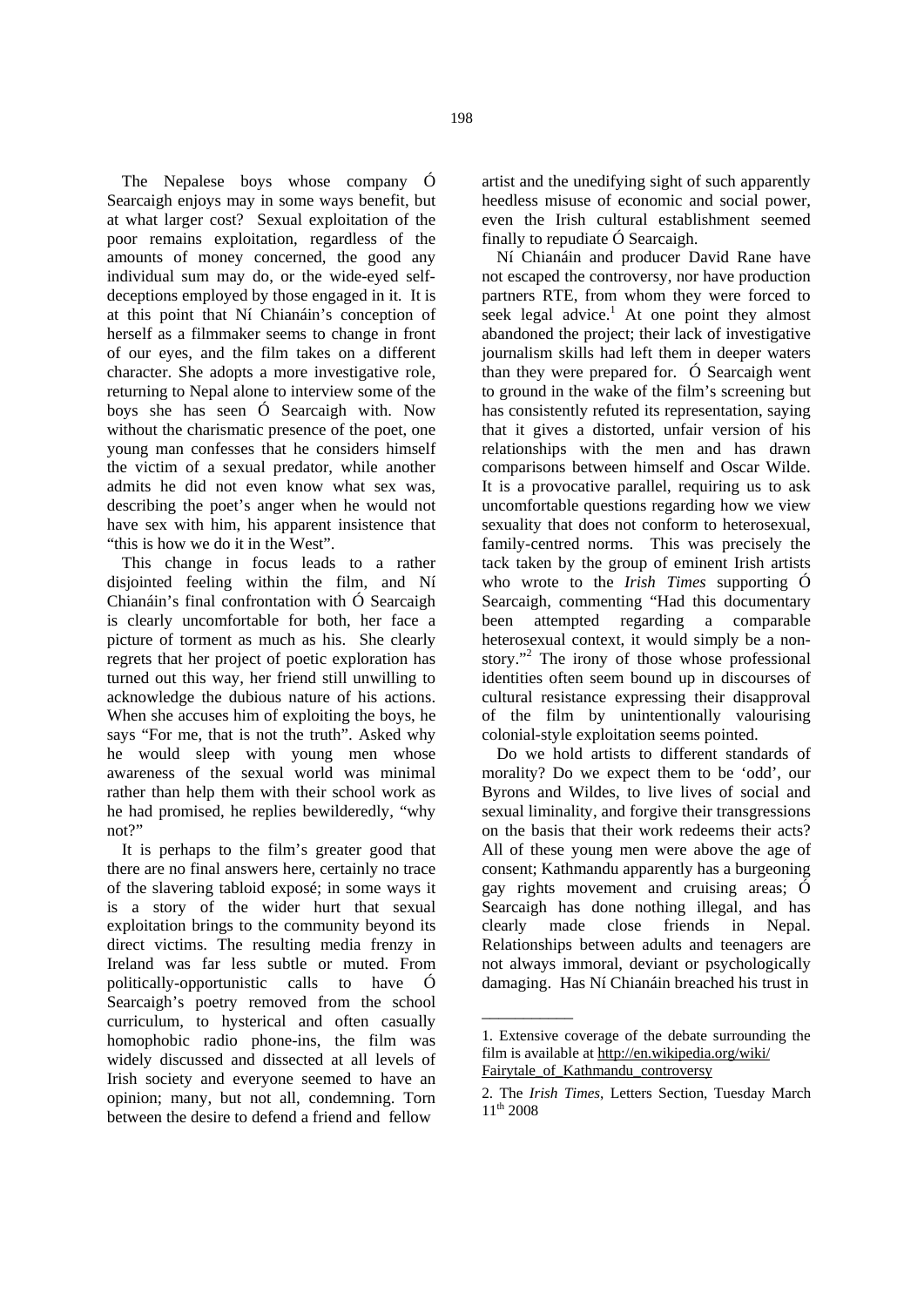gaining access to Ó Searcaigh as a friend rather than as a filmmaker? Very possibly; but in doing so she has demonstrated one of the painful principles of documentary filmmaking – that although it remains a powerful way of bringing the hidden to light, both subject and filmmaker may suffer for doing so.

The public wrangles Ní Chianáin found herself engaged in also point to a larger issue within documentary; in a media-saturated age, uncertainty or open-mindedness in a filmmaker frequently comes across as merely rhetorical ploy – used to structure narrative in order to build empathy, introduce doubt, play with it, and then vindicate or convict the subject. The narrative's emphasis on her uneasy presence within it places the audience in the position of judge, jury, friend and filmmaker, asks us to interpret for ourselves the 'meaning' of Ó Searcaigh's actions, but Ní Chianáin's subsequent 'investigations' leave us in no doubt that all is not quite right. It is a shame that these interactions are so limited – and unfortunately the Nepalese men shown often seem irretrievably 'othered', as she seems unable to reach beyond polite questioning, excluded by their friendly smiles and apparent enthusiasm for interaction with foreigners.

Ní Chianáin has been criticised for faults as contradictory as self-willed blindness and cynical entrapment. The documentarian as artistic chronicler is a world away from the documentarian as evangelical revealer of truth; her film gives us a portrait of a woman recoiling from unpleasant truths about a man she once respected. And yet her elegantly-drawn, matterof-fact film does not flinch from confronting him, albeit compassionately and finally rather ineffectually. Power and responsibility are the primary weapons of the documentarian's armoury; this film is a reminder of how fine the balance is between them.

*Fairytale Of Kathmandu* was first broadcast on RTÉ1, 11th March 2008. Produced by David Rane Directed and narrated by Neasa Ní Chianáin Music by Arnaud Ruest Cinematography Tristan Monbureau Editing by Úna Ní Dhongháile and Declan McGrath

**Laura Canning** is a PhD student at Dublin City University where she has taught film courses including Documentary, National Cinema and Irish Film, and Film Theory and History.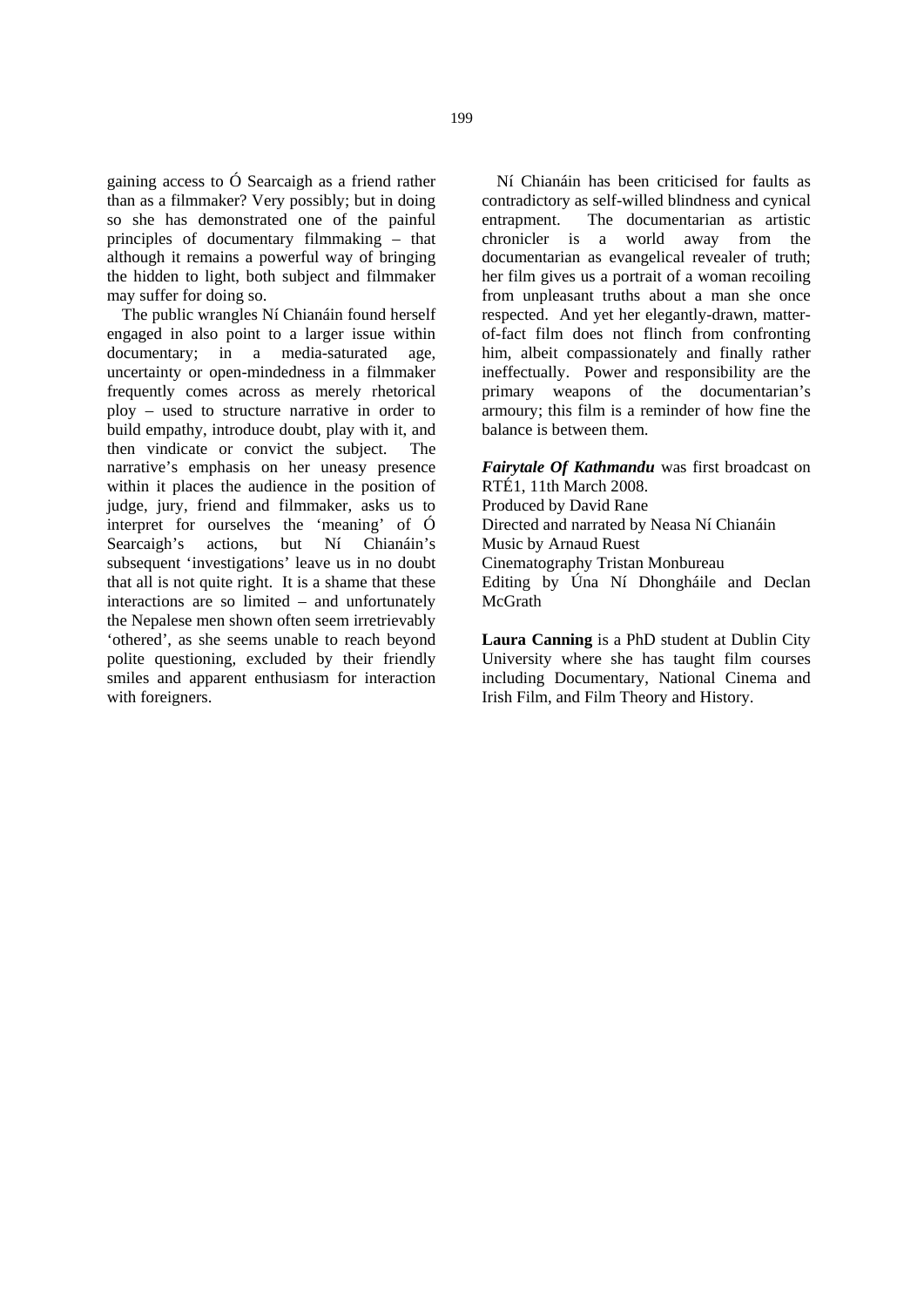### *Bertie***: Portrait of a Politician Under Suspicion**

### Pat Brereton

As many commentators have pointed out, the mass media has helped to shrink the world to a global village, producing new forms of social relationships where people appear to achieve 'intimacy at a distance' with famous people. Richard Dyer for example, notes that the media construction of stars encourages us to think in terms of what they are 'really like', and to uncover the 'real' person behind the public appearance. Such examination of the star system and modern society's growing fixation and fascination with a wide range of stars can also be applied in some measure to the media persona of the politician and former taoiseach Bertie Ahern.

With frank and deeply revealing interviews from family, political colleagues, former constituency activists and commentators, this new four-part series asks: who really is Bertie Ahern?

The promotional blurb goes on to foreground how the enigmatic politician remains a mass of contradictions, including purporting to be a selfproclaimed socialist who governed as a laissezfaire capitalist. The documentary uses extensive interviews with his family and friends to provide some insight into what makes this complex man tick, and most surprisingly how his close supporters, nicknamed the 'Drumcondra Mafia', helped to force his way to the very top of the political ladder.

Audiences were afforded a comprehensive look behind the scenes at the last three decades of Irish politics, and witnessed Bertie's successes and failures, which culminated in his resignation from the post of Taoiseach on  $6<sup>th</sup>$ May 2008 after eleven years in the job; second only to Eamon DeValera in terms of longevity. In particular much time was given to the Planning/Mahon Tribunal which was set up in 1998 to enquire into political corruption allegations. Nearly a decade later it would focus on Ahern's missing bank accounts and a pattern

of lodgements and withdrawals with various interviews and media interventions used to explain his 'irregular affairs', with the infamous term 'dig out' entering Irish political folklore. First broadcast on RTE on 3<sup>rd</sup> November 2008, the series secured viewing figures of 601,000, which went down slightly from there in subsequent episodes. Nonetheless, it has become a very successful RTE series during 2008.

While episode one traced Ahern's life up to the general election of 1989 – when he got elected to the Dáil on his first attempt – episode two commenced with the 1990 Irish presidential election in which Mary Robinson became the country's first female president, and followed Ahern's career up to his appointment as leader of the Fianna Fail political party in 1994. The third episode focused on the period from 1994 when Ahern very nearly formed a coalition Government with Labour. There was also the major issue of alleged corruption and a briefcase full of cash delivered to Celia Larkin – his then partner – who lodged it in a bank account. The final episode covered the period from early 1999 up to the present day.

Ahern's crowing achievement, acknowledged by all, remains the Northern Ireland Peace Process, which he worked on patiently over a period of many years. His tenacity in that endeavour received surprising accolades from his erstwhile nemesis in the North, Ian Paisley, alongside Tony Blair, then Prime Minister of Britain.

Ahern was born on the  $12<sup>th</sup>$  September 1951 and was elected the sixth leader of Fianna Fail in 1994 at the comparatively young age of 43. He has since secured his place in party history as one of their most hallowed and respected leaders. His parents were both from Cork and his father ended up as a farm manager at All Hallows College, Drumcondra. Bertie marred Miriam Kelly in 1972 and had two daughters, Georgina

ISSN 1699-311X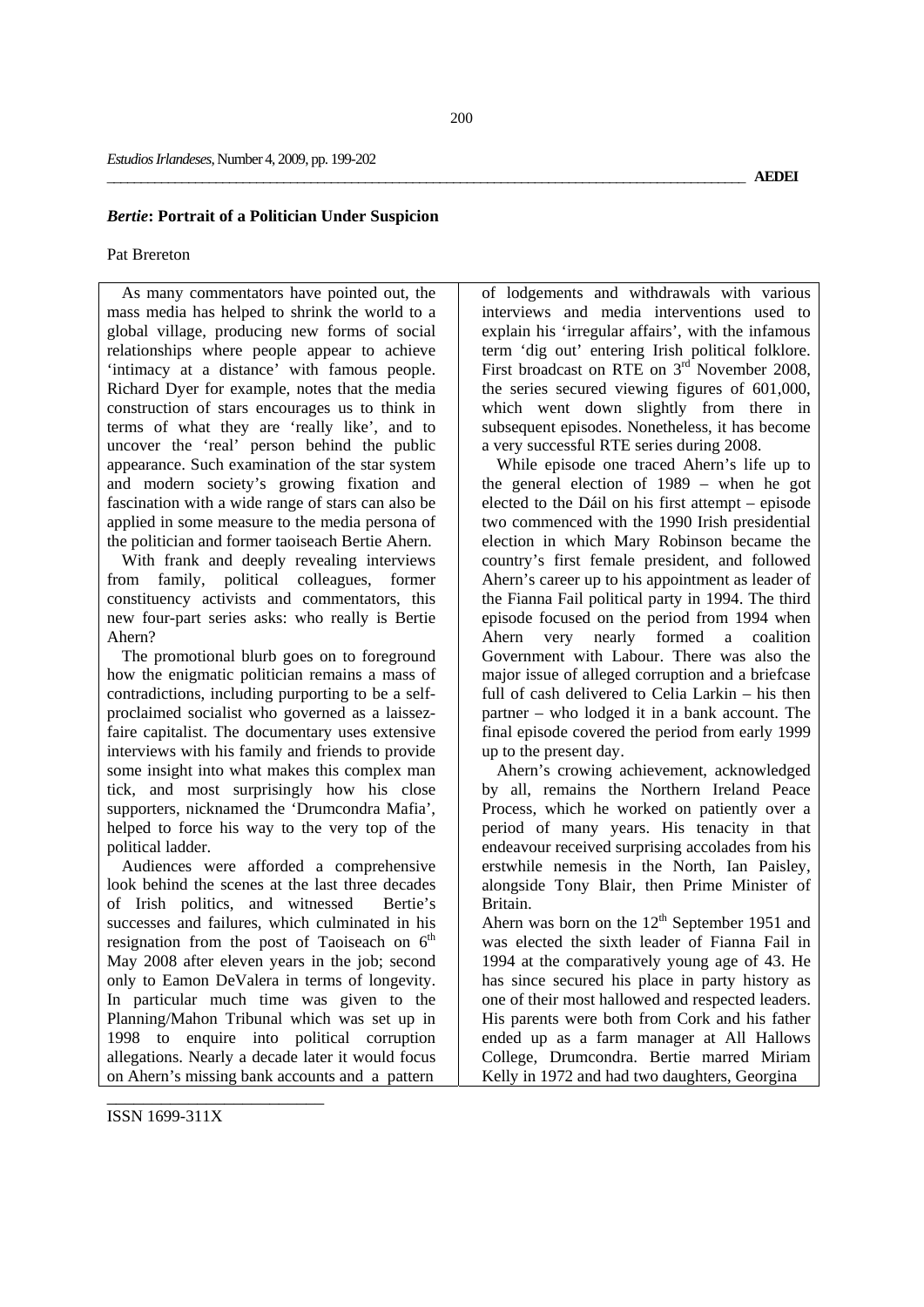who is now wife of Westlife member Nicky Byrne and Cecelia who is a best selling author. In 1992 he separated from his wife and until 2003 maintained a relationship with Celia Larkin, who becomes the femme fatale of this story, if one was to adapt a film noir analogy.

Larkin however refused to be interviewed for the series, yet remains a defining presence throughout the series, being particularly vilified by the 'Drumcondra mafia'. The very fact of her not appearing in the documentary causes difficulty for the production, which is somewhat allayed by a stand-in actress, used to dramatise her walking to the bank to lodge her lover's money for instance. The series reconstructs this incident by also filming her from above, as if by a security camera. One wonders of the benefits of such recreation and its implications for the story of Bertie. Eilis O'Hanlon's piece in the *Irish Independent* is very strident in its criticism, as evidenced by the review's headline 'If a woman isn't fluffy enough, the daggers come out'. O'Hanlon concludes that Larkin was right not to contribute to such a series as she could not possibly compete with the 'Bertie machine, especially when the real machine was obviously Bertie himself'. Much is made of recorded comments by Bertie's supporters. When asked if she played a significant role in shaping his constituency office, 'no, said one Bertie's supporter Chris Wall bluntly after a significant pause', through the evidence from elsewhere was that her contribution was crucial. 'The majority of us wouldn't be that mad about her', Paddy Duffy, another of the gang observed wryly. Using the analogy of the femme fatale, alongside other gangster parlance, the 'Drumcondra Mafia' certainly fulfil the generic expectation that the Don must be protected at all costs [even from himself!].

Throughout the four episodes more than 70 contributors and interviews are expertly knitted together through the tight editorial work of Nathan Nugent. The complexity of the storyline is narrated within a cinema verité documentary format, which has become very much a stylistic signature of recent Mint productions. Producer Steve Carson described the series as 'a political biography of the Taoiseach, while also covering

Ireland's political history from 1992 where the Haughey series left off'.<sup>1</sup> *Film Ireland* praises the series' for its 'rigorously accurate information with brilliantly creative storytelling' and Mint Production for establishing a niche in Irish broadcasting by constructing factual documentaries based on contemporary Irish politics with a surfeit of interviewees who willingly contribute to such productions and accept their role based on 'trust' in the producers' skill and integrity.

In his review of *Bertie*, Liam Fay in *Sunday Times* spoke of the former taoiseach as 'a skilled actor from whom the interlinked masks of noble statesman, straight dealer and nice guy slowly but surely slipped', a reading which elucidates the underlying exposés of 'Citizen Bertie'. The documentary's most remarkable feature, according to Fay, was 'the grim determination with which Ahern and his closest henchmen are still sticking to their prepared script, despite the fact that the rest of us can plainly see the scenery collapsing around our ears'. The story also incidentally serves 'as a guide to the economic mess in which the country currently languishes'.

Meanwhile Fintan O'Toole [Thurs Dec. 4<sup>th</sup> 2008 *Irish Times*] who has written more opinion pieces than most Irish journalists on politics and politicians, affirms that only a fraction of the material recorded appears on screen and that a great deal of important material is left out simply because of the tight narrative structure. (We can only conclude he knows this because his comments were so ruthlessly pruned). A reality of course which is not so surprising for students of the documentary format, calling to mind for instance the hours of footage shot for *Man of Aran*, with Robert Flaherty trying to capture the 'poetic essence' of life on the islands in the 1930. One contributor Des Richardson felt particularly hard done by, as the chosen sound

\_\_\_\_\_\_\_\_\_\_\_\_\_\_

<sup>1.</sup> Mint Productions also produced behind *Haughey*  (2005), and *Fine Gael: A family at War* (2004). It is co-run by Cason and his wife Miriam O'Callaghan the anchor on Prime Time, Ireland's premier current affairs programme. O'Callaghan's involvement cannot be coincidental in gaining access to so many any political figures to contribute.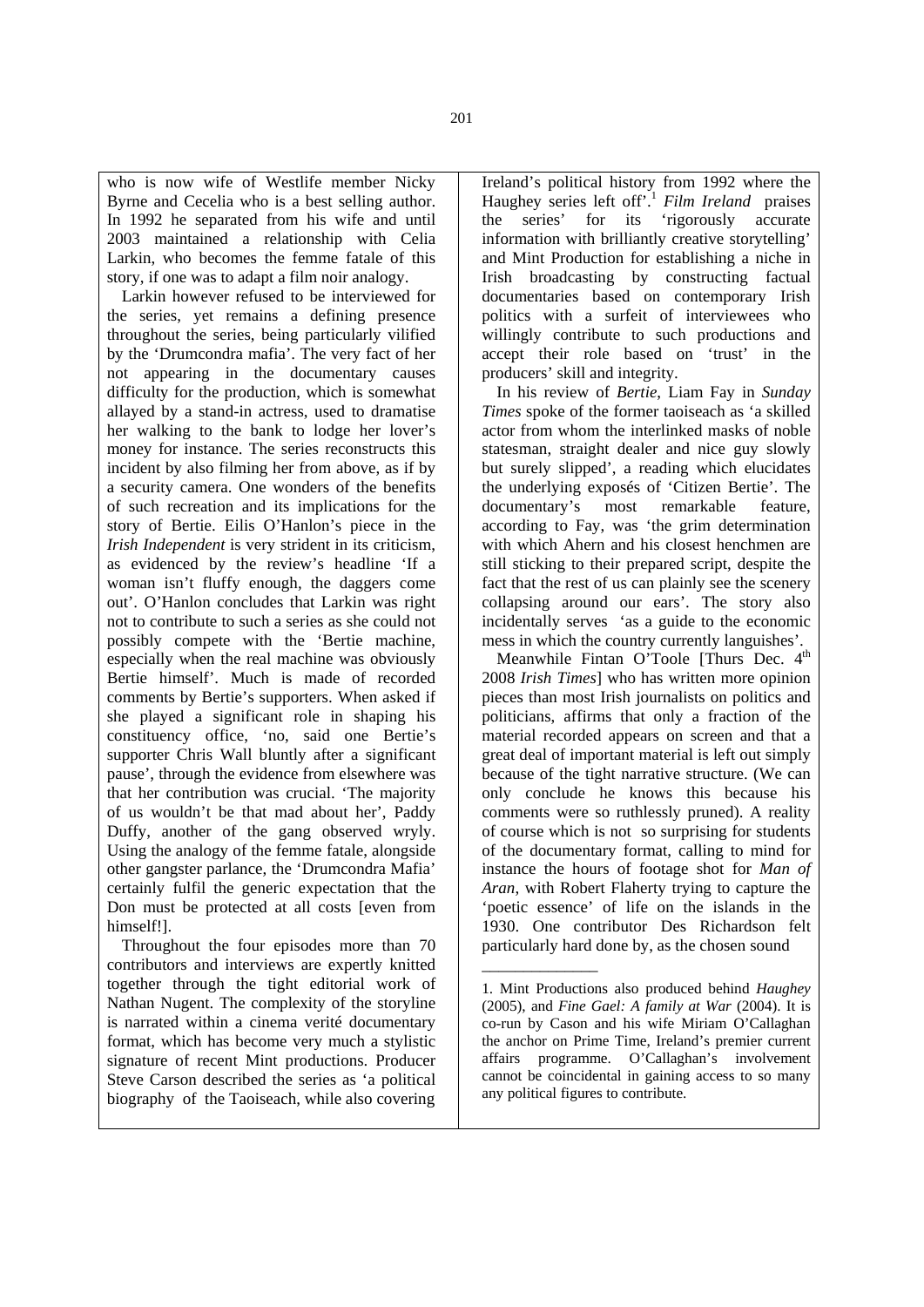bite doesn't represent precisely what he wanted to say, according to O'Toole. Surprisingly few other interviewees have publically suggested that they were misrepresented, which says a lot for the even-handedness of the series.

Examining how 'ordinary viewers' consumed the series from an *Irish Times* blog, one notes how many were exercised by representation of 'The Drumcondra Mafia':

they were happy to sit back and explain at great length to Steve Carson's cameras how they got their man into the Taoiseach's office. They're proud of what they did and how they did it and they're happy to flex their muscles retrospectively for the gaiety of the nation'. Of course every politician out there would secretly at least love to have a mafia like that to keep an eye on their back and keep the home base happy while they were off seeing to matters of state and driving around in a Merc. Sadly, the programme didn't ask these wellupholstered, grand gentlemen what they got out of all those late nights tending to Ahern's patch, but I suppose they got a few pints and a box of biscuits from the grateful Ahern at the Christmas'. Meanwhile other contributors' went even further suggesting the 'mafia connection' had parallels with 'Tammany Hall'? [www.irishtimes.com/ blogs/ontherecord/2008/11/11/bertie/]

Throughout the four episodes, much was made of the miscommunication skills of this master evader of verbal clarity; counterpointed by the eloquent straight-talking Ian Paisley. Unlike Bertie however, Paisley is characterised as closing down dialogue by saying no to any form of concessions. Nonetheless, in the twilight of his long life, Paisley has been turned around by the chameleon-like charm of Ahern. In some ways, it is suggested Bertie's apparent lack of

vision was a positive, as it made him flexible and willing to compromise, making him an efficient<br>negotiator and problem solver. Tony Blair negotiator and problem solver. concludes his assessment: 'I found Bertie Ahern to be a man of courage, tenacity and integrity'. Meanwhile Jody Corcoran in *The Irish Independent* suggests that the style of programme, was 'too slick' in its editing and almost 'a trick of style over substance'. In an unusual apologia for Ahern, he concludes, Carson has a 'heroic story to tell, but he fell into the trap which so many in the Irish media have; that is not seeing the big picture'. As a piece of political documentary, the documentary series efficiently captures the range of issues and complexities which define the political context of the enigmatic Bertie, but like the abiding theme of *Citizen Kane*, even a four part series cannot really define and explain the man, but merely dramatise his strengths together with his fatal flaws, while exposing the consequence of his actions.

[*Bertie* won the 2008 IFTA for the Best Documentary Series].

*Bertie* (2008) 4 x 60 mins. First broadcast on RTÉ: 3, 10, 17, 24 November 2008 Directed by: Steve Carson Produced by: Mint Productions

**Dr Pat Brereton** teaches in the School of Communications, Dublin City University.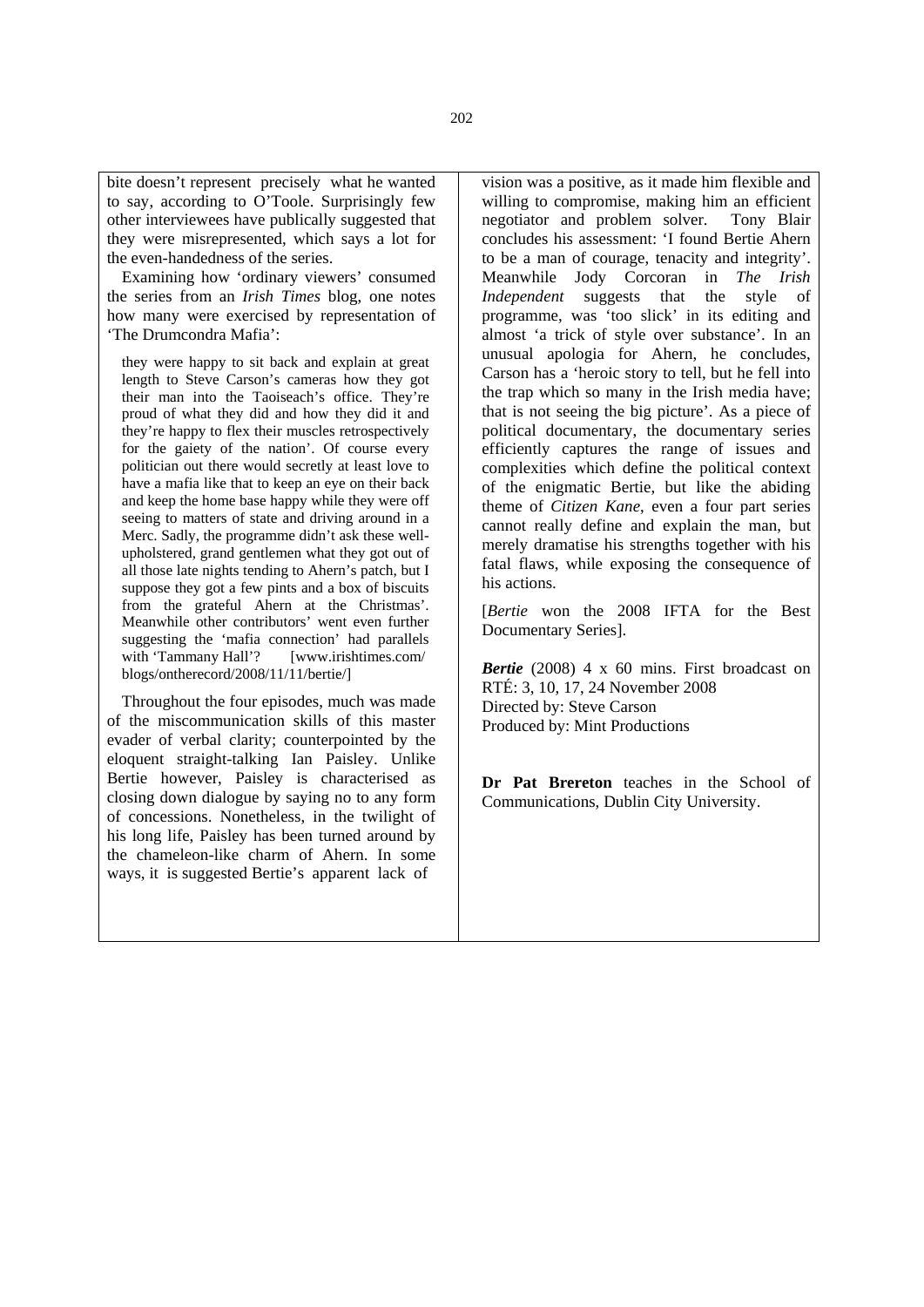# *Striapacha Tri Chead Bliain Duailcis* (*Prostitutes: Three Hundred Years of Vice*)

# Niamh Reilly

A three-part documentary series written and directed by Virginia Gilbert, *Striapacha: Tri Chead Bliain Duailcis* (Prostitutes: Three Hundred Years of Vice), is an astutely crafted, honest and engaging account of prostitution in Ireland from the 18th century to the present. The series excavates the social, economic, cultural, moral and political context that has shaped everyday attitudes and practices surrounding prostitution in Ireland through three centuries. Narrated by Carrie Crowley, this lively documentary includes commentary from an array of well-chosen social historians, experts and politicians including Ivana Bacik, Diarmaid Ferriter, Mary Kenny, Mary Luddy, Liz McManus, David Norris and Paul Reynolds.

The series intelligently interweaves cogent commentary with contemporaneous art and popular media images, including graphic clips from early pornographic films, to cast a critical light on what is known as 'the oldest profession'. Using real-life stories, Gilbert successfully maintains a focus on the humanity of girls and women who engage in prostitution – whether through 'choice' or the complete lack thereof. The series effectively highlights the interplay of sexual double standards, limited economic options available to many women, and deep class divides, which emerge as the common denominators of prostitution in Ireland from the 18th century to the present. In doing so, *Striapacha* holds up a mirror to persistent problematic stereotypes about women, female sexuality and male sexuality in Ireland and how these have shaped societal and policy responses to prostitution.

The first episode, *Enlightened Vice* explores prostitution in Ireland in the 18th century; the second episode, *Poor, Unfortunate Girl* underlines the links between the abject poverty surrounding the Great Famine and the rise of

urban prostitution; and the final episode in the series, *The Pleasure Chest* problematises the extensive and widely accepted presence of the 'sex industry' in contemporary Ireland.

*Enlightened Vice* reminds us that prostitution was a highly visible and pervasive aspect of everyday life in  $18^{th}$ -century Dublin. In particular, the presence of the Irish Parliament, the large concentration of taverns and theatres and high numbers of women living in poverty made Temple Bar a centre of prostitution. Unsurprisingly, the prostitution trade reflected class divides of the day, not dissimilar from the present. Women from very poor and marginalised backgrounds engaged in street prostitution, primarily dealing with working class men; indoor brothels organised by madams were largely patronised by middle-class men; while 'courtesans' – often the illegitimate daughters of the upper classes – were organised by well-connected madams to meet the sexual needs of the wealthiest men in the highest echelons of Irish society. The story of the top end of the prostitution trade is captured in this episode's portrayal of the life and times Margaret Leeson. From the age of 15 (after she became pregnant and was abandoned by her upper-class seducer), Margaret Leeson effectively navigated upper-class society to ensure her survival, first as the 'kept woman' of a succession of wealthy men and later as the operator of a lucrative, highend brothel frequented by the rich and famous of the day.

Such 'success' however, was highly unusual. One commentator draws attention to the deeply ambivalent societal attitudes to women that prevailed at the time; on the one hand all women were expected to be 'meek and genteel', on the other hand, women were assumed by nature to be passionate and irrational with voracious sexual appetites that would inevitably led them to

ISSN 1699-311X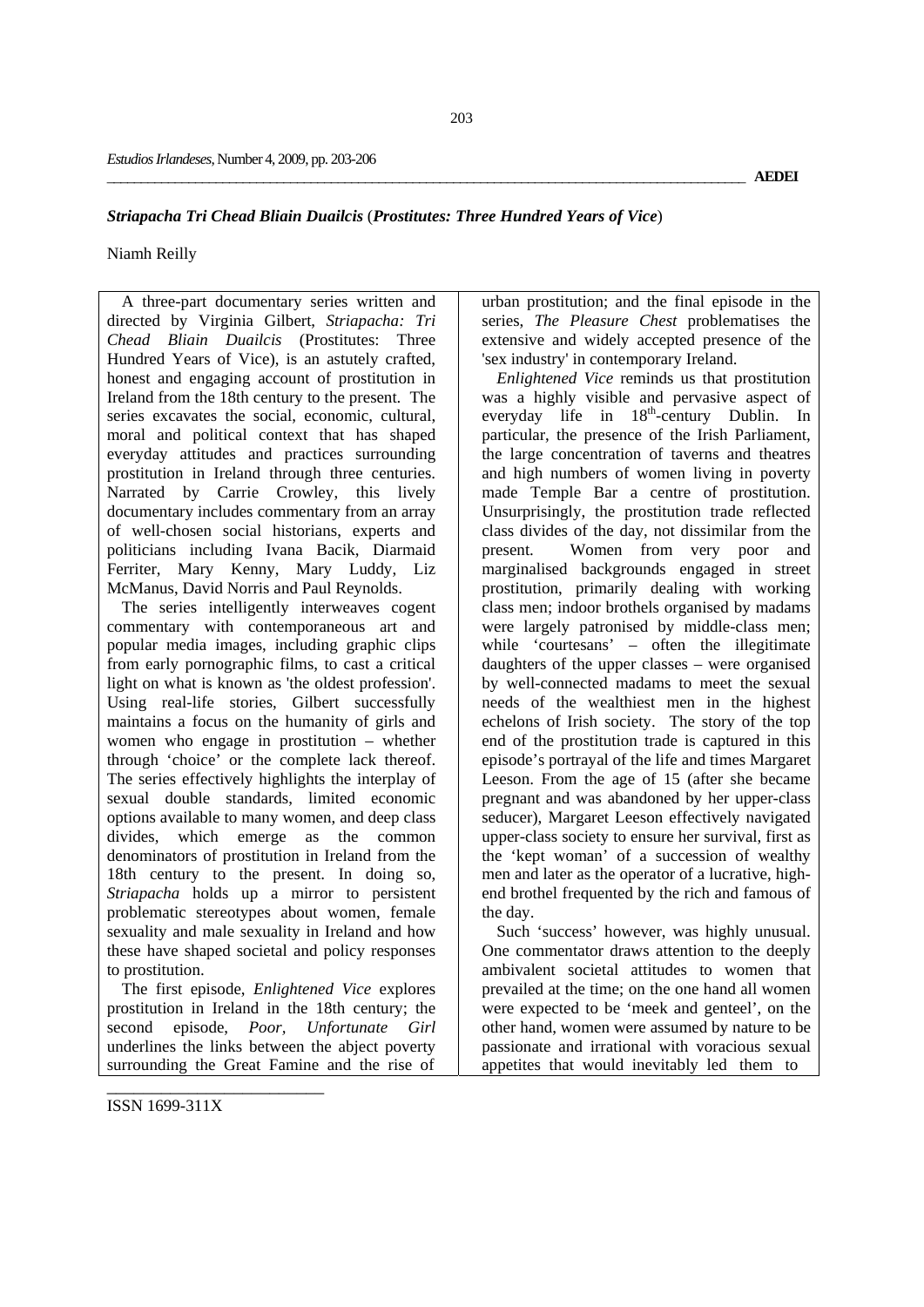promiscuity and prostitution if they were not properly controlled. Within this context, there were few 'respectable' forms of employment for working-class women in the 18th century, which were limited to jobs in the textile industry or domestic service, and work as shop assistants. Even in these contexts, the 'reputation' of girls and women was always questionable; any real or perceived sexual indiscretion could be used against them and end up with them on the street. Thus caught between male-defined societal expectations of female virtue and exceedingly limited opportunities for economic independence, *Striapacha* highlights the experience of prostitutes in 18<sup>th</sup>-century Ireland as a life-and-death struggle for survival.

This reality is further underlined by the documentary's graphic coverage of venereal disease, a rampant, disfiguring and often fatal condition for which there was no effective treatment prior to the discovery of penicillin in the 20th century. Moreover, within the logic of the prevailing sexual double standard, prostitutes were constructed as the source of the disease rather than the men who used them, who were seen – like society at large – as victims of prostitution. The parallels between such attitudes and contemporary discourses around HIV/AIDS is chilling – especially the references made in this episode to prevailing myths in the 18th century that having sex with young girls was a way for men to avoid contracting sexually transmitted disease. In addition to the scourge of venereal disease, *Enlightened Vice* underlines the alarming pervasiveness of violence throughout society, particularly violence against women, including many rapes of prostitutes. Indeed, the brutal realities of the sex trade in 18<sup>th</sup>-century Ireland are poignantly captured in the final chapter of the 'successful' life of Margaret Lesson, who died following a street gang rape and resulting complications of venereal disease from which she did not recover. Fortunately for many, there was some relief – albeit mediated through the strictures of Christian piety. In the mid 18th century, Lady Arabella Derry founded the Magdalene Asylums to provide basic shelter and subsistence in exchange for 'penitence' and menial labour.

Episode two, *Poor, Unfortunate Girl* foregrounds the links between poverty and the rise of prostitution in  $19<sup>th</sup>$ -century Ireland. While the Act of Union in 1801 heralded the end of the Irish Parliament and demise of affluent Georgian Dublin, the Napoleonic Wars prompted a massive mobilisation of the British army, including the intensified militarisation of towns and cities around the country. At the same time, an impoverished, rural population – 37% of whom lived in clay dwellings – was about to be decimated by the Great Famine. Culturally, the Victorian era brought the deepening influence of middle-class Christian mores whereby the institution of marriage and women's confinement to the private sphere were reinforced as integral to maintaining social order and containing women's unruly sexuality. In Catholic Ireland, 'the nun' came to signify idealised womanhood with marriage and motherhood offering the next best route to social affirmation for women. In the media, prostitutes were despised and their existence deemed an affront to 'respectable ladies'.

Yet, in Dublin alone some 17,000 women were engaged in prostitution – the neighbourhood of the Monto was the single biggest prostitution district in Europe. In addition, 85 brothels operated in Cork at this time. The episode reveals that much of the prostitution was fuelled by the expanded military presence in Ireland with up to 30,000 soldiers stationed around the country. Most notably, it tells the story of the 'Wrens of the Curragh' – a community of about 60 outcast women 'army camp followers' who lived and died in the bushes surrounding the Curragh. These women, however, were not simply victims of a sexist Victorian morality and deep class and rural–urban inequalities. They also embodied a spirit of solidarity by providing makeshift shelter to women who were out of options and support to women too old or too ill to earn money through prostitution. Against this backdrop, the pandemic of venereal disease worsened in the 19th century. In response, a series of contagious diseases acts in the 1860s were introduced that permitted the authorities to apprehend any woman suspected of prostitution, submit her to forced internal examinations and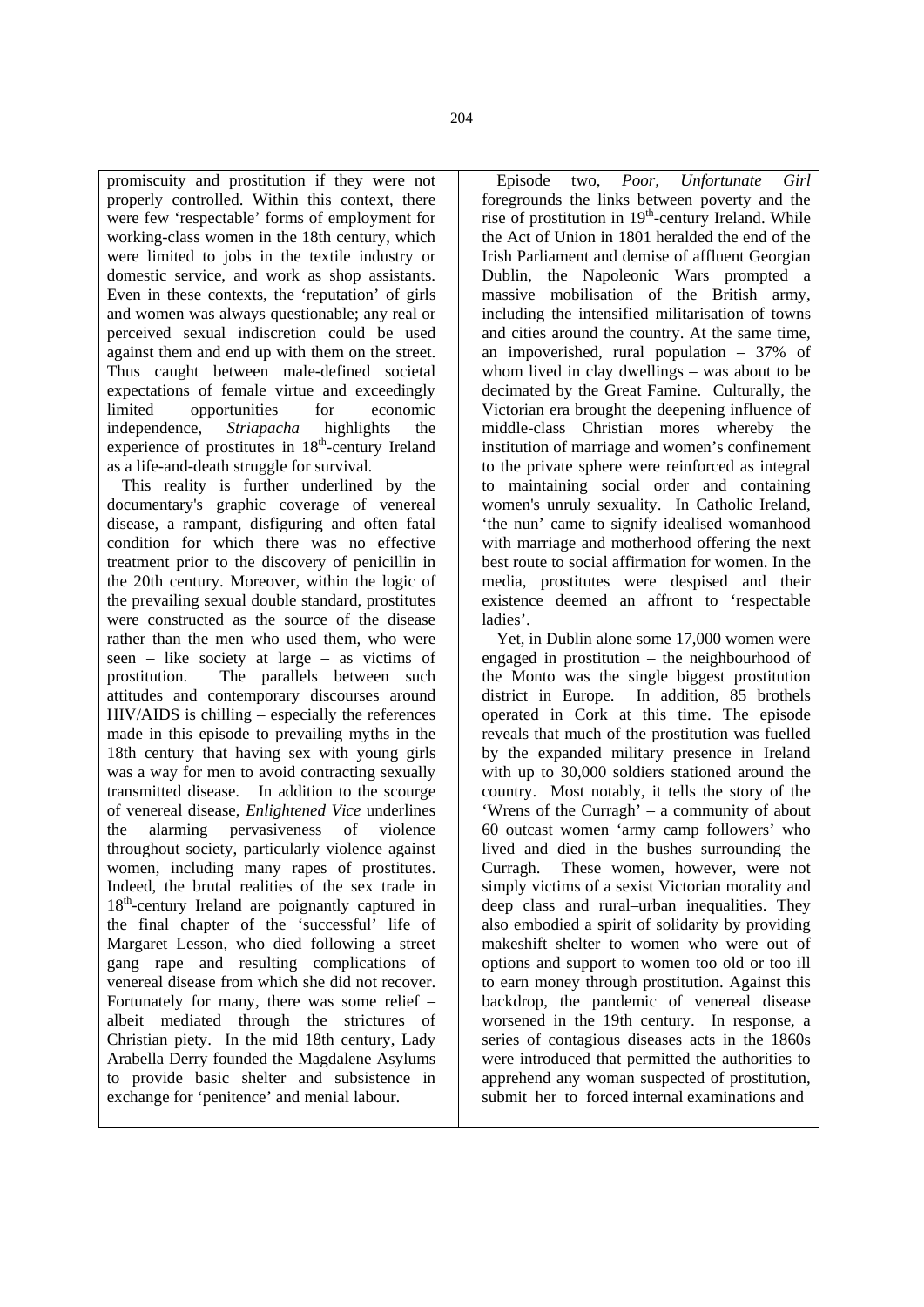even detain her for a period of time. Isabella Tod of the Ladies' National Association organised against the acts and struggled for the recognition of the humanity of women engaged in prostitution and of root causes of the sex trade - poverty, 'inequality of law' and 'inequality of social judgement'. Tod was exceptional in  $19<sup>th</sup>$ century Ireland, when few paused to consider the role of social inequalities in underpinning prostitution, preferring to see it entirely as a reflection of women's moral inadequacies.

The final episode, *The Pleasure Chest* surveys changing attitudes and practices in relation to prostitution and sexuality in Ireland through the 20th century. In the first half of the century, within emerging discourses of Irish independence, nationalist and feminist suffrage movements were understood as modernising forces. From this perspective, the prevalence of prostitution and rampant venereal disease were viewed as part of the legacy of the British presence, which would be resolved with Irish independence and improvements in the status of women. These modernising discourses, however, were inevitably inflected with a conservative Catholic ethos which sought to cast the new Irish identity as 'pure' and to link the process of political independence to a campaign of social purification – starting with the Monto. In particular, Frank Duff who founded the Legion of Mary and worked assiduously (often negotiating deals with brothel madams) to put an end to the open brothel system. The documentary portrays 1920s and 1930s Ireland as a new era of Church–State moral policing and censorship of all matters pertaining to sex and sexuality. During this time, the Magdalene Asylums became more punitive, effectively imprisoning for indefinite periods young girls and women who transgressed acceptable moral boundaries at the request of family members or local priests. Many women remained in these institutions – where they were forced to work 'as human washing machines' – for their entire lives. The last Magdalene Asylum closed only in 1996.

Also during the 1930s, the Criminal Amendment Act prohibited contraception and required all sex crimes cases to be heard in camera, thereby curtailing media coverage of sex

crime trials and contributing to the illusion of a purified Ireland. By the 1950s public attention shifted to the plight of Irish prostitutes in England who were cast not as ordinary 'bad' prostitutes but as innocent, vulnerable girls lured into prostitution. The Women's Liberation Movement of the 1970s did much to raise the lid on the oppressive double standards and institutionalised hypocrisy surrounding sexuality in Ireland, including the realities of prostitution. In particular, June Levine collaborated with Lyn Madden (who had been a prostitute in Dublin the 1970s and 1980s), to write *Lyn: A Story of Prostitution*, which exposed a vicious circle of heroin addiction and prostitution. By the 1990s, burgeoning economic buoyancy and the weakening grip of Catholic morality set the stage for a more visible and largely tolerated sex industry.

The 1993 Criminal Amendment Act made it an offence for prostitutes or their 'clients' to transact in public. This had the effect of driving prostitution indoors. A key player in the underground prostitution industry of this time was the mainstream entertainment magazine 'In Dublin', which earned substantial revenues by advertising 'massage parlours' and 'escort services' until it was prosecuted in 1998. As crime journalist Paul Reynolds notes, however, the clamping down of magazine advertising did little to curtail the prostitution business as internet websites and untraceable mobile phones provided the advertising and marketing infrastructure needed to reach motivated 'clients.' More generally, commentators highlight the inadequacy of the current legislation and policy covering prostitution in Ireland. In another version of an 'Irish solution to an Irish problem', there has been virtually no public debate about prostitution and the different approaches that might be taken. Politician and academic Ivana Bacik notes that there are two competing feminist views on the issue in Europe – the Dutch model, which treats prostitution as a valid form of work and regulates it accordingly, and the Swedish model, which criminalises users and supports prostitutes in finding alternative income-earning activities. Ireland falls between both. We learn that while the Irish government is, at least in principle, committed to EU law on